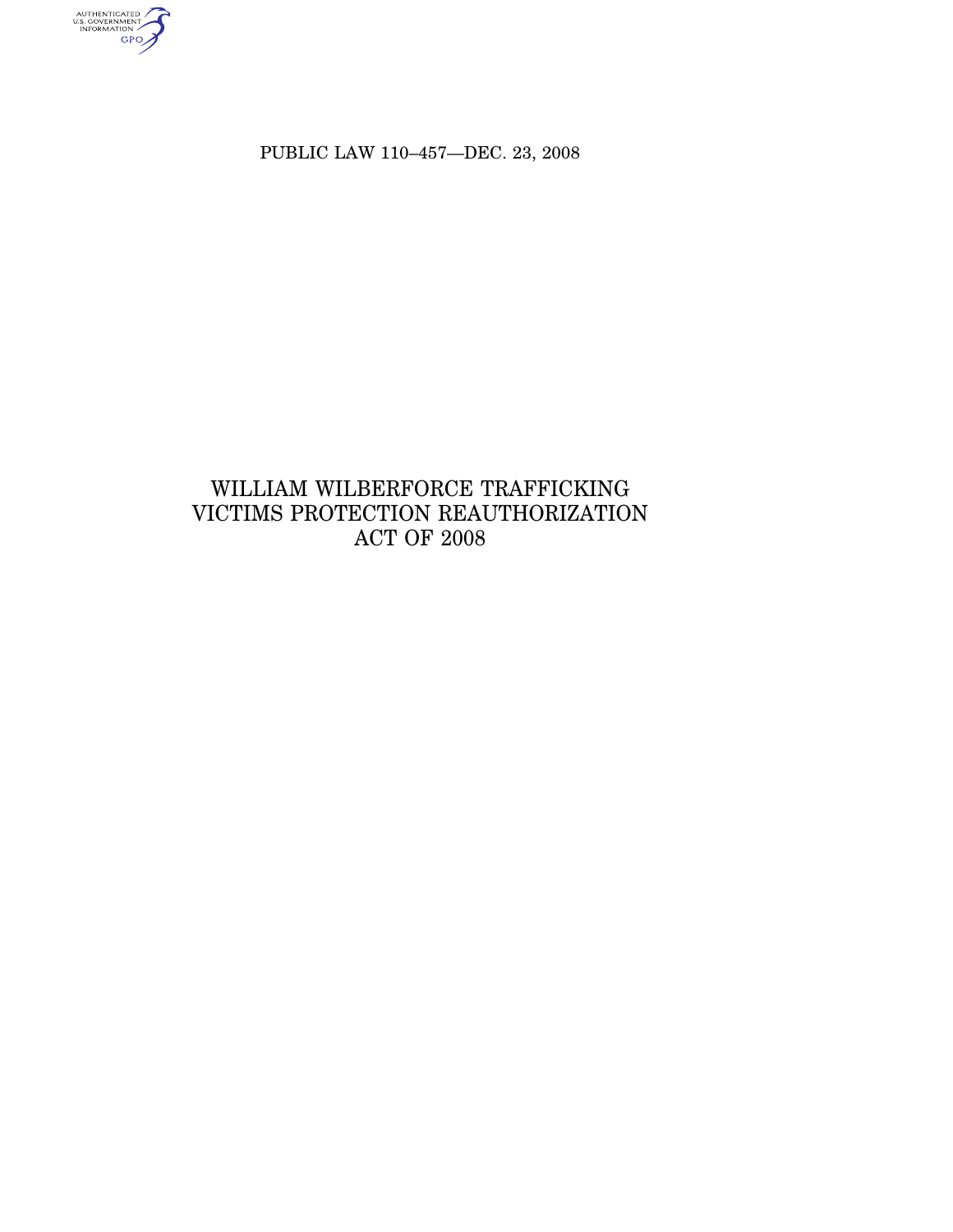# Public Law 110–457 110th Congress

# An Act

Dec. 23, 2008 [H.R. 7311]

To authorize appropriations for fiscal years 2008 through 2011 for the Trafficking Victims Protection Act of 2000, to enhance measures to combat trafficking in persons, and for other purposes.

*Be it enacted by the Senate and House of Representatives of the United States of America in Congress assembled,* 

### **SECTION 1. SHORT TITLE; TABLE OF CONTENTS.**

(a) SHORT TITLE.—This Act may be cited as the ''William Wilberforce Trafficking Victims Protection Reauthorization Act of 2008''.

(b) TABLE OF CONTENTS.—The table of contents for this Act is as follows:

#### Sec. 1. Short title; table of contents.

#### TITLE I—COMBATING INTERNATIONAL TRAFFICKING IN PERSONS

- Sec. 101. Interagency Task Force to Monitor and Combat Trafficking.
- Sec. 102. Office to Monitor and Combat Trafficking.
- Sec. 103. Prevention and prosecution of trafficking in foreign countries. Sec. 104. Assistance for victims of trafficking in other countries.
- 
- 
- Sec. 105. Increasing effectiveness of anti-trafficking programs. Sec. 106. Minimum standards for the elimination of trafficking.
- 
- 
- Sec. 107. Actions against governments failing to meet minimum standards.<br>Sec. 108. Research on domestic and international trafficking in persons.<br>Sec. 109. Presidential Award for Extraordinary Efforts to Combat Trafficking Persons.
- Sec. 110. Report on activities of the Department of Labor to monitor and combat forced labor and child labor.
- Sec. 111. Sense of Congress regarding multilateral framework between labor exporting and labor importing countries.

### TITLE II—COMBATING TRAFFICKING IN PERSONS IN THE UNITED STATES

#### Subtitle A—Ensuring Availability of Possible Witnesses and Informants

- Sec. 201. Protecting trafficking victims against retaliation.
- Sec. 202. Protections for domestic workers and other nonimmigrants.
- Sec. 203. Protections, remedies, and limitations on issuance for A–3 and G–5 visas.
- Sec. 204. Relief for certain victims pending actions on petitions and applications for
	- relief.
- Sec. 205. Expansion of authority to permit continued presence in the United States.

### Subtitle B—Assistance for Trafficking Victims

- Sec. 211. Assistance for certain nonimmigrant status applicants. Sec. 212. Interim assistance for children.
	-

# Sec. 213. Ensuring assistance for all victims of trafficking in persons.

### Subtitle C—Penalties Against Traffickers and Other Crimes

- Sec. 221. Restitution of forfeited assets; enhancement of civil action. Sec. 222. Enhancing penalties for trafficking offenses.
- 
- Sec. 222. Enhancing penalties for trafficking offenses.<br>Sec. 223. Jurisdiction in certain trafficking offenses. Jurisdiction in certain trafficking offenses.
- Sec. 224. Bail conditions, subpoenas, and repeat offender penalties for sex trafficking.

22 USC 7101 note. William Wilberforce Trafficking Victims Protection Reauthorization Act of 2008.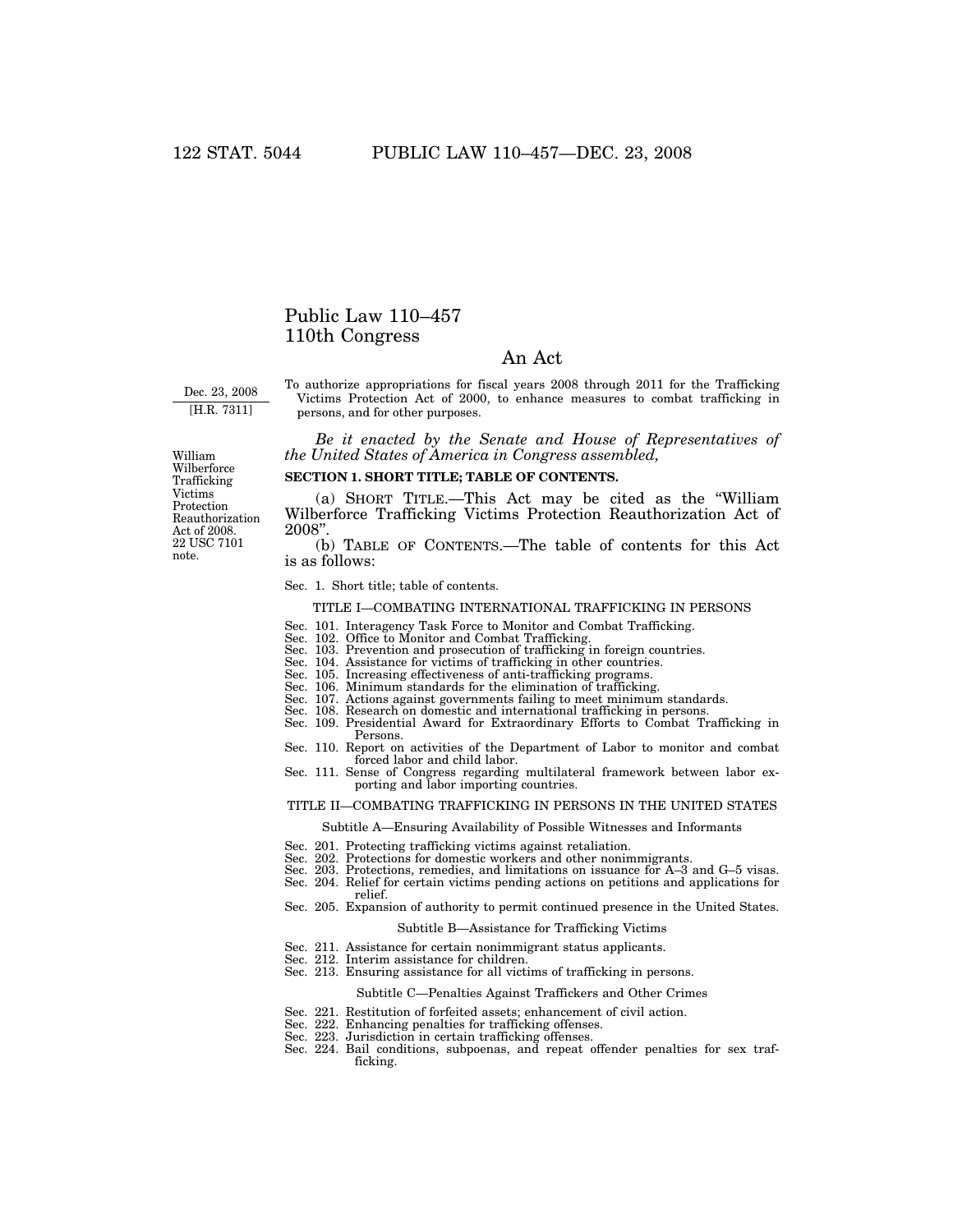Sec. 225. Promoting effective State enforcement.

#### Subtitle D—Activities of the United States Government

#### Sec. 231. Annual report by the Attorney General.

- 
- Sec. 232. Investigation by the Inspectors General.<br>Sec. 233. Senior Policy Operating Group.<br>Sec. 234. Preventing United States travel by traffickers.<br>Sec. 235. Enhancing efforts to combat the trafficking of children.<br>Sec.
- 
- Sec. 237. Additional reporting on crime.
- 
- Sec. 238. Processing of certain visas. Sec. 239. Temporary increase in fee for certain consular services.

#### TITLE III—AUTHORIZATIONS OF APPROPRIATIONS

- 
- Sec. 301. Trafficking Victims Protection Act of 2000. Sec. 302. Trafficking Victims Protection Reauthorization Act of 2005. Sec. 303. Rule of construction.
- 
- Sec. 304. Technical amendments.

# TITLE IV—CHILD SOLDIERS PREVENTION

- Sec. 401. Short title. Sec. 402. Definitions.
- 
- Sec. 403. Sense of Congress. Sec. 404. Prohibition. Sec. 405. Reports.
- 
- 
- Sec. 406. Training for foreign service officers. Sec. 407. Effective date; applicability.
- 

# **TITLE I—COMBATING INTERNATIONAL TRAFFICKING IN PERSONS**

### **SEC. 101. INTERAGENCY TASK FORCE TO MONITOR AND COMBAT TRAF-FICKING.**

Section 105(b) of the Trafficking Victims Protection Act of 2000 (22 U.S.C. 7103(b)) is amended by inserting ''the Secretary of Education," after "the Secretary of Homeland Security,".

### **SEC. 102. OFFICE TO MONITOR AND COMBAT TRAFFICKING.**

Section 105(e) of the Trafficking Victims Protection Act of 2000 (22 U.S.C. 7103(e)) is amended—

(1) in the subsection heading, by striking ''SUPPORT FOR THE TASK FORCE" and inserting "OFFICE TO MONITOR AND COMBAT TRAFFICKING'';

(2) by striking ''The Secretary of State is authorized to'' and inserting the following:

''(1) IN GENERAL.—The Secretary of State shall''; and

(3) by adding at the end the following:

''(2) COORDINATION OF CERTAIN ACTIVITIES.—

''(A) PARTNERSHIPS.—The Director, in coordination and cooperation with other officials at the Department of State involved in corporate responsibility, the Deputy Under Secretary for International Affairs of the Department of Labor, and other relevant officials of the United States Government, shall promote, build, and sustain partnerships between the United States Government and private entities (including foundations, universities, corporations, community-based organizations, and other nongovernmental organizations) to ensure that—

''(i) United States citizens do not use any item, product, or material produced or extracted with the use of labor from victims of severe forms of trafficking; and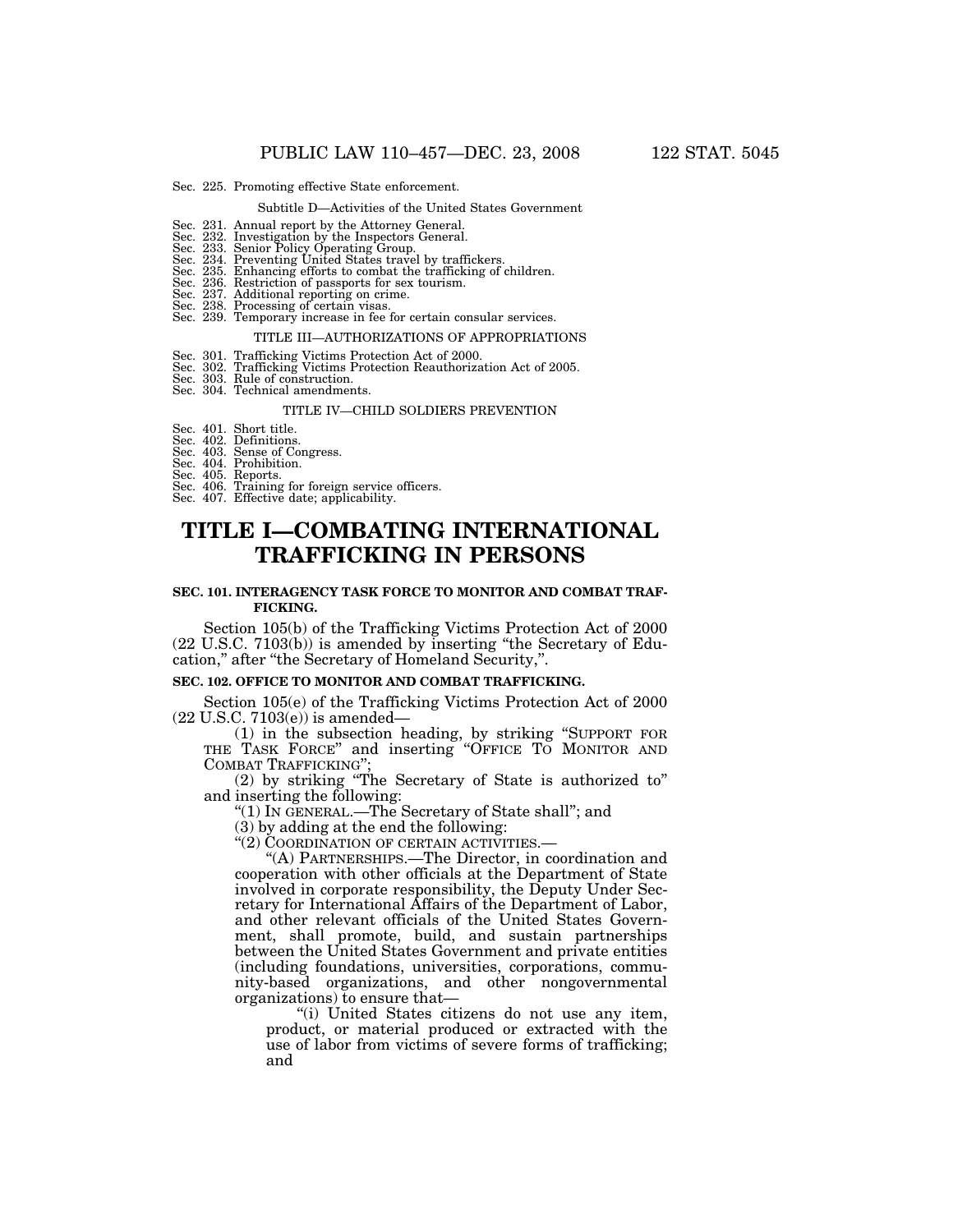''(ii) such entities do not contribute to trafficking in persons involving sexual exploitation.

"(B) UNITED STATES ASSISTANCE.—The Director shall be responsible for—

''(i) all policy, funding, and programming decisions regarding funds made available for trafficking in persons programs that are centrally controlled by the Office to Monitor and Combat Trafficking; and

''(ii) coordinating any trafficking in persons programs of the Department of State or the United States Agency for International Development that are not centrally controlled by the Director.''.

### **SEC. 103. PREVENTION AND PROSECUTION OF TRAFFICKING IN FOR-EIGN COUNTRIES.**

(a) PREVENTION.—Section 106 of the Trafficking Victims Protection Act of 2000 (22 U.S. C. 7104) is amended by adding at the end the following:<br>"(i) ADDITIONAL MEASURES TO PREVENT AND DETER TRAF-

FICKING.—The President shall establish and carry out programs to prevent and deter trafficking in persons, including—

" $(1)$  technical assistance and other support to improve the capacity of foreign governments to investigate, identify, and carry out inspections of private entities, including labor recruitment centers, at which trafficking victims may be exploited, particularly exploitation involving forced and child labor;

 $(2)$  technical assistance and other support for foreign governments and nongovernmental organizations to provide immigrant populations with information, in the native languages of the major immigrant groups of such populations, regarding the rights of such populations in the foreign country and local in-country nongovernmental organization-operated hotlines;

''(3) technical assistance to provide legal frameworks and other programs to foreign governments and nongovernmental organizations to ensure that—

"(A) foreign migrant workers are provided the same protection as nationals of the foreign country;

''(B) labor recruitment firms are regulated; and

''(C) workers providing domestic services in households are provided protection under labor rights laws; and

 $\degree$ (4) assistance to foreign governments to register vulnerable populations as citizens or nationals of the country to reduce the ability of traffickers to exploit such populations.".

(b) PROSECUTION.—Section 134(a)(2) of the Foreign Assistance Act of 1961 (22 U.S.C.  $2152d(a)(2)$ ) is amended by adding at the end before the semicolon the following: '', including investigation of individuals and entities that may be involved in trafficking in persons involving sexual exploitation''.

### **SEC. 104. ASSISTANCE FOR VICTIMS OF TRAFFICKING IN OTHER COUN-TRIES.**

Section 107(a) of Trafficking Victims Protection Act of 2000 (22 U.S.C. 7105(a)) is amended—

 $(1)$  in paragraph  $(1)$ –

(A) in the second sentence, by inserting before the period at the end the following: ", and shall be carried out in a manner which takes into account the cross-border,

President.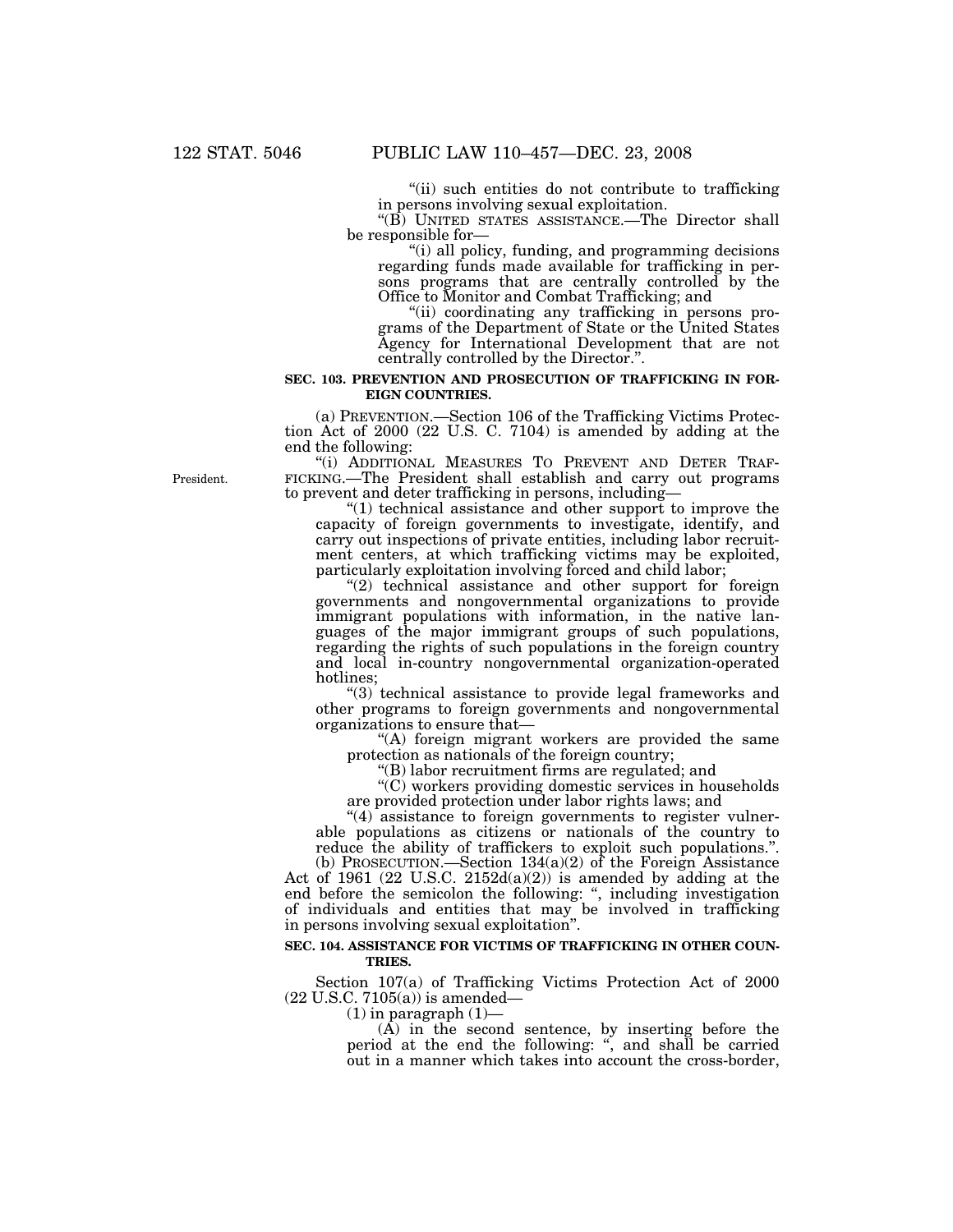regional, and transnational aspects of trafficking in persons''; and

(B) by adding at the end the following:

 $\mathbf{F}(\mathbf{F})$  In cooperation and coordination with relevant organizations, such as the United Nations High Commissioner for Refugees, the International Organization for Migration, and private nongovernmental organizations that contract with, or receive grants from, the United States Government to assist refugees and internally displaced persons, support for—

''(i) increased protections for refugees and internally displaced persons, including outreach and education efforts to prevent such refugees and internally displaced persons from being exploited by traffickers; and

"(ii) performance of best interest determinations for unaccompanied and separated children who come to the attention of the United Nations High Commissioner for Refugees, its partner organizations, or any organization that contracts with the Department of State in order to identify child trafficking victims and to assist their safe integration, reintegration, and resettlement.''; and

(2) in paragraph  $(2)$ , by adding at the end the following: ''In carrying out this paragraph, the Secretary and the Administrator shall take all appropriate steps to ensure that cooperative efforts among foreign countries are undertaken on a regional basis.''.

### **SEC. 105. INCREASING EFFECTIVENESS OF ANTI-TRAFFICKING PRO-GRAMS.**

The Trafficking Victims Protection Act of 2000 (22 U.S.C. 7101 et seq.) is amended by inserting after section 107 the following:

### **''SEC. 107A. INCREASING EFFECTIVENESS OF ANTI-TRAFFICKING PRO-**22 USC 7105a. **GRAMS.**

''(a) AWARDING OF GRANTS, COOPERATIVE AGREEMENTS, AND CONTRACTS.—In administering funds made available to carry out this Act within and outside the United States—

"(1) solicitations of grants, cooperative agreements, and contracts for such programs shall be made publicly available;

''(2) grants, cooperative agreements, and contracts shall be subject to full and open competition, in accordance with applicable laws; and

''(3) the internal department or agency review process for such grants, cooperative agreements, and contracts shall not be subject to ad hoc or intermittent review or influence by individuals or organizations outside the United States Government except as provided under paragraphs (1) and (2).

''(b) ELIGIBILITY.—

''(1) IN GENERAL.—An applicant desiring a grant, contract, or cooperative agreement under this Act shall certify that, to the extent practicable, persons or entities providing legal services, social services, health services, or other assistance have completed, or will complete, training in connection with trafficking in persons.

Certification.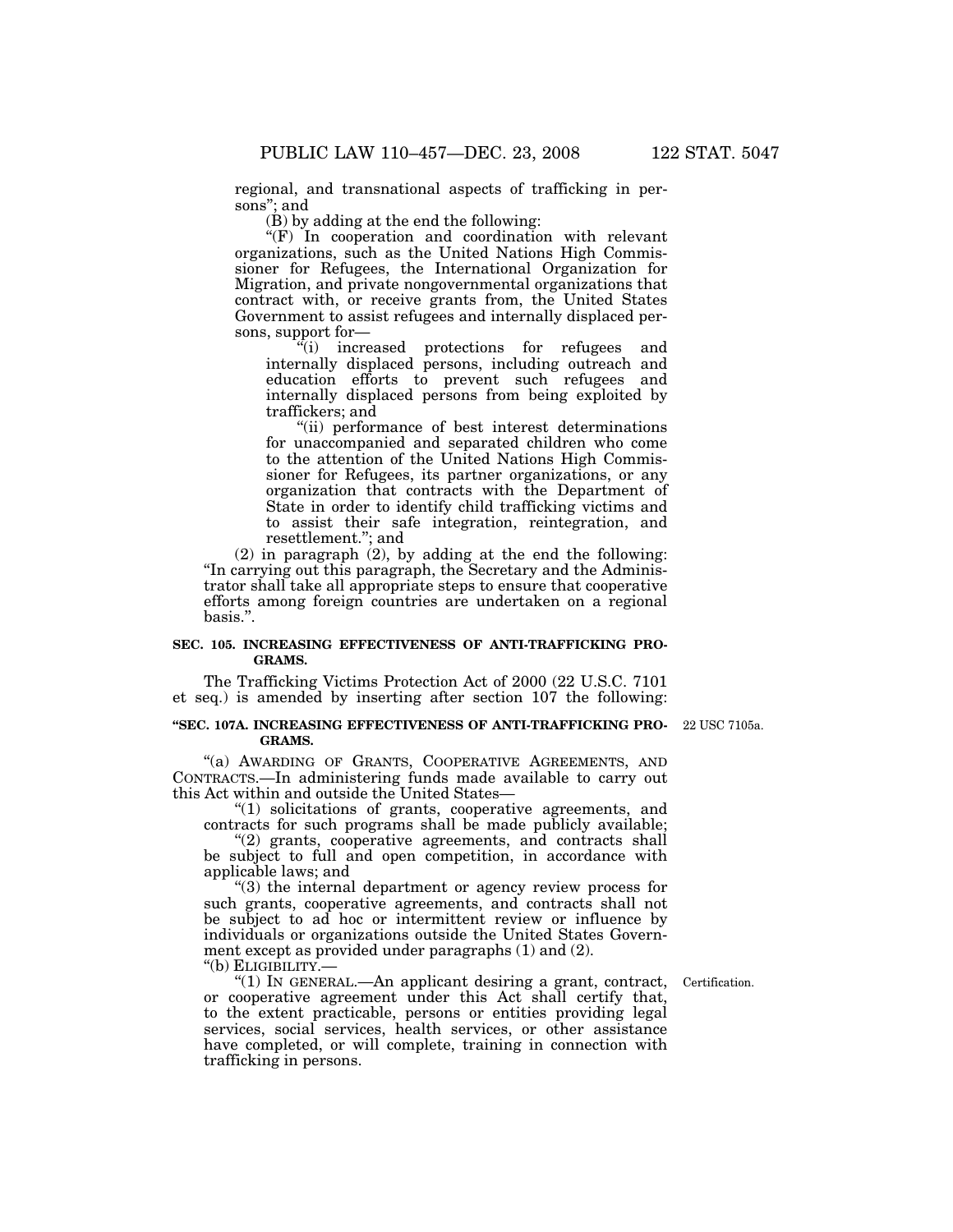''(2) DISCLOSURE.—If appropriate, applicants should indicate collaboration with nongovernmental organizations, including organizations with expertise in trafficking in persons. "(c) EVALUATION OF ANTI-TRAFFICKING PROGRAMS.—

"(1) IN GENERAL.—The President shall establish a system to evaluate the effectiveness and efficiency of the assistance provided under anti-trafficking programs established under this Act on a program-by-program basis in order to maximize the long-term sustainable development impact of such assistance.

''(2) REQUIREMENTS.—In carrying out paragraph (1), the President shall—

"(A) establish performance goals for the assistance described in paragraph (1), expressed in an objective and quantifiable form, to the extent practicable;

''(B) ensure that performance indicators are used for programs authorized under this Act to measure and assess the achievement of the performance goals described in subparagraph (A);

''(C) provide a basis for recommendations for adjustments to the assistance described in paragraph (1) to enhance the impact of such assistance; and

''(D) ensure that evaluations are conducted by subject matter experts in and outside the United States Government, to the extent practicable.

''(d) TARGETED USE OF ANTI-TRAFFICKING PROGRAMS.—In providing assistance under this division, the President should take into account the priorities and country assessments contained in the most recent report submitted by the Secretary of State to Congress pursuant to section 110(b).

(e) CONSISTENCY WITH OTHER PROGRAMS.—The President shall ensure that the design, monitoring, and evaluation of United States assistance programs for emergency relief, development, and poverty alleviation under part I and chapter 4 of part II of the Foreign Assistance Act of 1961 (22 U.S.C. 2151 et seq. and 2346 et seq.) and other similar United States assistance programs are consistent with United States policies and other United States programs relating to combating trafficking in persons.

''(f) AUTHORIZATION OF APPROPRIATIONS.—For each of the fiscal years 2008 through 2011, not more than 5 percent of the amounts made available to carry out this division may be used to carry out this section, including—

''(1) evaluations of promising anti-trafficking programs and projects funded by the disbursing agency pursuant to this Act; and

''(2) evaluations of emerging problems or global trends.''.

### **SEC. 106. MINIMUM STANDARDS FOR THE ELIMINATION OF TRAF-FICKING.**

Section 108 of the Trafficking Victims Protection Act of 2000 (22 U.S.C. 7106) is amended—

 $(1)$  in subsection  $(a)$ , by striking "a significant number of''; and

 $(2)$  in subsection  $(b)$ —

(A) in paragraph (1), by striking the period at the end of the first sentence and inserting the following: including, as appropriate, requiring incarceration of individuals convicted of such acts. For purposes of the

President.

President.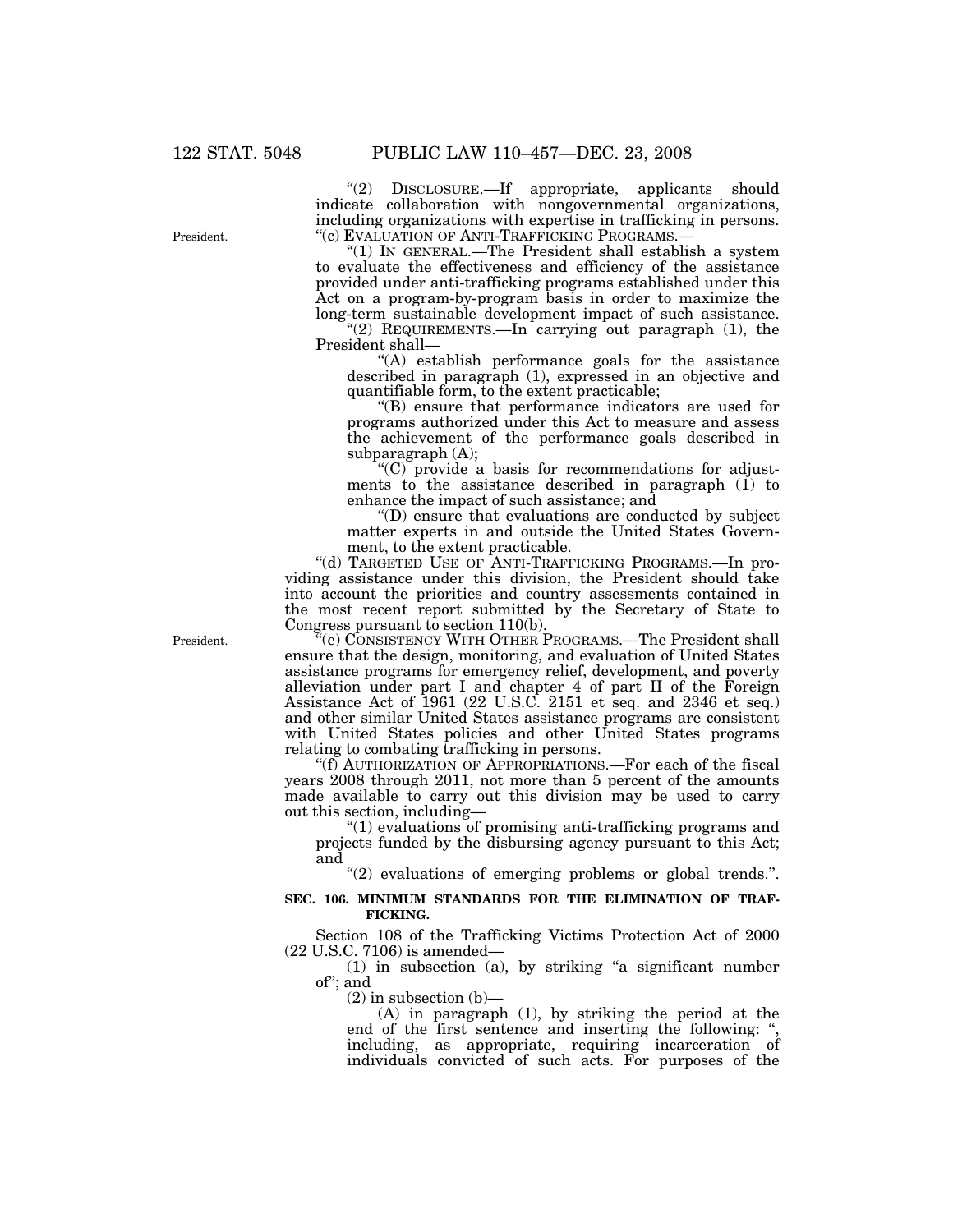preceding sentence, suspended or significantly-reduced sentences for convictions of principal actors in cases of severe forms of trafficking in persons shall be considered, on a case-by-case basis, whether to be considered an indicator of serious and sustained efforts to eliminate severe forms of trafficking in persons.'';

(B) in paragraph (2), by inserting before the period at the end the following: '', including by providing training to law enforcement and immigration officials regarding the identification and treatment of trafficking victims using approaches that focus on the needs of the victims'';

(C) in paragraph (3), by striking ''measures to reduce the demand for commercial sex acts and for participation in international sex tourism by nationals of the country'' and inserting ''measures to establish the identity of local populations, including birth registration, citizenship, and nationality''; and

(D) by adding at the end the following:

" $(11)$  Whether the government of the country has made serious and sustained efforts to reduce the demand for—

 $\mathcal{F}(A)$  commercial sex acts; and

''(B) participation in international sex tourism by nationals of the country.''.

### **SEC. 107. ACTIONS AGAINST GOVERNMENTS FAILING TO MEET MIN-IMUM STANDARDS.**

(a) COUNTRIES ON SPECIAL WATCH LIST RELATING TO TRAF-FICKING IN PERSONS FOR 2 CONSECUTIVE YEARS.—Section 110(b)(3) of the Trafficking Victims Protection Act of 2000 (22 U.S.C. 7107(b)(3)) is amended by adding at the end the following:

''(D) COUNTRIES ON SPECIAL WATCH LIST FOR 2 CONSECUTIVE YEARS.—

''(i) IN GENERAL.—Except as provided under clause (ii), a country that is included on the special watch list described in subparagraph (A) for 2 consecutive years after the date of the enactment of this subparagraph, shall be included on the list of countries described in paragraph  $(1)(C)$ .

''(ii) EXERCISE OF WAIVER AUTHORITY.—The President may waive the application of clause (i) for up to 2 years if the President determines, and reports credible evidence to the Committee on Foreign Relations of the Senate and the Committee on Foreign Affairs of the House of Representatives, that such a waiver is justified because—

''(I) the country has a written plan to begin making significant efforts to bring itself into compliance with the minimum standards for the elimination of trafficking;

''(II) the plan, if implemented, would constitute making such significant efforts; and

"(III) the country is devoting sufficient resources to implement the plan.''.

(b) CLARIFICATION OF MEASURES AGAINST CERTAIN FOREIGN COUNTRIES.—Section  $110(d)(1)(A)(ii)$  of the Trafficking Victims Protection Act of 2000 (22 U.S.C. 7107(d)(1)(A)) is amended by inserting ''such assistance to the government of the country for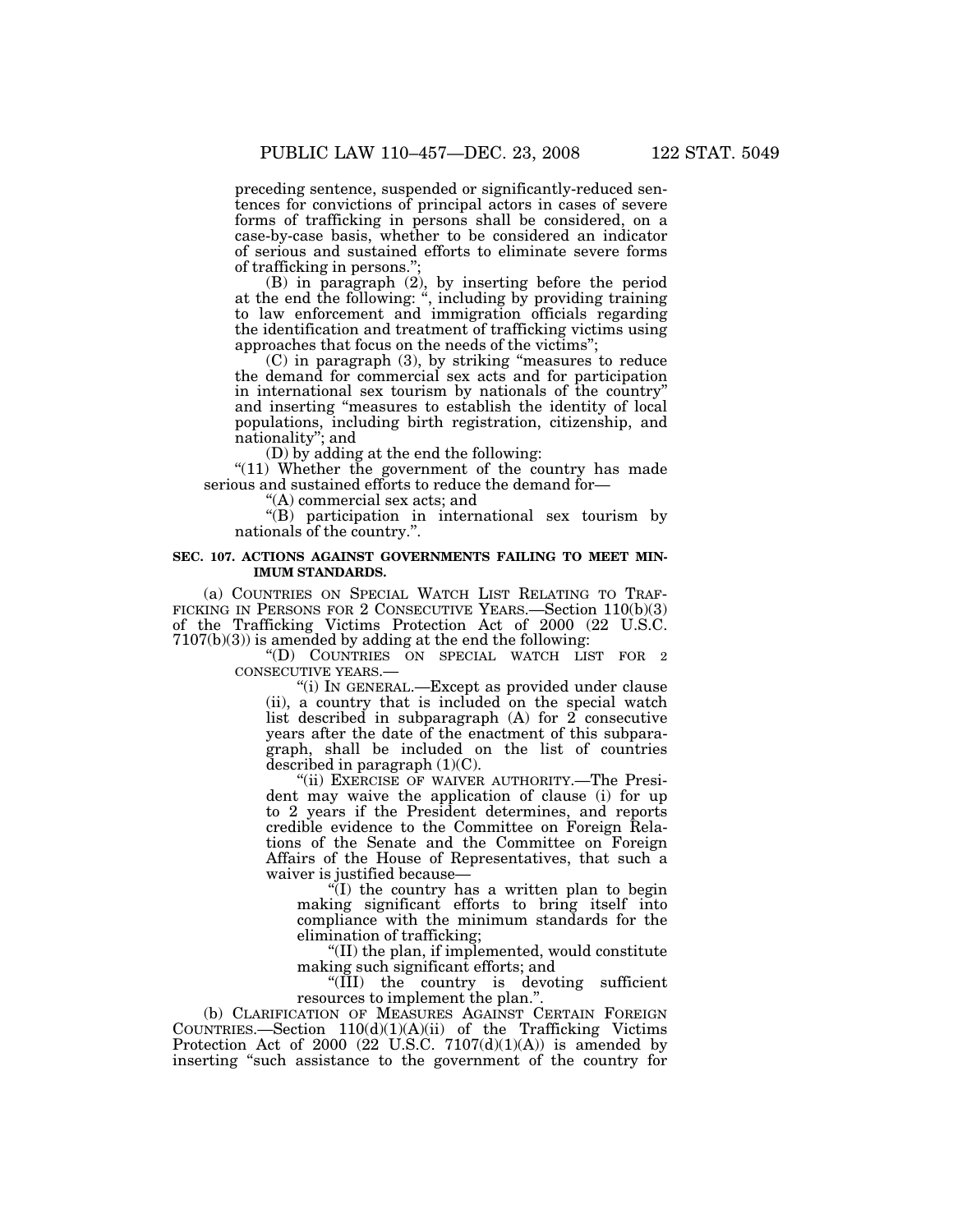the subsequent fiscal year and will not provide'' after ''will not provide''.

22 USC 7107 note.

(c) TRANSLATION OF TRAFFICKING IN PERSONS REPORT.—The Secretary of State shall—

(1) timely translate the annual report submitted under section 110(b) of the Trafficking Victims Protection Act of 2000 (22 U.S.C. 7107(b)) into the principal languages of as many countries as possible, with particular emphasis on the languages of the countries on the lists described in subparagraphs  $(B)$  and  $(C)$  of section 110(b)(1) of such Act; and

(2) ensure that the translations described in paragraph (1) are made available to the public through postings on the Internet website of the Department of State and other appropriate websites.

# **SEC. 108. RESEARCH ON DOMESTIC AND INTERNATIONAL TRAF-FICKING IN PERSONS.**

(a) INTEGRATED DATABASE.—Section 112A of the Trafficking Victims Protection Act of 2000 (22 U.S.C. 7109a) is amended—

(1) in subsection (a), by amending paragraph (5) to read as follows:

''(5) An effective mechanism for quantifying the number of victims of trafficking on a national, regional, and international basis, which shall include, not later than 2 years after the date of the enactment of the William Wilberforce Trafficking Victims Protection Reauthorization Act of 2008, the establishment and maintenance of an integrated database within the Human Smuggling and Trafficking Center."; and (2) by amending subsection (b) to read as follows:

''(b) ROLE OF HUMAN SMUGGLING AND TRAFFICKING CENTER.—

''(1) IN GENERAL.—The research initiatives described in paragraphs (4) and (5) of subsection (a) shall be carried out by the Human Smuggling and Trafficking Center, established under section 7202 of the 9/11 Commission Implementation Act of 2004 (8 U.S.C. 1777).

"(2)  $DATABASE$ .—The database described in subsection (a)(5) shall be established by combining all applicable data collected by each Federal department and agency represented on the Interagency Task Force to Monitor and Combat Trafficking, consistent with the protection of sources and methods, and, to the maximum extent practicable, applicable data from relevant international organizations, to—

''(A) improve the coordination of the collection of data related to trafficking in persons by each agency of the United States Government that collects such data;

''(B) promote uniformity of such data collection and standards and systems related to such collection;

''(C) undertake a meta-analysis of patterns of trafficking in persons, slavery, and slave-like conditions to develop and analyze global trends in human trafficking;  $\mathrm{``(D)}$  identify emerging issues in human trafficking and

establishing integrated methods to combat them; and

 $E(E)$  identify research priorities to respond to global patterns and emerging issues.

''(3) CONSULTATION.—The database established in accordance with paragraph (2) shall be maintained in consultation

Deadline.

Public information. Web site.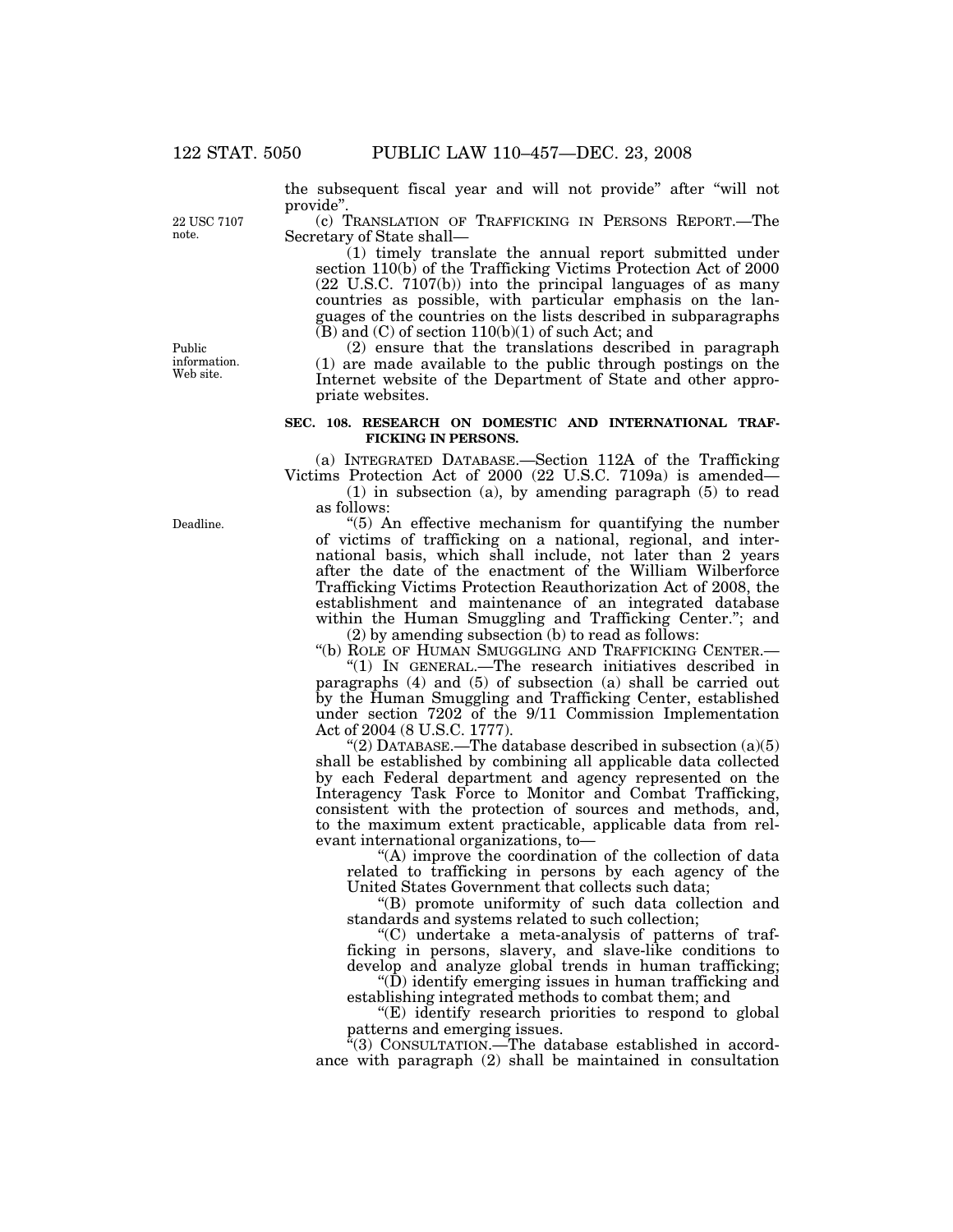with the Director of the Office to Monitor and Combat Trafficking in Persons of the Department of State.

"(4) AUTHORIZATION OF APPROPRIATIONS.—There are authorized to be appropriated \$2,000,000 to the Human Smuggling and Trafficking Center for each of the fiscal years 2008 through 2011 to carry out the activities described in this subsection.".

(b) REPORT.—Section 110(b)(1) of the Trafficking Victims Protection Act of 2000 (22 U.S.C. 7107(b)(1)) is amended—

 $(1)$  in subparagraph  $(C)$ , by striking "and" at the end; (2) in subparagraph (D), by striking the period at the end and inserting a semicolon; and

(3) by adding at the end the following:

''(E) reporting and analysis on the emergence or shifting of global patterns in human trafficking, including data on the number of victims trafficked to, through, or from major source and destination countries, disaggregated by nationality, gender, and age, to the extent possible; and

''(F) emerging issues in human trafficking.''.

### **SEC. 109. PRESIDENTIAL AWARD FOR EXTRAORDINARY EFFORTS TO COMBAT TRAFFICKING IN PERSONS.**

The Trafficking Victims Protection Act of 2000 (22 U.S.C. 7101 et seq.) is amended by inserting after section 112A the following: **''SEC. 112B. PRESIDENTIAL AWARD FOR EXTRAORDINARY EFFORTS**  22 USC 7109b. **TO COMBAT TRAFFICKING IN PERSONS.** 

"(a) ESTABLISHMENT OF AWARD.—The President is authorized to establish an award, to be known as the 'Presidential Award for Extraordinary Efforts To Combat Trafficking in Persons', for extraordinary efforts to combat trafficking in persons. To the maximum extent practicable, the Secretary of State shall present the award annually to not more than 5 individuals or organizations, including—

 $(1)$  individuals who are United States citizens or foreign nationals; and

"(2) United States or foreign nongovernmental organizations.

''(b) SELECTION.—The President shall establish procedures for selecting recipients of the award authorized under subsection (a).

Procedures.

''(c) CEREMONY.—The Secretary of State shall host an annual ceremony for recipients of the award authorized under subsection (a) as soon as practicable after the date on which the Secretary submits to Congress the report required under section 110(b)(1). The Secretary of State may pay the travel costs of each recipient and a guest of each recipient who attends the ceremony.

''(d) AUTHORIZATION OF APPROPRIATIONS.—There are authorized to be appropriated, for each of the fiscal years 2008 through 2011, such sums as may be necessary to carry out this section.''.

# **SEC. 110. REPORT ON ACTIVITIES OF THE DEPARTMENT OF LABOR TO MONITOR AND COMBAT FORCED LABOR AND CHILD LABOR.**

(a) FINAL REPORT; PUBLIC AVAILABILITY OF LIST.—Not later than January 15, 2010, the Secretary of Labor shall—

(1) submit to the appropriate congressional committees a final report that—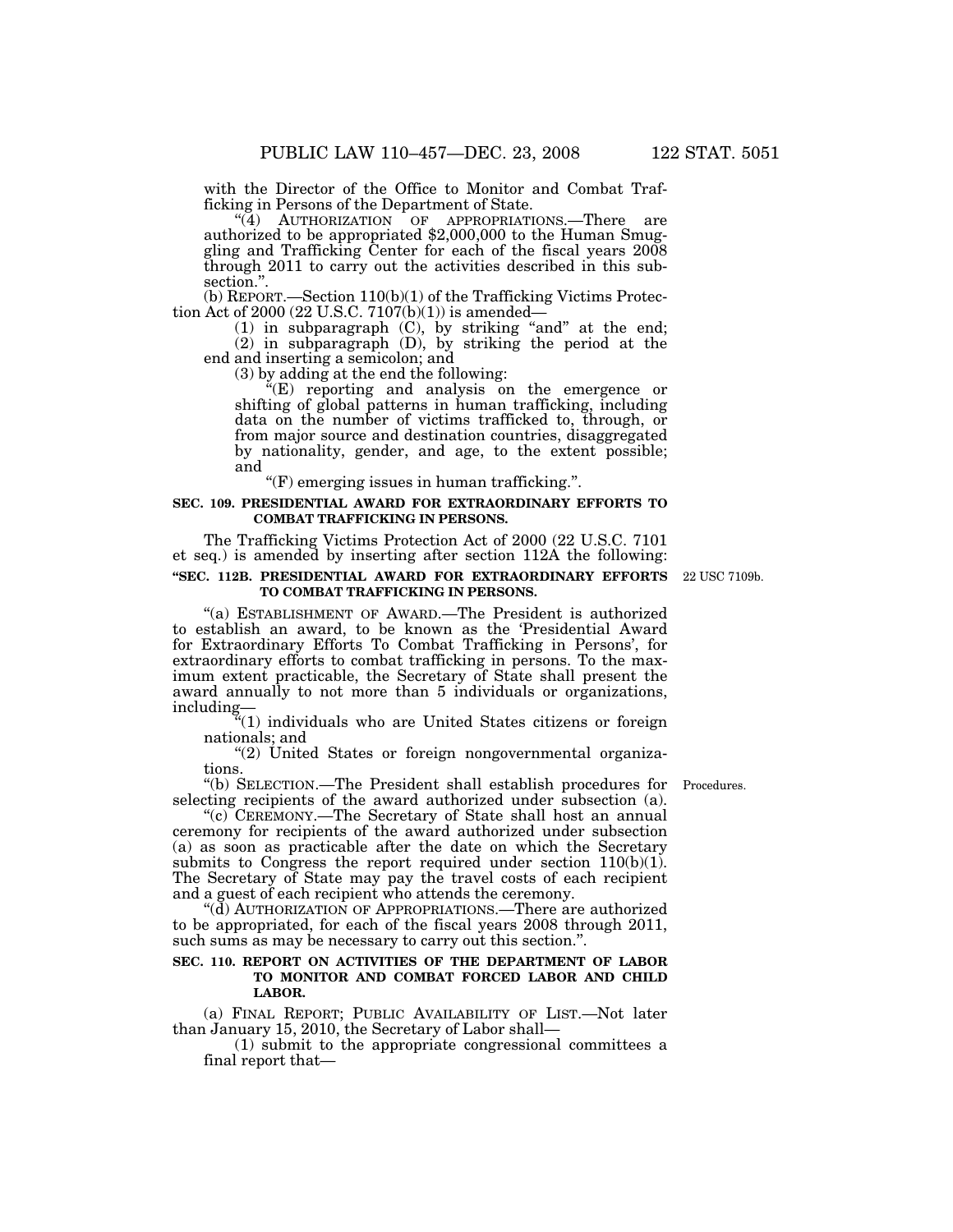(A) describes the implementation of section 105(b) of the Trafficking Victims Protection Reauthorization Act of 2005 (22 U.S.C. 7103(b)); and

(B) includes an initial list of goods described in paragraph (2)(C) of such section; and

 $(2)$  make the list of goods described in paragraph  $(1)(B)$ available to the public.

(b) APPROPRIATE CONGRESSIONAL COMMITTEES DEFINED.—In this section, the term ''appropriate congressional committees'' has the meaning given the term in section 103 of the Trafficking Victims Protection Act of 2000 (22 U.S.C. 7102).

### **SEC. 111. SENSE OF CONGRESS REGARDING MULTILATERAL FRAME-WORK BETWEEN LABOR EXPORTING AND LABOR IMPORTING COUNTRIES.**

It is the sense of Congress that the Secretary of State, in conjunction with the International Labour Organization, the United Nations Office of Drug and Crime Prevention, and other relevant international and nongovernmental organizations, should seek to establish a multilateral framework between labor exporting and labor importing countries to ensure that workers migrating between such countries are protected from trafficking in persons.

# **TITLE II—COMBATING TRAFFICKING IN PERSONS IN THE UNITED STATES**

# **Subtitle A—Ensuring Availability of Possible Witnesses and Informants**

# **SEC. 201. PROTECTING TRAFFICKING VICTIMS AGAINST RETALIATION.**

(a) T VISAS.—Section  $101(a)(15)(T)$  of the Immigration and Nationality Act  $(8 \text{ U.S.C. } 1101(a)(15)(T))$  is amended–

 $(1)$  in clause  $(i)$ —

(A) in the matter preceding subclause (I), by striking ''Security and the Attorney General jointly;'' and inserting ''Security, in consultation with the Attorney General,'';

(B) in subclause (I), by striking the comma at the end and inserting a semicolon;

(C) in subclause (II), by adding at the end the following: ''including physical presence on account of the alien having been allowed entry into the United States for participation in investigative or judicial processes associated with an act or a perpetrator of trafficking;'';

(D) in subclause (III)—

 $(i)$  in item (aa), by striking "or" at the end;

(ii) by redesignating item (bb) as item (cc);

(iii) by inserting after item (aa) the following:

"(bb) in consultation with the Attorney General, as appropriate, is unable to cooperate with a request described in item (aa) due to physical or psychological trauma; or"; and

(iv) in item (cc), as redesignated, by striking '', and'' at the end and inserting ''; and''; and

 $(E)$  in subclause  $(IV)$ , by adding "and" at the end;  $(2)$  in clause  $(ii)$ —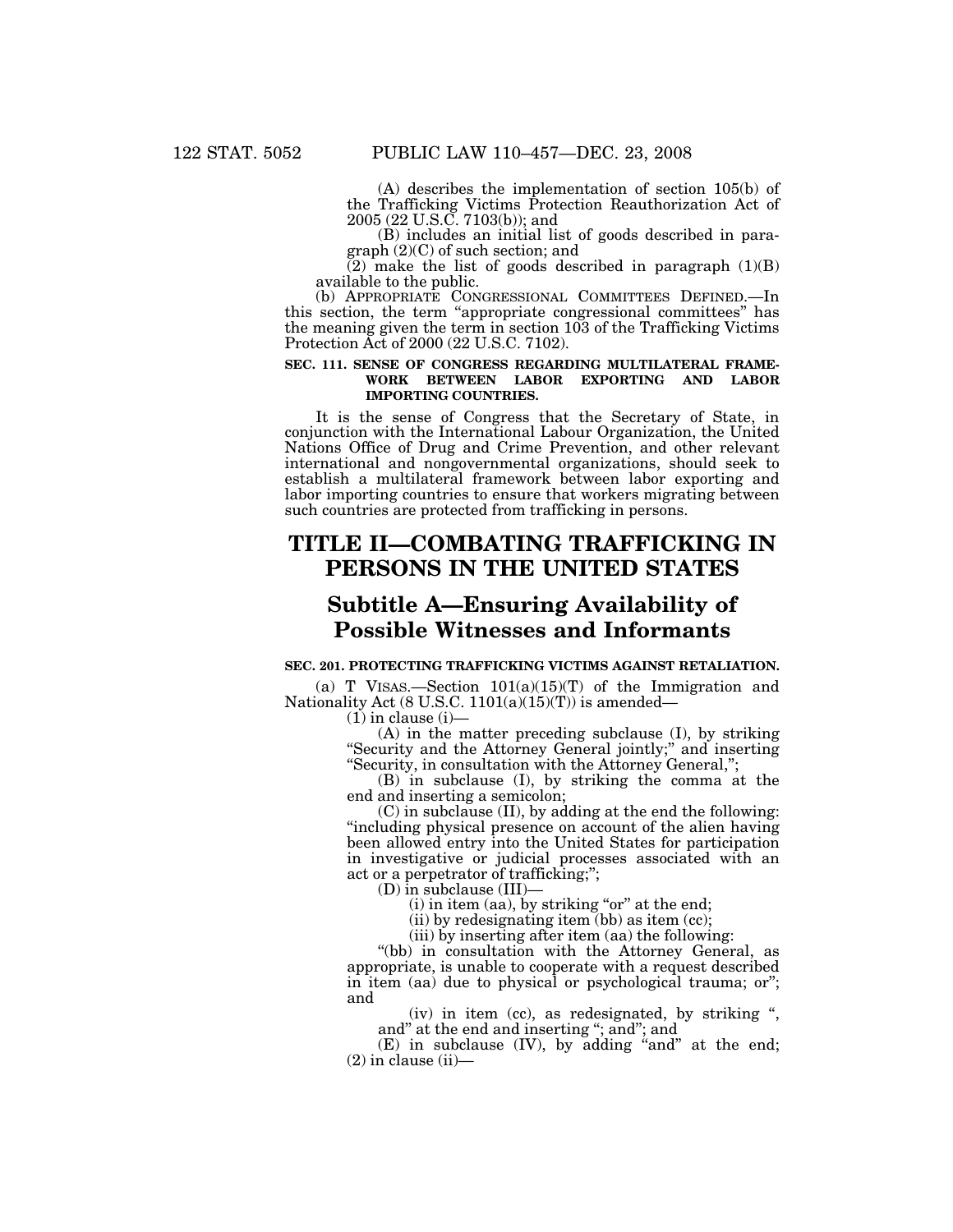$(A)$  in subclause  $(I)$ , by striking "or" at the end;

(B) in subclause (II), by striking "and" at the end and inserting "or"; and

(C) by adding at the end the following:

"(III) any parent or unmarried sibling under 18 years of age of an alien described in subclause (I) or (II) who the Secretary of Homeland Security, in consultation with the law enforcement officer investigating a severe form of trafficking, determines faces a present danger of retaliation as a result of the alien's escape from the severe form of trafficking or cooperation with law enforcement.''; and (3) by striking clause (iii).

(b) REQUIREMENTS FOR T VISA ISSUANCE.—Section  $214(0)(7)$ of the Immigration and Nationality Act (8 U.S.C. 1184(o)(7)) is amended—

 $(1)$  in subparagraph  $(B)$ —

(A) by striking ''subparagraph (A) if a Federal'' and inserting the following: "subparagraph (A) if—

''(i) a Federal'';

(B) by striking the period at the end and inserting a semicolon; and

(C) by adding at the end the following:

"(ii) the alien is eligible for relief under section  $245(1)$ and is unable to obtain such relief because regulations have not been issued to implement such section; or

''(iii) the Secretary of Homeland Security determines that an extension of the period of such nonimmigrant status is warranted due to exceptional circumstances.''; and

(2) by adding at the end the following:

"(C) Nonimmigrant status under section  $101(a)(15)(T)$  shall be extended during the pendency of an application for adjustment of status under section 245(l).''.

(c) CONDITIONS ON NONIMMIGRANT STATUS FOR CERTAIN CRIME VICTIMS.—Section 214(p)(6) of the Immigration and Nationality Act  $(8 \text{ U.S.C. } 1184(p)(6))$  is amended by adding at the end the following: ''The Secretary of Homeland Security may extend, beyond the 4 year period authorized under this section, the authorized period of status of an alien as a nonimmigrant under section  $101(a)(15)(U)$ if the Secretary determines that an extension of such period is warranted due to exceptional circumstances. Such alien's nonimmigrant status shall be extended beyond the 4-year period authorized under this section if the alien is eligible for relief under section 245(m) and is unable to obtain such relief because regulations have not been issued to implement such section and shall be extended during the pendency of an application for adjustment of status under section 245(m). The Secretary may grant work authorization to any alien who has a pending, bona fide application for nonimmigrant status under section  $101(a)(15)(U)$ .".

(d) ADJUSTMENT OF STATUS FOR TRAFFICKING VICTIMS.—Section 245(l) of the Immigration and Nationality Act (8 U.S.C. 1255(l)) is amended—

 $(1)$  in paragraph  $(1)$ —

(A) in the matter preceding subparagraph (A), by striking "the Attorney General,," and inserting "in the opinion of the Secretary of Homeland Security, in consultation with the Attorney General, as appropriate'';

(B) in subparagraph (B)—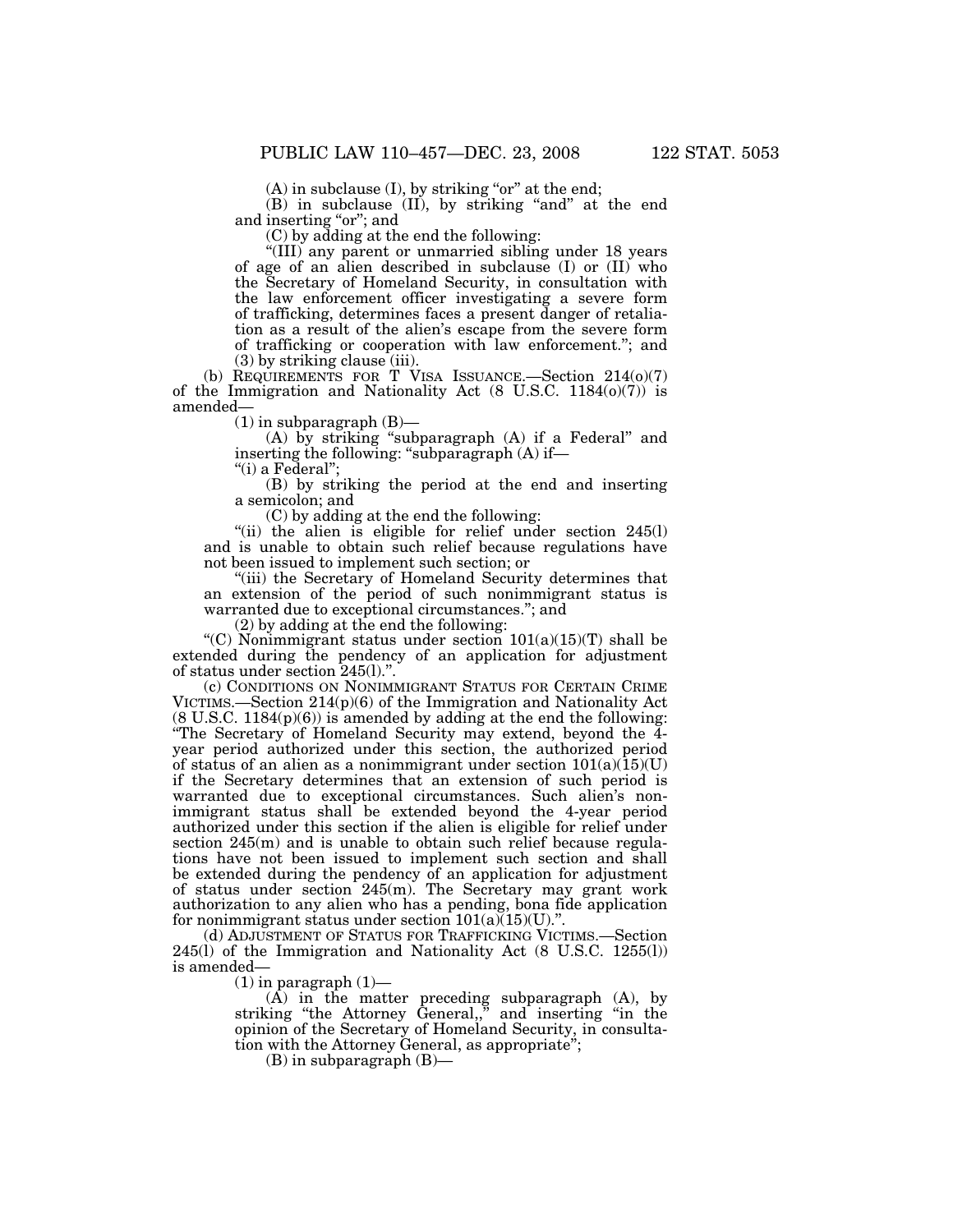(i) by inserting "subject to paragraph  $(6)$ ," after " $(B)$ "; and

(ii) by striking ", and" and inserting "; and"; and (C) in subparagraph (C)—

(i) in clause  $(i)$ , by striking ", or" and inserting a semicolon;

(ii) in clause (ii), by striking '', or in the case of subparagraph  $(C)(i)$ , the Attorney General, as appropriate''; and

(iii) by striking the period at the end and inserting the following: ''; or

''(iii) was younger than 18 years of age at the time of the victimization qualifying the alien for relief under section  $101(a)(15)(T)$ .";

(2) in paragraph (3), by striking the period at the end and inserting the following: '', unless—

 $<sup>9</sup>(A)$  the absence was necessary to assist in the investigation</sup> or prosecution described in paragraph  $(1)(A)$ ; or

''(B) an official involved in the investigation or prosecution certifies that the absence was otherwise justified.''; and

(3) by adding at the end the following:

Waiver authority.

" $(6)$  For purposes of paragraph  $(1)(B)$ , the Secretary of Homeland Security may waive consideration of a disqualification from good moral character with respect to an alien if the disqualification was caused by, or incident to, the trafficking described in section  $101(a)(15)(T)(i)(I).$ 

''(7) The Secretary of Homeland Security shall permit aliens to apply for a waiver of any fees associated with filing an application for relief through final adjudication of the adjustment of status for a VAWA self-petitioner and for relief under sections 101(a)(15)(T), 101(a)(15)(U), 106, 240A(b)(2), and 244(a)(3) (as in effect on March 31, 1997).'

(e) ADJUSTMENT OF STATUS FOR CRIME VICTIMS.—Section  $245(m)$  of the Immigration and Nationality Act (8 U.S.C. 1255 $(m)$ ) is amended—

(1) in paragraph (1), in the matter preceding subparagraph (A), by striking ''unless the Attorney General'' and inserting "unless the Secretary"; and

(2) by adding at the end the following:

''(5)(A) The Secretary of Homeland Security shall consult with the Attorney General, as appropriate, in making a determination under paragraph (1) whether affirmative evidence demonstrates that the alien unreasonably refused to provide assistance to a Federal law enforcement official, Federal prosecutor, Federal judge, or other Federal authority investigating or prosecuting criminal activity described in section  $101(a)(15)(U)(iii)$ .

"(B) Nothing in paragraph  $(1)(B)$  may be construed to prevent the Secretary from consulting with the Attorney General in making a determination whether affirmative evidence demonstrates that the alien unreasonably refused to provide assistance to a State or local law enforcement official, State or local prosecutor, State or local judge, or other State or local authority investigating or prosecuting criminal activity described in section  $101(a)(15)(U)(iii)$ .". (f) EFFECTIVE DATE.—The amendments made by this section

8 USC 1101 note.

shall—

(1) take effect on the date of enactment of the Act; and

Consultation.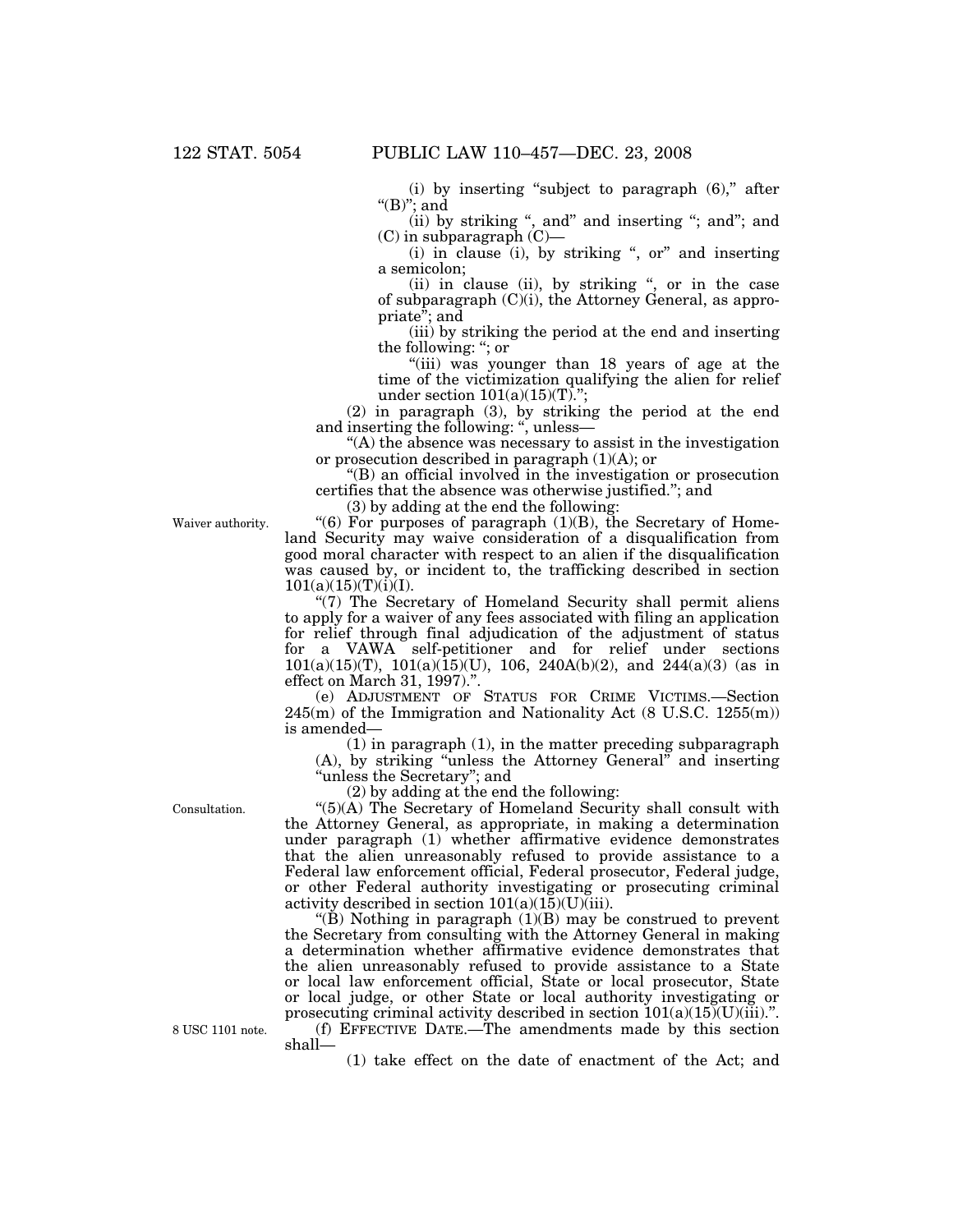(2) apply to applications for immigration benefits filed on Applicability. or after such date.

### **SEC. 202. PROTECTIONS FOR DOMESTIC WORKERS AND OTHER NON-**8 USC 1375b. **IMMIGRANTS.**

(a) INFORMATION PAMPHLET.— (1) DEVELOPMENT AND DISTRIBUTION.—The Secretary of State, in consultation with the Secretary of Homeland Security, the Attorney General, and the Secretary of Labor, shall develop an information pamphlet on legal rights and resources for aliens applying for employment- or education-based nonimmigrant visas.

(2) CONSULTATION.—In developing the information pamphlet under paragraph (1), the Secretary of State shall consult with nongovernmental organizations with expertise on the legal rights of workers and victims of severe forms of trafficking in persons.

(b) CONTENTS.—The information pamphlet developed under subsection (a) shall include information concerning items such as—

(1) the nonimmigrant visa application processes, including information about the portability of employment;

(2) the legal rights of employment or education-based nonimmigrant visa holders under Federal immigration, labor, and employment law;

(3) the illegality of slavery, peonage, trafficking in persons, sexual assault, extortion, blackmail, and worker exploitation in the United States;

(4) the legal rights of immigrant victims of trafficking in persons and worker exploitation, including—

(A) the right of access to immigrant and labor rights groups;

(B) the right to seek redress in United States courts; (C) the right to report abuse without retaliation;

(D) the right of the nonimmigrant to relinquish possession of his or her passport to his or her employer;

(E) the requirement of an employment contract between the employer and the nonimmigrant; and

(F) an explanation of the rights and protections included in the contract described in subparagraph (E); and

(5) information about nongovernmental organizations that provide services for victims of trafficking in persons and worker exploitation, including—

(A) anti-trafficking in persons telephone hotlines operated by the Federal Government;

(B) the Operation Rescue and Restore hotline; and

(C) a general description of the types of victims services available for individuals subject to trafficking in persons or worker exploitation.

(c) TRANSLATION.—

(1) IN GENERAL.—To best serve the language groups having the greatest concentration of employment-based nonimmigrant visas, the Secretary of State shall translate the information pamphlet developed under subsection (a) into all relevant foreign languages, to be determined by the Secretary based on the languages spoken by the greatest concentrations of employment- or education-based nonimmigrant visa applicants.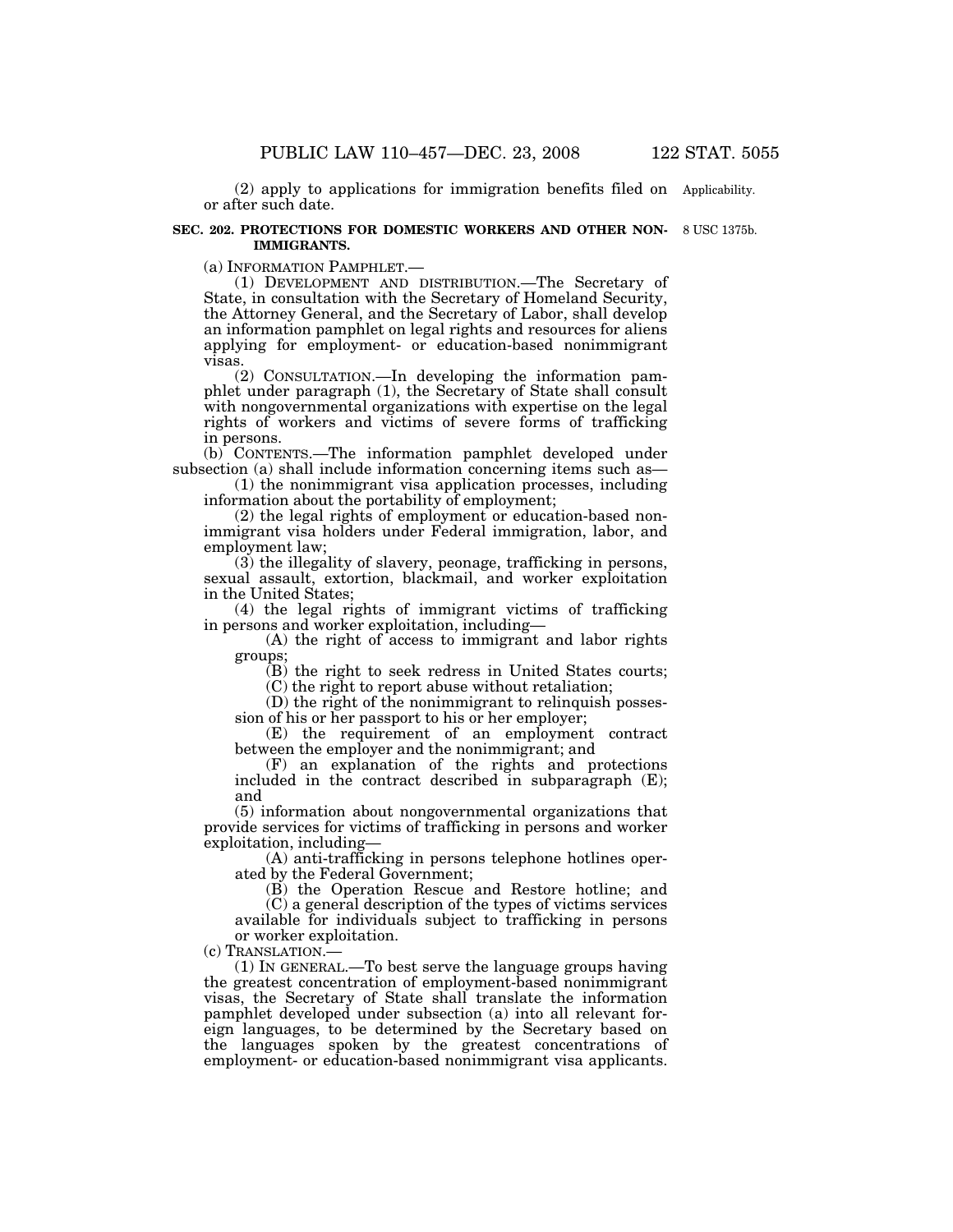Deadline.

(2) REVISION.—Every 2 years, the Secretary of State, in consultation with the Attorney General and the Secretary of Homeland Security, shall determine the specific languages into which the information pamphlet will be translated based on the languages spoken by the greatest concentrations of employment- or education-based nonimmigrant visa applicants.

 $(1)$  POSTING ON FEDERAL WEBSITES.—The information pamphlet developed under subsection (a) shall be posted on the websites of the Department of State, the Department of Homeland Security, the Department of Justice, the Department of Labor, and all United States consular posts processing applications for employment- or education-based nonimmigrant visas.

(2) OTHER DISTRIBUTION.—The information pamphlet developed under subsection (a) shall be made available to any—

(A) government agency; (B) nongovernmental advocacy organization; or

(C) foreign labor broker doing business in the United

States.

(3) DEADLINE FOR PAMPHLET DEVELOPMENT AND DISTRIBU-TION.—Not later than 180 days after the date of the enactment of this Act, the Secretary of State shall distribute and make available the information pamphlet developed under subsection (a) in all the languages referred to in subsection (c).

(e) RESPONSIBILITIES OF CONSULAR OFFICERS OF THE DEPART-MENT OF STATE.—

(1) INTERVIEWS.—A consular officer conducting an interview of an alien for an employment-based nonimmigrant visa shall—

(A)(i) confirm that the alien has received, read, and understood the contents of the pamphlet described in subsections (a) and (b); and

(ii) if the alien has not received, read, or understood the contents of the pamphlet described in subsections (a) and (b), distribute and orally disclose to the alien the information described in paragraphs (2) and (3) in a language that the alien understands; and

(B) offer to answer any questions the alien may have regarding the contents of the pamphlet described in subsections (a) and (b).

(2) LEGAL RIGHTS.—The consular officer shall disclose to the alien—

(A) the legal rights of employment-based nonimmigrants under Federal immigration, labor, and employment laws;

(B) the illegality of slavery, peonage, trafficking in persons, sexual assault, extortion, blackmail, and worker exploitation in the United States; and

(C) the legal rights of immigrant victims of trafficking in persons, worker exploitation, and other related crimes, including—

(i) the right of access to immigrant and labor rights groups;

(ii) the right to seek redress in United States courts; and

(iii) the right to report abuse without retaliation. (3) VICTIM SERVICES.—In carrying out the disclosure requirement under this subsection, the consular officer shall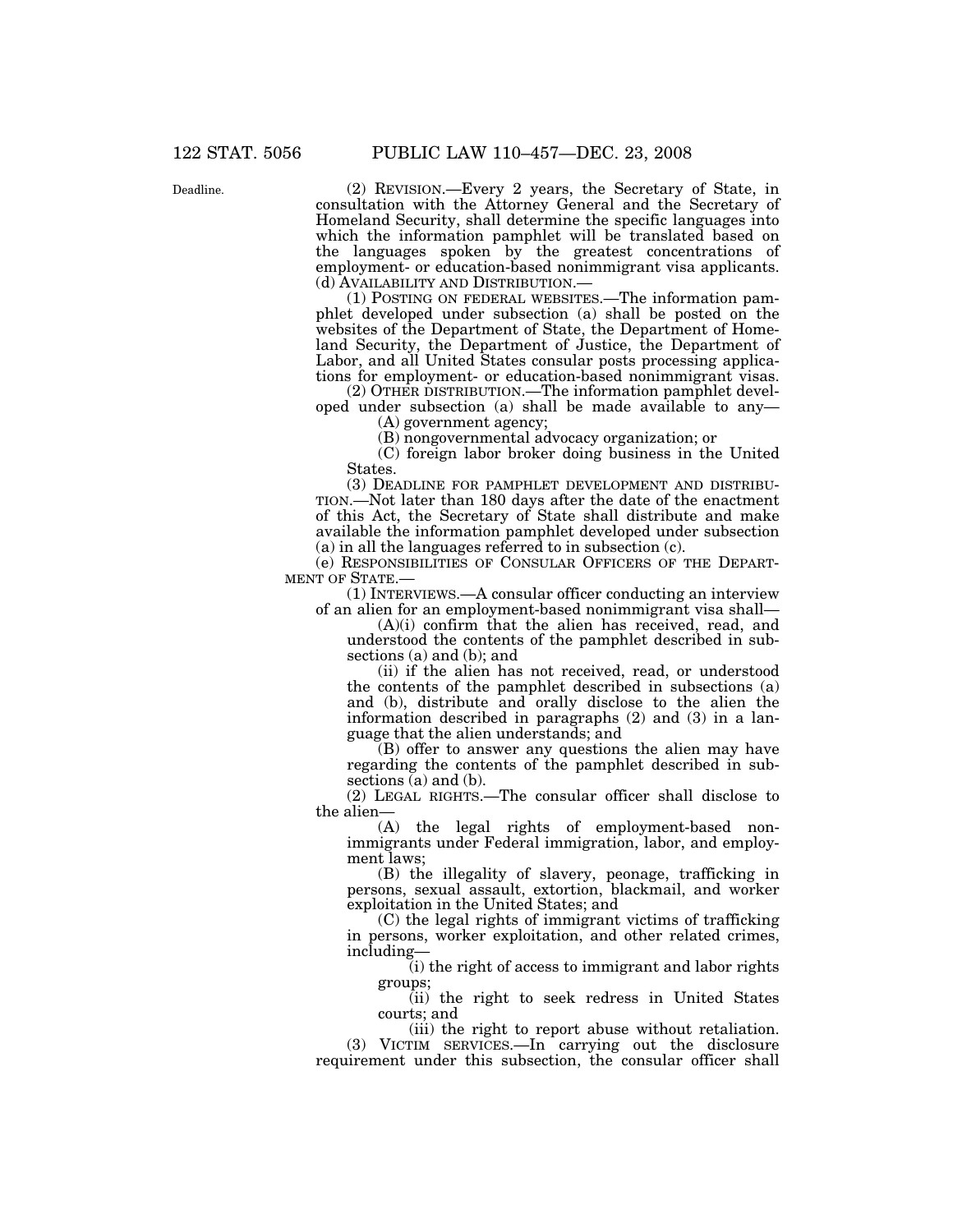disclose to the alien the availability of services for victims of human trafficking and worker exploitation in the United States, including victim services complaint hotlines.

(f) DEFINITIONS.—In this section:

(1) EMPLOYMENT- OR EDUCATION-BASED NONIMMIGRANT "employment- or education-based nonimmigrant visa'' means—

(A) a nonimmigrant visa issued under subparagraph  $(A)(iii)$ ,  $(G)(v)$ ,  $(H)$ , or  $(J)$  of section  $101(a)(15)$  of the Immigration and Nationality Act (8 U.S.C. 1101(a)(15)); and

(B) any nonimmigrant visa issued to a personal or domestic servant who is accompanying or following to join an employer.

(2) SEVERE FORMS OF TRAFFICKING IN PERSONS.—The term "severe forms of trafficking in persons" has the meaning given the term in section 103 of the Trafficking Victims Protection Act of 2000 (22 U.S.C. 7102).

(3) SECRETARY.—The term ''Secretary'' means the Secretary of State.

(4) ABUSING AND EXPLOITING.—The term ''abusing and exploiting'' means any conduct which would constitute a violation of section 1466A, 1589, 1591, 1592, 2251, or 2251A of title 18, United States Code.

#### **SEC. 203. PROTECTIONS, REMEDIES, AND LIMITATIONS ON ISSUANCE**  8 USC 1375c. **FOR A–3 AND G–5 VISAS.**

(a) LIMITATIONS ON ISSUANCE OF A–3 AND G–5 VISAS.—

(1) CONTRACT REQUIREMENT.—Notwithstanding any other provision of law, the Secretary of State may not issue—

(A) an A–3 visa unless the applicant is employed, or has signed a contract to be employed containing the requirements set forth in subsection  $(d)(2)$ , by an officer of a diplomatic mission or consular post; or

(B) a G–5 visa unless the applicant is employed, or has signed a contract to be employed by an employee in an international organization.

(2) SUSPENSION REQUIREMENT.—Notwithstanding any other provision of law, the Secretary shall suspend, for such period as the Secretary determines necessary, the issuance of A–3 visas or G–5 visas to applicants seeking to work for officials of a diplomatic mission or an international organization, if the Secretary determines that there is credible evidence that 1 or more employees of such mission or international organization have abused or exploited 1 or more nonimmigrants holding an A–3 visa or a G–5 visa, and that the diplomatic mission or international organization tolerated such actions.

(3) ACTION BY DIPLOMATIC MISSIONS OR INTERNATIONAL ORGANIZATIONS.—The Secretary may suspend the application of the limitation under paragraph (2) if the Secretary determines and reports to the appropriate congressional committees that a mechanism is in place to ensure that such abuse or exploitation does not reoccur with respect to any alien employed by an employee of such mission or institution.

(b) PROTECTIONS AND REMEDIES FOR A–3 AND G–5 NON-IMMIGRANTS EMPLOYED BY DIPLOMATS AND STAFF OF INTER- NATIONAL ORGANIZATIONS.—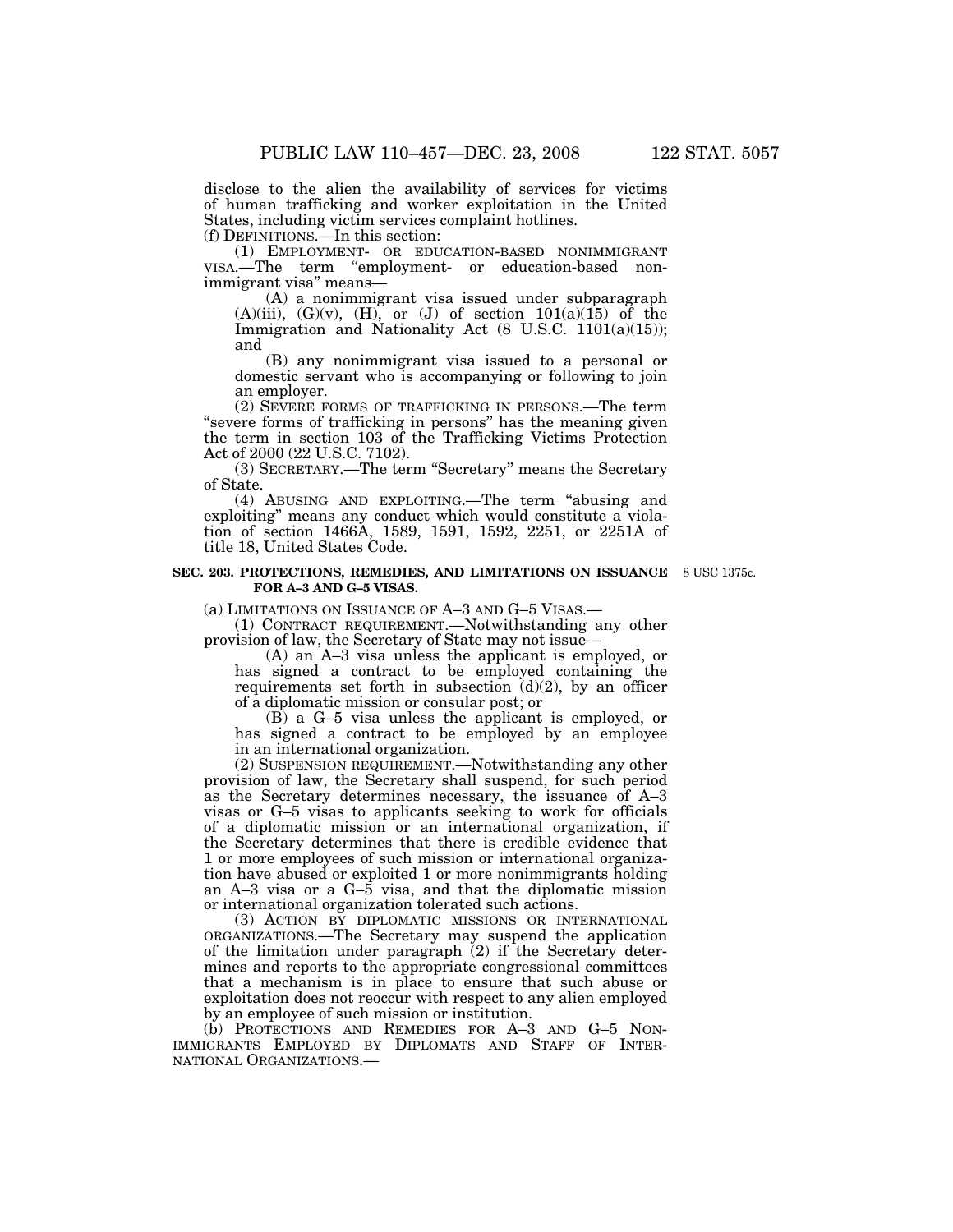(1) IN GENERAL.—The Secretary may not issue or renew an A–3 visa or a G–5 visa unless—

(A) the visa applicant has executed a contract with the employer or prospective employer containing provisions described in paragraph (2); and

(B) a consular officer has conducted a personal interview with the applicant outside the presence of the employer or any recruitment agent in which the officer reviewed the terms of the contract and the provisions of the pamphlet required under section 202.

(2) MANDATORY CONTRACT.—The contract between the employer and domestic worker required under paragraph (1) shall include—

(A) an agreement by the employer to abide by all Federal, State, and local laws in the United States;

(B) information on the frequency and form of payment, work duties, weekly work hours, holidays, sick days, and vacation days; and

(C) an agreement by the employer not to withhold the passport, employment contract, or other personal property of the employee.

(3) TRAINING OF CONSULAR OFFICERS.—The Secretary shall provide appropriate training to consular officers on the fair labor standards described in the pamphlet required under section 202, trafficking in persons, and the provisions of this section.

(4) RECORD KEEPING.—

(A) IN GENERAL.—The Secretary shall maintain records on the presence of nonimmigrants holding an A–3 visa or a G–5 visa in the United States, including—

(i) information about when the nonimmigrant entered and permanently exited the country of residence;

(ii) the official title, contact information, and immunity level of the employer; and

(iii) information regarding any allegations of

employer abuse received by the Department of State. (c) PROTECTION FROM REMOVAL DURING LEGAL ACTIONS AGAINST FORMER EMPLOYERS.—

(1) REMAINING IN THE UNITED STATES TO SEEK LEGAL REDRESS.—

(A) EFFECT OF COMPLAINT FILING.—Except as provided in subparagraph (B), if a nonimmigrant holding an A– 3 visa or a G–5 visa working in the United States files a civil action under section 1595 of title 18, United States Code, or a civil action regarding a violation of any of the terms contained in the contract or violation of any other Federal, State, or local law in the United States governing the terms and conditions of employment of the nonimmigrant that are associated with acts covered by such section, the Attorney General and the Secretary of Homeland Security shall permit the nonimmigrant to remain legally in the United States for time sufficient to fully and effectively participate in all legal proceedings related to such action.

(B) EXCEPTION.—An alien described in subparagraph (A) may be deported before the conclusion of the legal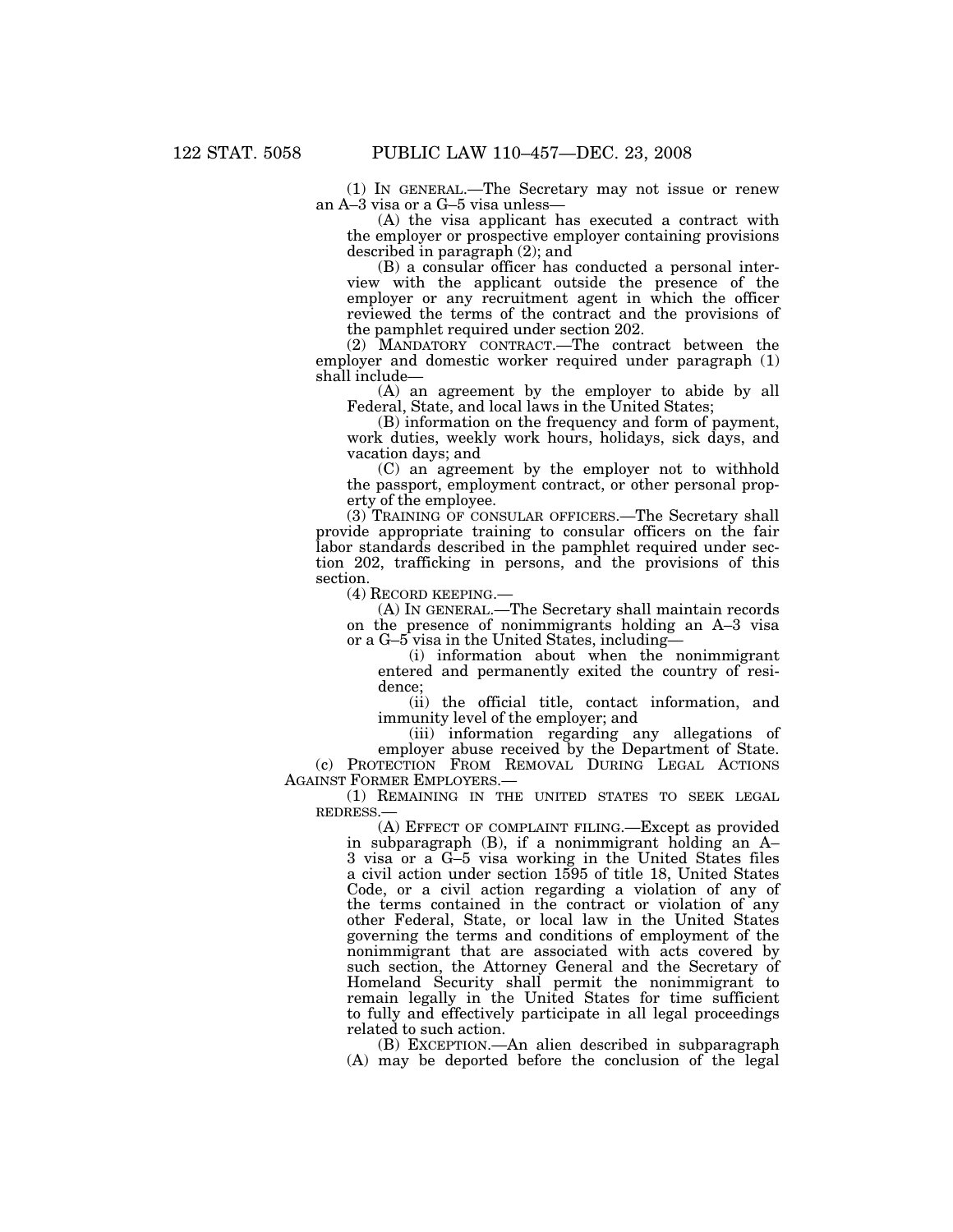proceedings related to a civil action described in such subparagraph if such alien is—

 $(i)$  inadmissible under paragraph  $(2)(A)(i)(II)$ ,  $(2)(B)$ ,  $(2)(C)$ ,  $(2)(E)$ ,  $(2)(H)$ ,  $(2)(I)$ ,  $(3)(A)(i)$ ,  $(3)(A)(iii)$ ,  $(3)(B)$ ,  $(3)(C)$ , or  $(3)(F)$  of section  $212(a)$  of the Immigration and Nationality Act (8 U.S.C. 1182(a)); or

(ii) deportable under paragraph (2)(A)(ii),  $(2)(\overrightarrow{A})(iii)$ ,  $(4)(\overrightarrow{A})(i)$ ,  $(4)(\overrightarrow{A})(iii)$ ,  $(4)(\overrightarrow{B})$ , or  $(4)(\overrightarrow{C})$  of section 237(a) of such Act (8 U.S.C. 1227(a)).

(C) FAILURE TO EXERCISE DUE DILIGENCE.—If the Secretary of Homeland Security, after consultation with the Attorney General, determines that the nonimmigrant holding an A–3 visa or a G–5 visa has failed to exercise due diligence in pursuing an action described in subparagraph  $(\tilde{A})$ , the Secretary may terminate the status of the A–3 or G–5 nonimmigrant.

(2) AUTHORIZATION TO WORK.—The Attorney General and the Secretary of Homeland Security shall authorize any nonimmigrant described in paragraph  $(i)$  to engage in employment in the United States during the period the nonimmigrant is in the United States pursuant to paragraph (1).

(d) STUDY AND REPORT.—

(1) INVESTIGATION REPORT.—

(A) IN GENERAL.—Not later than 180 days after the date of the enactment of this Act, and every 2 years thereafter for the following 10 years, the Secretary shall submit a report to the appropriate congressional committees on the implementation of this section.

(B) CONTENTS.—The report submitted under subparagraph (A) shall include—

(i) an assessment of the actions taken by the Department of State and the Department of Justice to investigate allegations of trafficking or abuse of nonimmigrants holding an A–3 visa or a G–5 visa; and

(ii) the results of such investigations.

(2) FEASIBILITY OF OVERSIGHT OF EMPLOYEES OF DIPLOMATS AND REPRESENTATIVES OF OTHER INSTITUTIONS REPORT.—Not later than 180 days after the date of the enactment of this Act, the Secretary shall submit a report to the appropriate congressional committees on the feasibility of—

(A) establishing a system to monitor the treatment of nonimmigrants holding an A–3 visa or a G–5 visa who have been admitted to the United States;

(B) a range of compensation approaches, such as a bond program, compensation fund, or insurance scheme, to ensure that such nonimmigrants receive appropriate compensation if their employers violate the terms of their employment contracts; and

(C) with respect to each proposed compensation approach described in subparagraph  $(\dot{B})$ , an evaluation and proposal describing the proposed processes for—

(i) adjudicating claims of rights violations;

(ii) determining the level of compensation; and

(iii) administering the program, fund, or scheme. (e) ASSISTANCE TO LAW ENFORCEMENT INVESTIGATIONS.—The Secretary shall cooperate, to the fullest extent possible consistent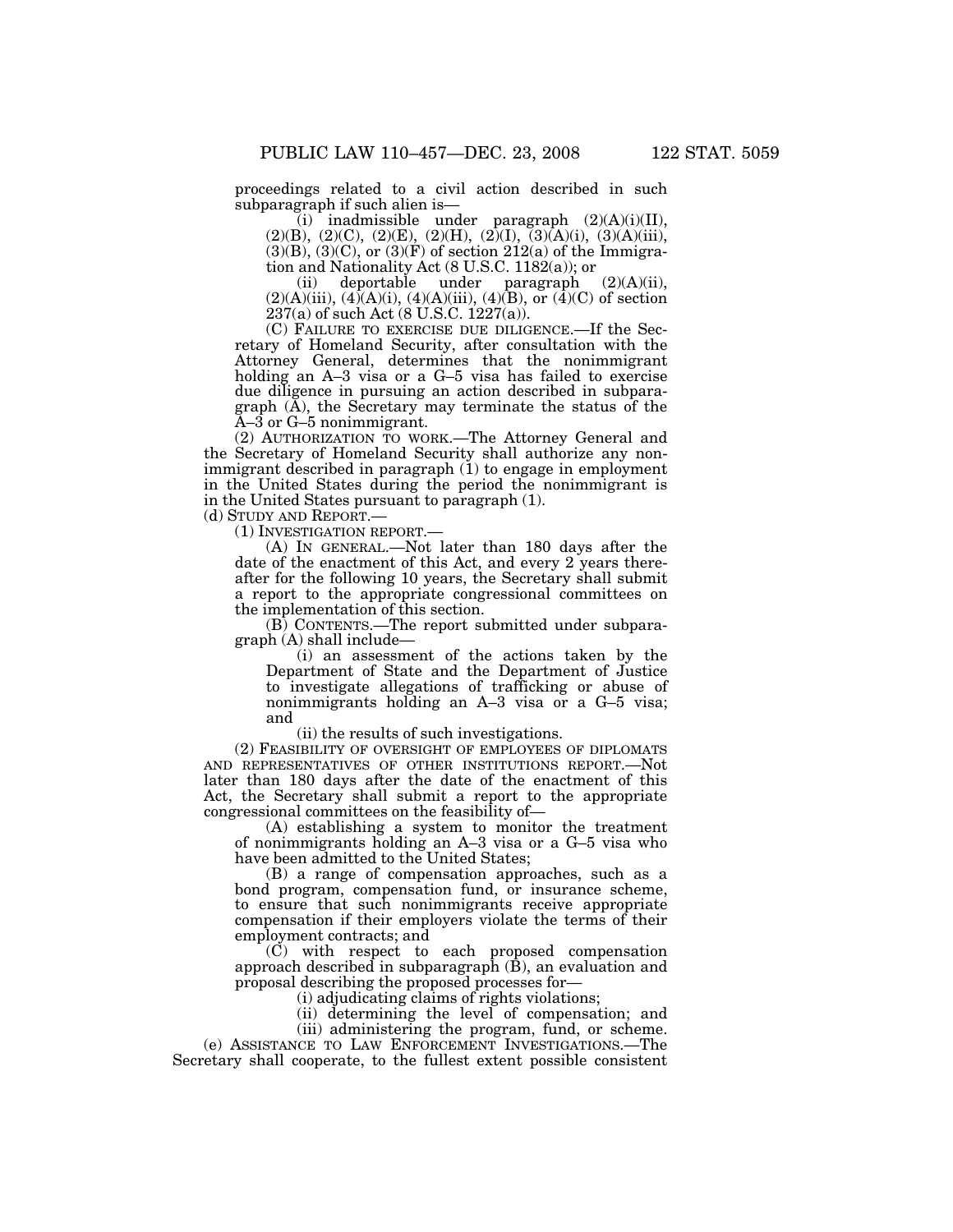with the United States obligations under the Vienna Convention on Diplomatic Relations, done at Vienna, April 18, 1961, (23 U.S.T. 3229), with any investigation by United States law enforcement authorities of crimes related to abuse or exploitation of a nonimmigrant holding an A–3 visa or a G–5 visa.

(f) DEFINITIONS.—In this section:

(1) A–3 VISA.—The term ''A–3 visa'' means a nonimmigrant visa issued pursuant to section  $101(a)(15)(A)(iii)$  of the Immigration and Nationality Act (8 U.S.C. 1101(a)(15)(A)(iii)).

(2) G–5 VISA.—The term ''G–5 visa'' means a nonimmigrant visa issued pursuant to section  $101(a)(15)(G)(v)$  of the Immigration and Nationality Act (8 U.S.C.  $1101(a)(15)(G)(v)$ ).

(3) SECRETARY.—The term ''Secretary'' means the Secretary of State.

(4) APPROPRIATE CONGRESSIONAL COMMITTEES.—The term ''appropriate congressional committees'' means—

(A) the Committee on Foreign Affairs and the Committee on the Judiciary of the House of Representatives; and

(B) the Committee on Foreign Relations and the Committee on the Judiciary of the Senate.

### **SEC. 204. RELIEF FOR CERTAIN VICTIMS PENDING ACTIONS ON PETI-TIONS AND APPLICATIONS FOR RELIEF.**

Section 237 of the Immigration and Nationality Act (8 U.S.C. 1227) is amended by adding at the end the following:

 $\text{``(d)}(1)$  If the Secretary of Homeland Security determines that an application for nonimmigrant status under subparagraph (T) or  $(\vec{U})$  of section 101(a)(15) filed for an alien in the United States sets forth a prima facie case for approval, the Secretary may grant the alien an administrative stay of a final order of removal under section  $241(c)(2)$  until-

"(A) the application for nonimmigrant status under such subparagraph  $(\mathbf{T})$  or  $(\mathbf{U})$  is approved; or

''(B) there is a final administrative denial of the application for such nonimmigrant status after the exhaustion of administrative appeals.

" $(2)$  The denial of a request for an administrative stay of removal under this subsection shall not preclude the alien from applying for a stay of removal, deferred action, or a continuance or abeyance of removal proceedings under any other provision of the immigration laws of the United States.

''(3) During any period in which the administrative stay of removal is in effect, the alien shall not be removed.

"(4) Nothing in this subsection may be construed to limit the authority of the Secretary of Homeland Security or the Attorney General to grant a stay of removal or deportation in any case not described in this subsection.''.

# **SEC. 205. EXPANSION OF AUTHORITY TO PERMIT CONTINUED PRES-ENCE IN THE UNITED STATES.**

(a) EXPANSION OF AUTHORITY.—<br>(1) IN GENERAL.—Section  $107(c)(3)$  of the Trafficking Victims Protection Act of  $2000$   $(22 \text{ U.S.C. } 7105 \text{ (c)}(3))$  is amended to read as follows:

"(3) AUTHORITY TO PERMIT CONTINUED PRESENCE IN THE UNITED STATES.—

''(A) TRAFFICKING VICTIMS.—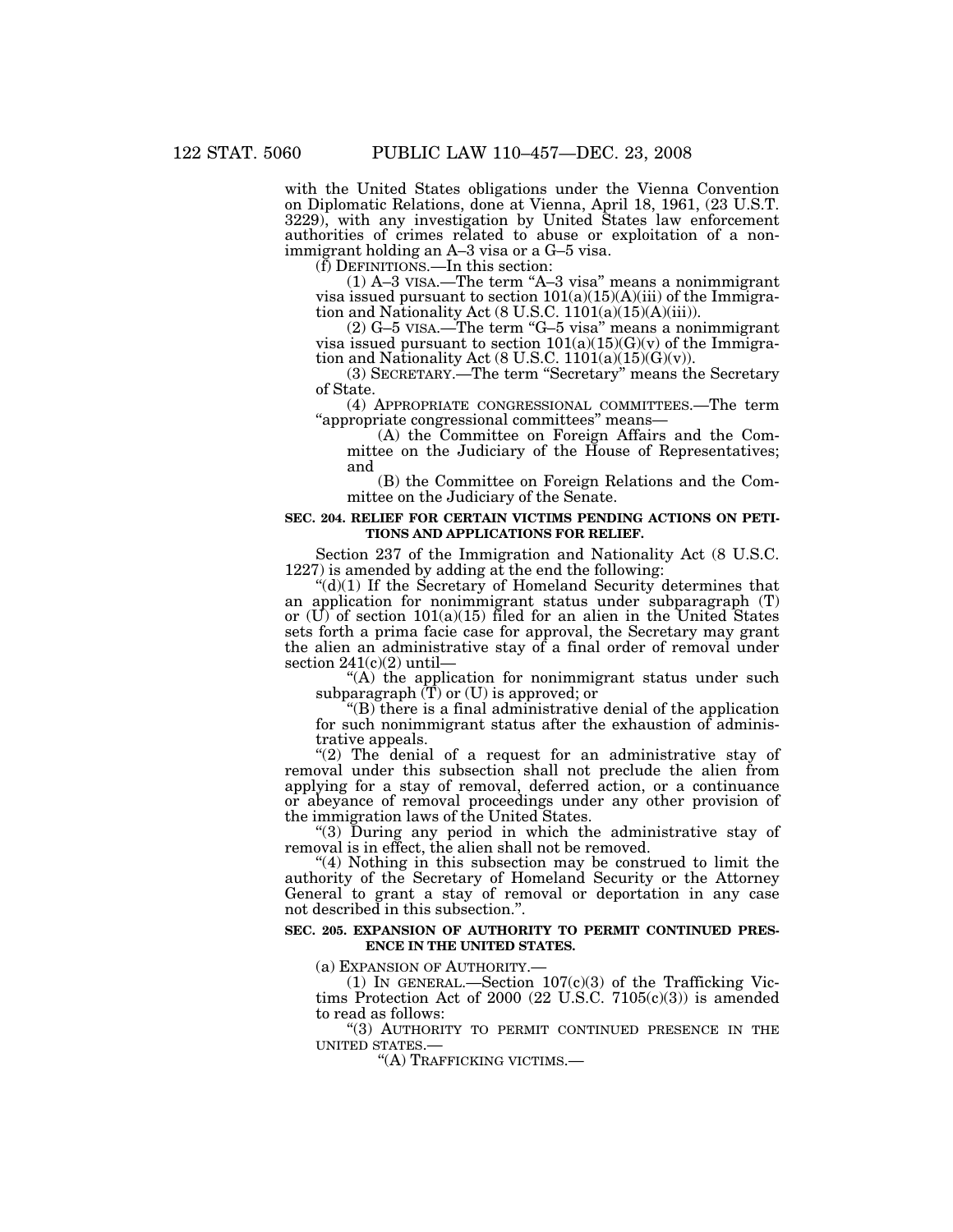''(i) IN GENERAL.—If a Federal law enforcement official files an application stating that an alien is a victim of a severe form of trafficking and may be a potential witness to such trafficking, the Secretary of Homeland Security may permit the alien to remain in the United States to facilitate the investigation and prosecution of those responsible for such crime.

''(ii) SAFETY.—While investigating and prosecuting suspected traffickers, Federal law enforcement officials described in clause (i) shall endeavor to make reasonable efforts to protect the safety of trafficking victims, including taking measures to protect trafficked persons and their family members from intimidation, threats of reprisals, and reprisals from traffickers and their associates.

''(iii) CONTINUATION OF PRESENCE.—The Secretary shall permit an alien described in clause (i) who has filed a civil action under section 1595 of title 18, United States Code, to remain in the United States until such action is concluded. If the Secretary, in consultation with the Attorney General, determines that the alien has failed to exercise due diligence in pursuing such action, the Secretary may revoke the order permitting the alien to remain in the United States.

"(iv) EXCEPTION.—Notwithstanding clause (iii), an alien described in such clause may be deported before the conclusion of the administrative and legal proceedings related to a complaint described in such clause if such alien is inadmissible under paragraph  $(2)(A)(i)(II), (2)(B), (2)(C), (2)(E), (2)(H), (2)(I), (3)(A)i),$  $(3)(A)(iii)$ ,  $(3)(B)$ , or  $(3)(C)$  of section  $212(a)$  of the Immigration and Nationality Act (8 U.S.C. 1182(a)). ''(B) PAROLE FOR RELATIVES.—Law enforcement offi-

cials may submit written requests to the Secretary of Homeland Security, in accordance with section 240A(b)(6) of the Immigration and Nationality Act (8 U.S.C. 1229b(b)(6)), to permit the parole into the United States of certain relatives of an alien described in subparagraph  $(A)(i)$ .

''(C) STATE AND LOCAL LAW ENFORCEMENT.—The Secretary of Homeland Security, in consultation with the Attorney General, shall—

''(i) develop materials to assist State and local law enforcement officials in working with Federal law enforcement to obtain continued presence for victims of a severe form of trafficking in cases investigated or prosecuted at the State or local level; and

''(ii) distribute the materials developed under clause (i) to State and local law enforcement officials.''. (2) EFFECTIVE DATE.—The amendment made by paragraph

 $(1)$ 

(A) shall take effect on the date of the enactment of this Act;

(B) shall apply to pending requests for continued presence filed pursuant to section  $107(c)(3)$  of the Trafficking Victims Protection Act (22 U.S.C. 7105(c)(3)) and requests filed on or after such date; and

22 USC 7105 note.

Applicability.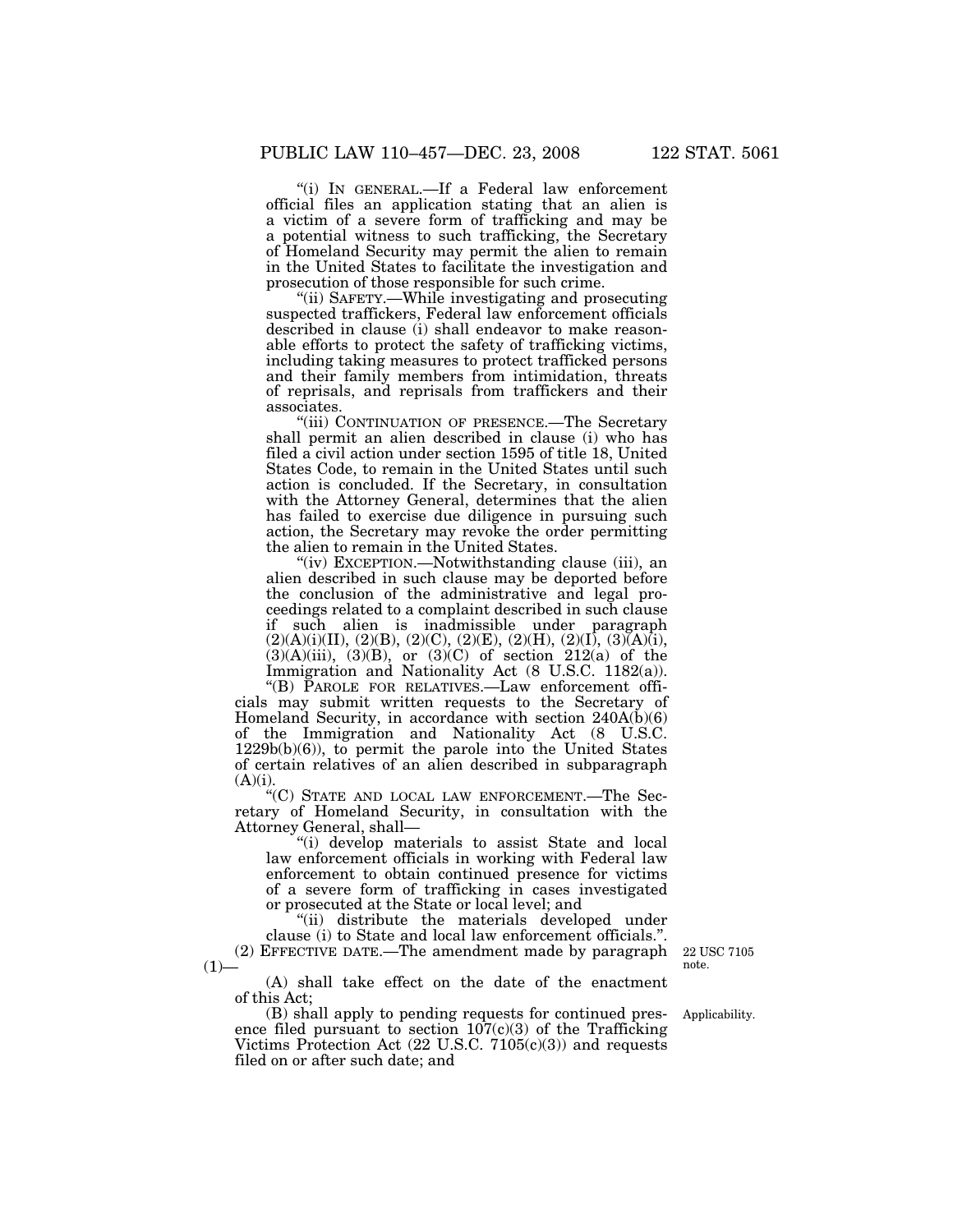(C) may not be applied to an alien who is not present in the United States.

(b) PAROLE FOR DERIVATIVES OF TRAFFICKING VICTIMS.—Section 240A(b) of the Immigration and Nationality Act (8 U.S.C. 1229b(b)) is amended by adding at the end the following:<br>"(6) RELATIVES OF TRAFFICKING VICTIMS.—

"(A) In GENERAL.—Upon written request by a law enforcement official, the Secretary of Homeland Security may parole under section  $212(d)(5)$  any alien who is a relative of an alien granted continued presence under section 107(c)(3)(A) of the Trafficking Victims Protection Act  $(22 \text{ U.S.C. } 7105 \text{ (c)} \cdot (3) \text{ (A)}),$  if the relative—

''(i) was, on the date on which law enforcement applied for such continued presence—

''(I) in the case of an alien granted continued presence who is under 21 years of age, the spouse, child, parent, or unmarried sibling under 18 years of age, of the alien; or

''(II) in the case of an alien granted continued presence who is 21 years of age or older, the spouse or child of the alien; or

"(ii) is a parent or sibling of the alien who the requesting law enforcement official, in consultation with the Secretary of Homeland Security, as appropriate, determines to be in present danger of retaliation as a result of the alien's escape from the severe form of trafficking or cooperation with law enforcement, irrespective of age.

''(B) DURATION OF PAROLE.—

''(i) IN GENERAL.—The Secretary may extend the parole granted under subparagraph (A) until the final adjudication of the application filed by the principal alien under section  $10\overline{1}(a)(15)(T)(ii)$ .

"(ii) OTHER LIMITS ON DURATION.—If an application described in clause (i) is not filed, the parole granted under subparagraph (A) may extend until the later of—

''(I) the date on which the principal alien's authority to remain in the United States under section 107(c)(3)(A) of the Trafficking Victims Protection Act (22 U.S.C. 7105(c)(3)(A)) is terminated; or

''(II) the date on which a civil action filed by the principal alien under section 1595 of title 18, United States Code, is concluded.

"(iii) DUE DILIGENCE.—Failure by the principal alien to exercise due diligence in filing a visa petition on behalf of an alien described in clause (i) or (ii) of subparagraph (A), or in pursuing the civil action described in clause (ii)(II) (as determined by the Secretary of Homeland Security in consultation with the Attorney General), may result in revocation of parole. ''(C) OTHER LIMITATIONS.—A relative may not be granted parole under this paragraph if—

''(i) the Secretary of Homeland Security or the Attorney General has reason to believe that the relative was knowingly complicit in the trafficking of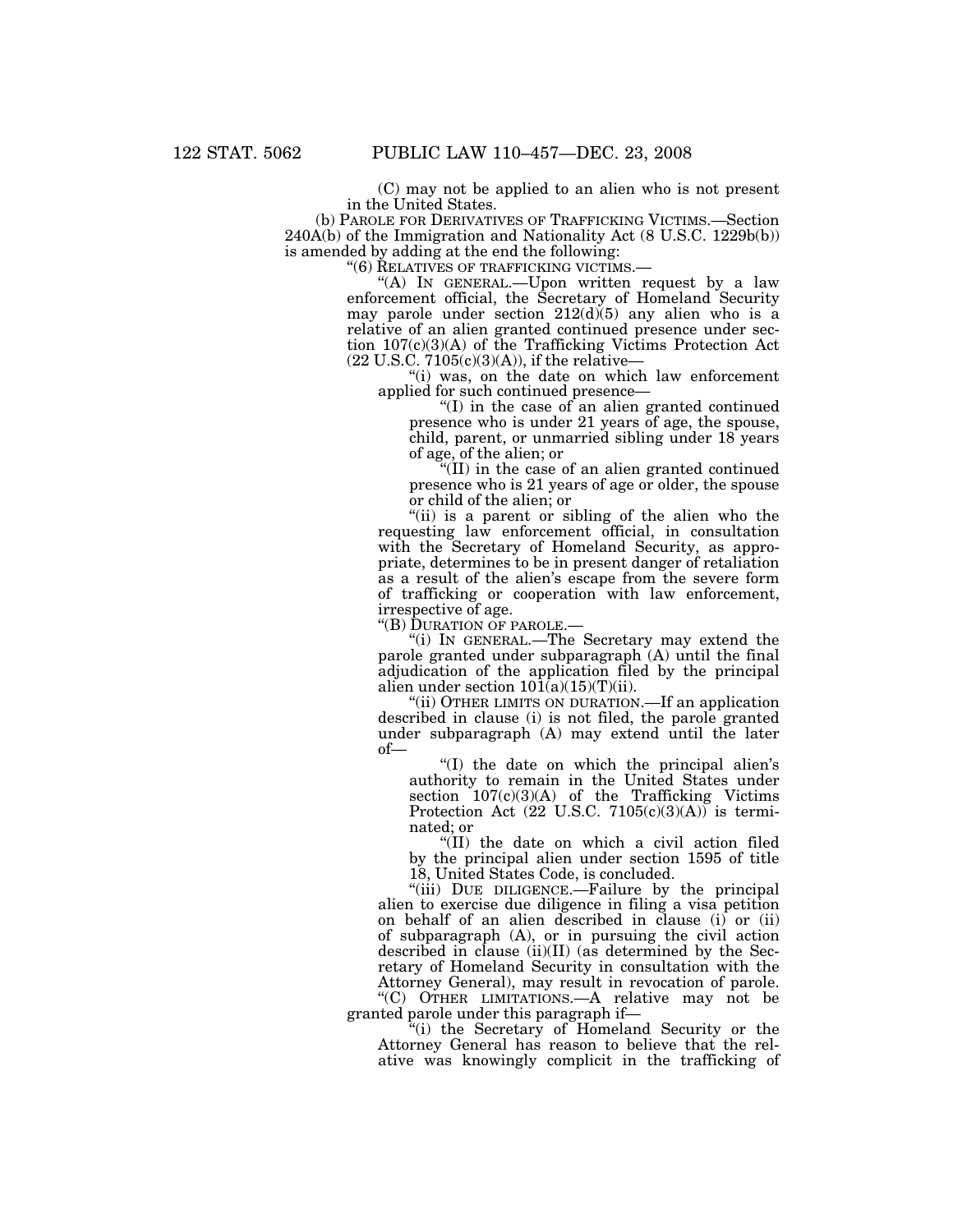an alien permitted to remain in the United States under section 107(c)(3)(A) of the Trafficking Victims Protection Act (22 U.S.C. 7105(c)(3)(A)); or

"(ii) the relative is an alien described in paragraph (2) or (3) of section 212(a) or paragraph  $(2)$  or  $(4)$ of section  $237(a)$ .".

# **Subtitle B—Assistance for Trafficking Victims**

# **SEC. 211. ASSISTANCE FOR CERTAIN NONIMMIGRANT STATUS APPLICANTS.**

(a) IN GENERAL.—Section  $431(c)$  of the Personal Responsibility and Work Opportunity Reconciliation Act of 1996 (8 U.S.C. 1641(c)) is amended—

 $(1)$  in paragraph  $(2)(B)$ , by striking "or" at the end;

 $(2)$  in paragraph  $(3)(B)$ , by striking the period at the end and inserting ''; or''; and

(3) by inserting after paragraph (3) the following:

"(4) an alien who has been granted nonimmigrant status under section  $101(a)(15)(T)$  of the Immigration and Nationality Act  $(8 \text{ U.S.C. } 1101(a)(15)(T))$  or who has a pending application that sets forth a prima facie case for eligibility for such nonimmigrant status.<sup>"</sup>.

(b) EFFECTIVE DATE.—The amendments made by subsection (a) shall apply to applications for public benefits and public benefits provided on or after the date of the enactment of this Act without regard to whether regulations have been implemented to carry out such amendments.

# **SEC. 212. INTERIM ASSISTANCE FOR CHILDREN.**

(a) IN GENERAL.—Section  $107(b)(1)$  of the Trafficking Victims Protection Act of 2000 (22 U.S.C. 7105(b)(1)) is amended—

(1) in subparagraph  $(E)(i)(I)$ , by inserting "or is unable to cooperate with such a request due to physical or psychological trauma'' before the semicolon; and

(2) by adding at the end the following:

"(F) ELIGIBILITY FOR INTERIM ASSISTANCE OF CHIL-DREN.—

''(i) DETERMINATION.—Upon receiving credible information that a child described in subparagraph  $(C)(ii)(I)$  who is seeking assistance under this paragraph may have been subjected to a severe form of trafficking in persons, the Secretary of Health and Human Services shall promptly determine if the child is eligible for interim assistance under this paragraph. The Secretary shall have exclusive authority to make interim eligibility determinations under this clause. A determination of interim eligibility under this clause shall not affect the independent determination whether a child is a victim of a severe form of trafficking.

''(ii) NOTIFICATION.—The Secretary of Health and Human Services shall notify the Attorney General and the Secretary of Homeland Security not later than 24 hours after all interim eligibility determinations have been made under clause (i).

Deadline.

Applicability. 8 USC 1641 note.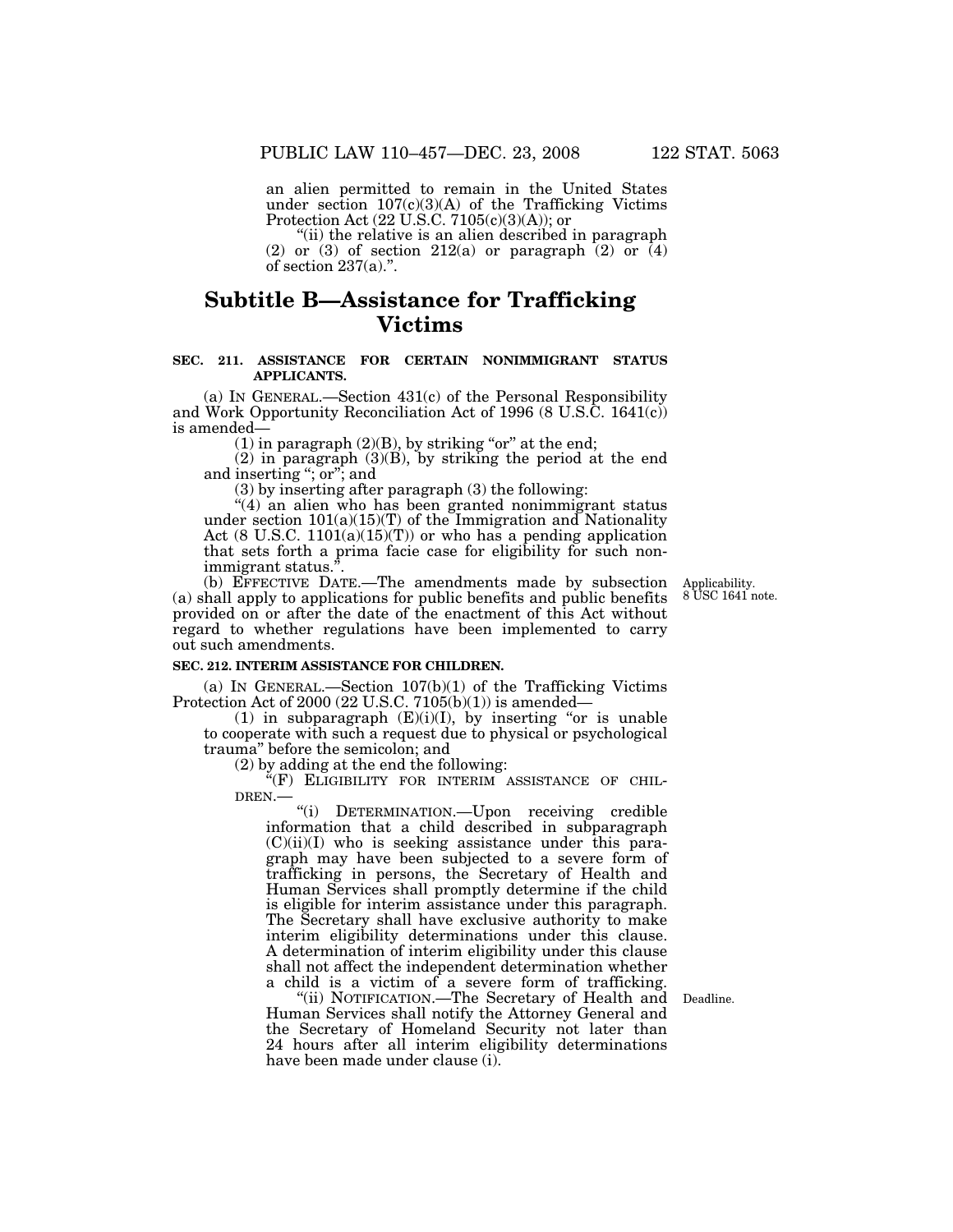''(iii) DURATION.—Assistance under this paragraph may be provided to individuals determined to be eligible under clause (i) for a period of up to 90 days and may be extended for an additional 30 days.

"(I) ELIGIBILITY DETERMINATION.— Before the expiration of the period for interim assistance under clause (iii), the Secretary of Health and Human Services shall determine if the child referred to in clause (i) is eligible for assistance under this paragraph.

''(II) CONSULTATION.—In making a determination under subclause (I), the Secretary shall consult with the Attorney General, the Secretary of<br>Homeland Security, and nongovernmental Homeland Security, and nongovernmental organizations with expertise on victims of severe form of trafficking.

''(III) LETTER OF ELIGIBILITY.—If the Secretary, after receiving information the Secretary believes, taken as a whole, indicates that the child is eligible for assistance under this paragraph, the Secretary shall issue a letter of eligibility. The Secretary may not require that the child cooperate with law enforcement as a condition for receiving such letter of eligibility.

"(G) NOTIFICATION OF CHILDREN FOR INTERIM ASSIST-ANCE.—Not later than 24 hours after a Federal, State, or local official discovers that a person who is under 18 years of age may be a victim of a severe form of trafficking in persons, the official shall notify the Secretary of Health and Human Services to facilitate the provision of interim assistance under subparagraph (F).''.

(b) TRAINING OF GOVERNMENT PERSONNEL.—Section  $107(c)(4)$ of the Trafficking Victims Protection Act of 2000 (22 U.S.C.  $7105(c)(4)$  is amended—

(1) by inserting '', the Department of Homeland Security, the Department of Health and Human Services,'' after ''the Department of State''; and

(2) by inserting '', including juvenile victims. The Attorney General and the Secretary of Health and Human Services shall provide training to State and local officials to improve the identification and protection of such victims'' before the period at the end.

# **SEC. 213. ENSURING ASSISTANCE FOR ALL VICTIMS OF TRAFFICKING IN PERSONS.**

(a) AMENDMENTS TO TRAFFICKING VICTIMS PROTECTION ACT OF 2000.—

(1) ASSISTANCE FOR UNITED STATES CITIZENS AND LAWFUL PERMANENT RESIDENTS.—Section 107 of the Trafficking Victims Protection Act of 2000 (22 U.S.C. 7105) is amended by inserting after subsection (e) the following:

''(f) ASSISTANCE FOR UNITED STATES CITIZENS AND LAWFUL PERMANENT RESIDENTS.—

"(1) IN GENERAL.—The Secretary of Health and Human Services and the Attorney General, in consultation with the Secretary of Labor, shall establish a program to assist United

Deadline.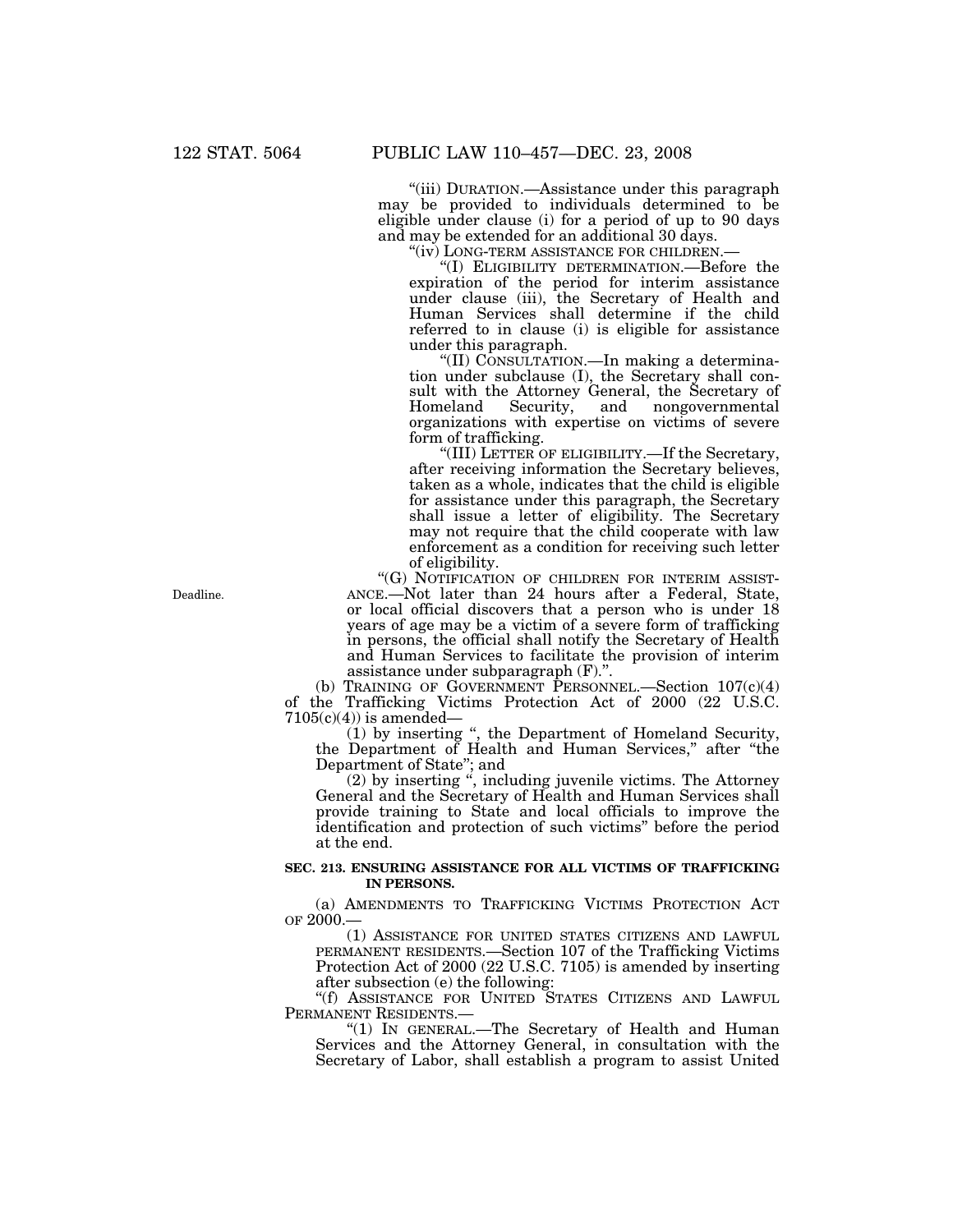States citizens and aliens lawfully admitted for permanent residence (as defined in section  $101(a)(20)$  of the Immigration and Nationality Act (8 U.S.C. 1101(a)(20))) who are victims of severe forms of trafficking. In determining the assistance that would be most beneficial for such victims, the Secretary and the Attorney General shall consult with nongovernmental organizations that provide services to victims of severe forms of trafficking in the United States.

"(2) USE OF EXISTING PROGRAMS.—In addition to specialized services required for victims described in paragraph (1), the program established pursuant to paragraph (1) shall—

''(A) facilitate communication and coordination between the providers of assistance to such victims;

''(B) provide a means to identify such providers; and  $\mathrm{C}^{\prime\prime}(\mathrm{C})$  provide a means to make referrals to programs for which such victims are already eligible, including programs administered by the Department of Justice and the Department of Health and Human Services.

" $(3)$  GRANTS.-

''(A) IN GENERAL.—The Secretary of Health and Human Services and the Attorney General may award grants to States, Indian tribes, units of local government, and nonprofit, nongovernmental victim service organizations to develop, expand, and strengthen victim service programs authorized under this subsection.

''(B) MAXIMUM FEDERAL SHARE.—The Federal share of a grant awarded under this paragraph may not exceed 75 percent of the total costs of the projects described in the application submitted by the grantee.''.

(2) AUTHORIZATION OF APPROPRIATIONS.—Section 113 of the Trafficking Victims Protection Act of 2000 (22 U.S.C. 7110) is amended—

 $(A)$  in subsection  $(b)$ —

(i) by striking ''To carry out'' and inserting the following:

"(1) ELIGIBILITY FOR BENEFITS AND ASSISTANCE.-To carry out''; and

(ii) by adding at the end the following:

''(2) ADDITIONAL BENEFITS FOR TRAFFICKING VICTIMS.—To carry out the purposes of section 107(f), there are authorized to be appropriated to the Secretary of Health and Human Services—

"(A) \$2,500,000 for fiscal year 2008;

 $(16)$  \$5,000,0000 for fiscal year 2009;

''(C) \$7,000,000 for fiscal year 2010; and

''(D) \$7,000,000 for fiscal year 2011.''; and

(B) in subsection (d)—

(i) by striking ''To carry out the purposes of section 107(b)'' and inserting the following:

''(A) ELIGIBILITY FOR BENEFITS AND ASSISTANCE.—To carry out the purposes of section 107(b)'';

(ii) by striking ''To carry out the purposes of section 134'' and inserting the following:

''(B) ASSISTANCE TO FOREIGN COUNTRIES.—To carry out the purposes of section 134''; and

(iii) by adding at the end the following:

Consultation.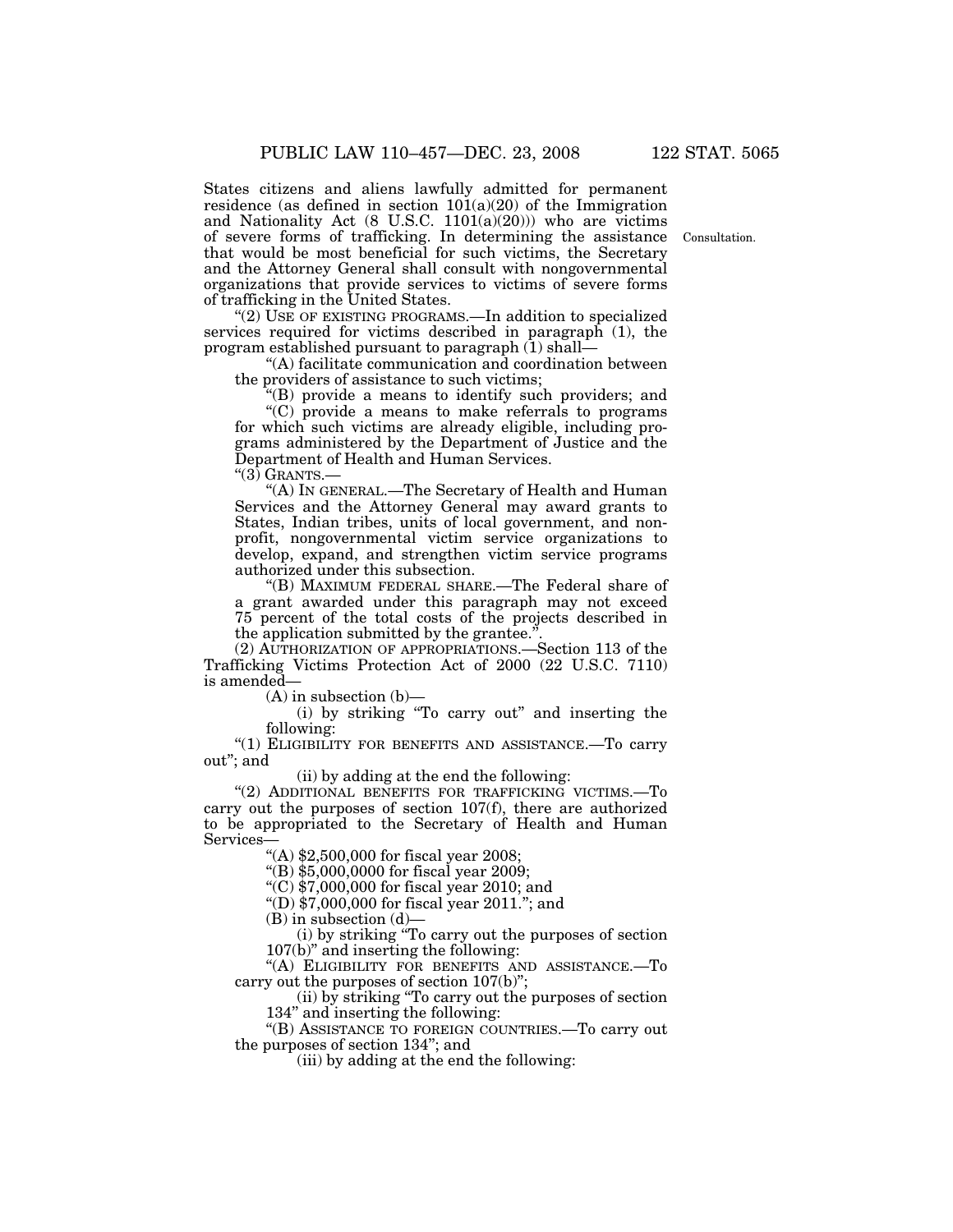''(C) ADDITIONAL BENEFITS FOR TRAFFICKING VICTIMS.— To carry out the purposes of section 107(f), there are authorized to be appropriated to the Attorney General— "(i)  $$2,500,000$  for fiscal year 2008;

''(ii) \$5,000,0000 for fiscal year 2009;

''(iii) \$7,000,000 for fiscal year 2010; and

"(iv) \$7,000,000 for fiscal year 2011.".

(3) TECHNICAL ASSISTANCE.—Section  $107(b)(2)(B)(ii)$  of the Trafficking Victims Protection Act of  $2000$  (22 U.S.C. Victims Protection Act of 2000 (22 U.S.C.  $7105(b)(2)(B)(ii)$  is amended to read as follows:

> ''(ii) 5 percent for training and technical assistance, including increasing capacity and expertise on security for and protection of service providers from intimidation or retaliation for their activities.''.

 $(b)$  STUDY.

(1) REQUIREMENT.—Not later than 1 year after the date of the enactment of this Act, the Attorney General and the Secretary of Health and Human Services shall submit a report to the appropriate congressional committees that identifies the existence and extent of any service gap between victims described in section 107(b)(1) of the Trafficking Victims Protection Act of 2000 (22 U.S.C. 7105) and individuals described in section 107(f) of such Act, as amended by section 213(a) of this Act.

(2) ELEMENTS.—In carrying out the study under subparagraph (1), the Attorney General and the Secretary of Health and Human Services shall—

(A) investigate factors relating to the legal ability of the victims described in paragraph (1) to access government-funded social services in general, including the application of the Personal Responsibility and Work Opportunity Reconciliation Act of 1996 (8 U.S.C. 1641(c)(5)) and the Illegal Immigration and Immigrant Responsibility Act of 1996 (division C of Public Law 104–208; 110 Stat. 3009 et seq.);

(B) investigate any other impediments to the access of the victims described in paragraph (1) to governmentfunded social services;

(C) investigate any impediments to the access of the victims described in paragraph (1) to government-funded services targeted to victims of severe forms of trafficking;

(D) investigate the effect of trafficking service-provider infrastructure development, continuity of care, and availability of caseworkers on the eventual restoration and rehabilitation of the victims described in paragraph (1); and

(E) include findings, best practices, and recommendations, if any, based on the study of the elements described in subparagraphs (A) through (D) and any other related information.

Deadline. Reports.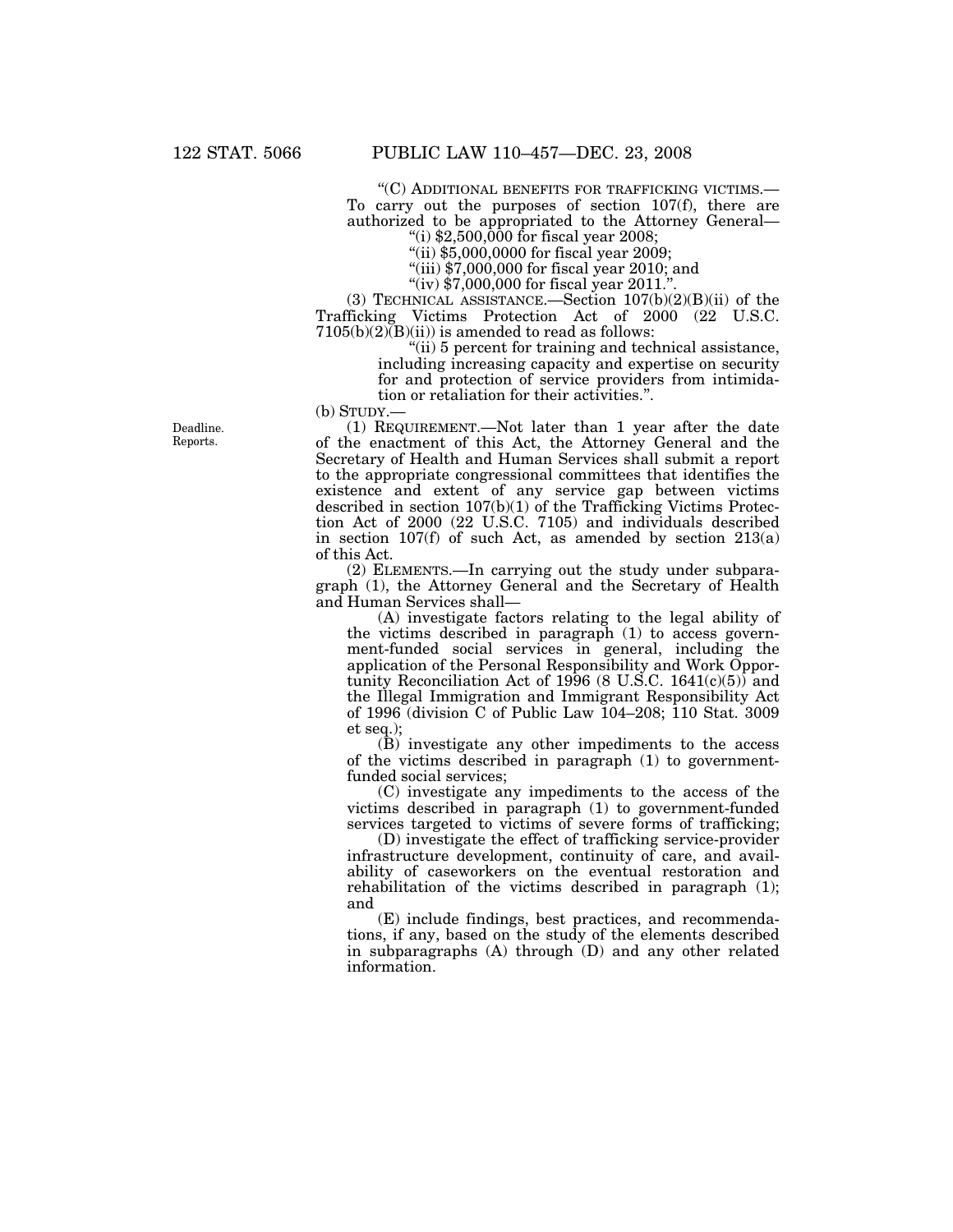# **Subtitle C—Penalties Against Traffickers and Other Crimes**

### **SEC. 221. RESTITUTION OF FORFEITED ASSETS; ENHANCEMENT OF CIVIL ACTION.**

Chapter 77 of title 18, United States Code, is amended—

 $(1)$  in section 1593(b), by adding at the end the following: "(4) The forfeiture of property under this subsection shall be governed by the provisions of section 413 (other than subsection (d) of such section) of the Controlled Substances Act (21 U.S.C. 853).''; and

(2) in section 1595—

 $(A)$  in subsection  $(a)$ —

(i) by striking "of section 1589, 1590, or 1591"; and

(ii) by inserting ''(or whoever knowingly benefits, financially or by receiving anything of value from participation in a venture which that person knew or should have known has engaged in an act in violation of this chapter)'' after ''perpetrator''; and (B) by adding at the end the following:

"(c) No action may be maintained under this section unless Deadline. it is commenced not later than 10 years after the cause of action arose.''.

### **SEC. 222. ENHANCING PENALTIES FOR TRAFFICKING OFFENSES.**

(a) DETENTION.—Section 3142(e) of title 18, United States Code, is amended—

(1) by redesignating paragraphs (1), (2), and (3) as subparagraphs (A), (B), and (C), respectively;

 $(2)$  by inserting " $(1)$ " before "If, after a hearing";

 $(3)$  by inserting " $(2)$ " before "In a case";

(4) by inserting "(3)" before "Subject to rebuttal";

(5) by striking ''paragraph (1) of this subsection'' each place it appears and inserting ''subparagraph (A)'';

 $(6)$  in paragraph  $(3)$ , as redesignated—

(A) by striking ''committed an offense'' and inserting the following: ''committed—

"(A) an offense";

(B) by striking "46, an offense" and inserting the following: " $46$ ;

''(B) an offense'';

(C) by striking ''title, or an offense'' and inserting the following: ''title;

''(C) an offense''; and

(D) by striking ''prescribed or an offense'' and inserting the following: "prescribed;

''(D) an offense under chapter 77 of this title for which a maximum term of imprisonment of 20 years or more is prescribed; or

"(E) an offense".

(b) PREVENTING OBSTRUCTION.—

(1) ENTICEMENT INTO SLAVERY.—Section 1583 of title 18, United States Code, is amended to read as follows: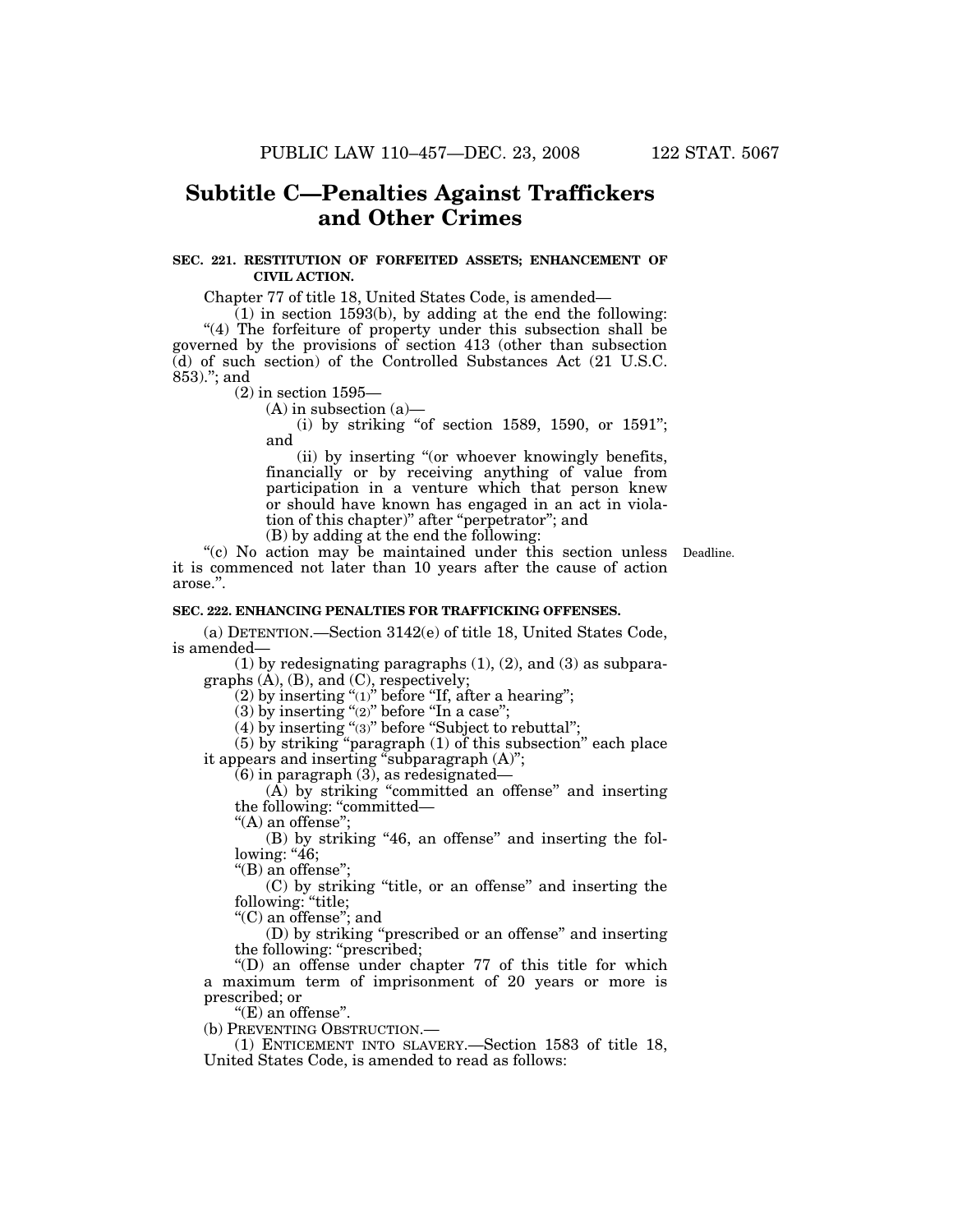# **''§ 1583. Enticement into slavery**

"(a) Whoever-

" $(1)$  kidnaps or carries away any other person, with the intent that such other person be sold into involuntary servitude, or held as a slave;

"(2) entices, persuades, or induces any other person to go on board any vessel or to any other place with the intent that he or she may be made or held as a slave, or sent out of the country to be so made or held; or

''(3) obstructs, or attempts to obstruct, or in any way interferes with or prevents the enforcement of this section,

shall be fined under this title, imprisoned not more than 20 years, or both.

''(b) Whoever violates this section shall be fined under this title, imprisoned for any term of years or for life, or both if—

 $\sqrt[n]{(1)}$  the violation results in the death of the victim; or

"(2) the violation includes kidnaping, an attempt to kidnap, aggravated sexual abuse, an attempt to commit aggravated sexual abuse, or an attempt to kill.''.

(2) SALE INTO INVOLUNTARY SERVITUDE.—Section 1584 of such title is amended—

(A) by striking ''Whoever'' and inserting the following: ''(a) Whoever''; and

(B) by adding at the end the following:

"(b) Whoever obstructs, attempts to obstruct, or in any way interferes with or prevents the enforcement of this section, shall be subject to the penalties described in subsection (a)."

(3) PUNISHING FINANCIAL GAIN FROM TRAFFICKED LABOR.— Section 1589 of such title is amended to read as follows:

### **''SEC. 1589. FORCED LABOR.**

''(a) Whoever knowingly provides or obtains the labor or services of a person by any one of, or by any combination of, the following means—

"(1) by means of force, threats of force, physical restraint, or threats of physical restraint to that person or another person;

"(2) by means of serious harm or threats of serious harm to that person or another person;

" $(3)$  by means of the abuse or threatened abuse of law or legal process; or

"(4) by means of any scheme, plan, or pattern intended to cause the person to believe that, if that person did not perform such labor or services, that person or another person would suffer serious harm or physical restraint.

shall be punished as provided under subsection (d).

''(b) Whoever knowingly benefits, financially or by receiving anything of value, from participation in a venture which has engaged in the providing or obtaining of labor or services by any of the means described in subsection (a), knowing or in reckless disregard of the fact that the venture has engaged in the providing or obtaining of labor or services by any of such means, shall be punished as provided in subsection (d).

''(c) In this section:

''(1) The term 'abuse or threatened abuse of law or legal process' means the use or threatened use of a law or legal process, whether administrative, civil, or criminal, in any manner or for any purpose for which the law was not designed,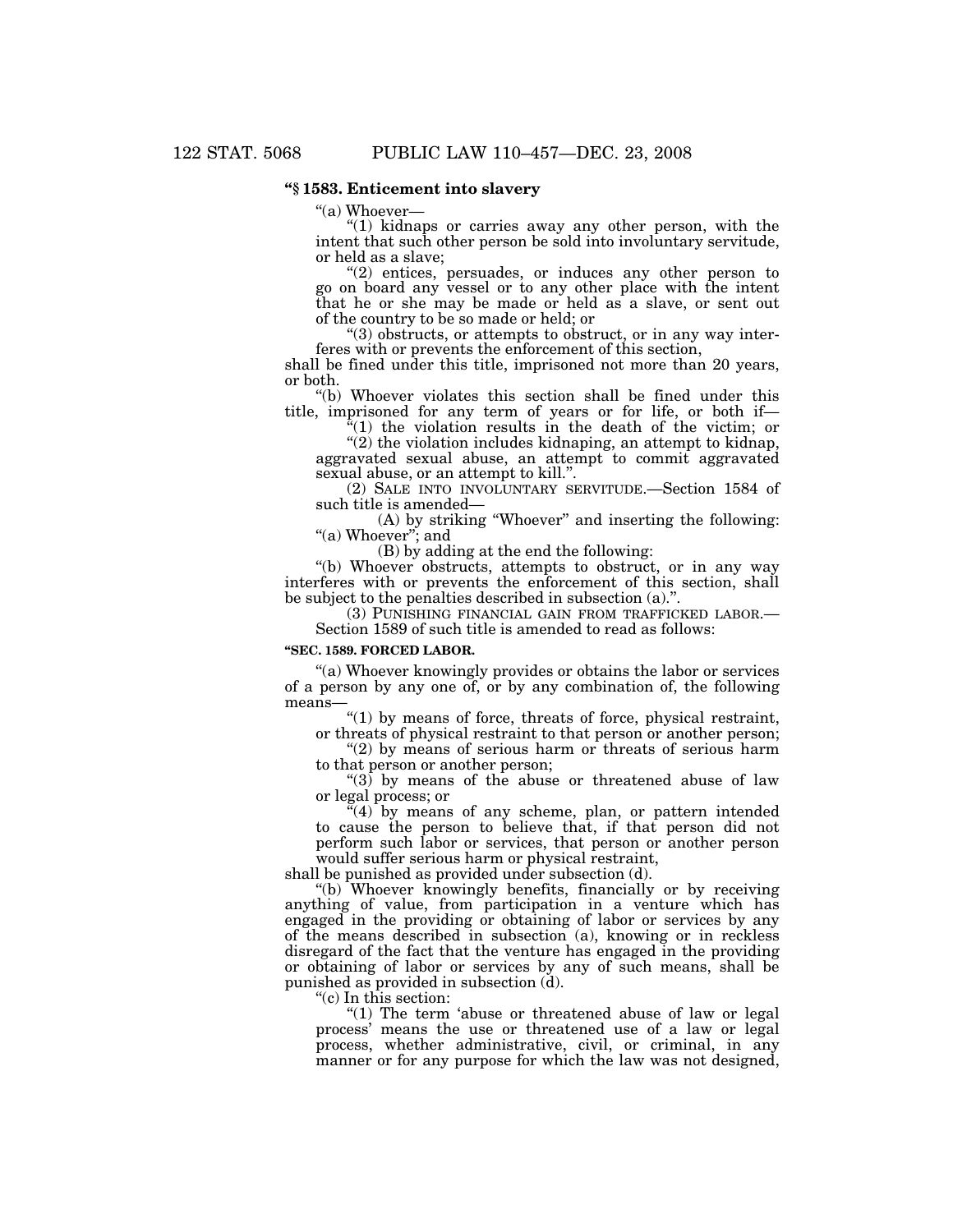in order to exert pressure on another person to cause that person to take some action or refrain from taking some action.

" $(2)$  The term 'serious harm' means any harm, whether physical or nonphysical, including psychological, financial, or reputational harm, that is sufficiently serious, under all the surrounding circumstances, to compel a reasonable person of the same background and in the same circumstances to perform or to continue performing labor or services in order to avoid incurring that harm.

''(d) Whoever violates this section shall be fined under this title, imprisoned not more than 20 years, or both. If death results from a violation of this section, or if the violation includes kidnaping, an attempt to kidnap, aggravated sexual abuse, or an attempt to kill, the defendant shall be fined under this title, imprisoned for any term of years or life, or both.''.

(4) TRAFFICKING.—Section 1590 of such title is amended—

(A) by striking ''Whoever'' and inserting the following: "(a) Whoever"; and

(B) by adding at the end the following:

''(b) Whoever obstructs, attempts to obstruct, or in any way interferes with or prevents the enforcement of this section, shall be subject to the penalties under subsection (a)."

(5) SEX TRAFFICKING OF CHILDREN.—Section 1591 of such title is amended—

(A) in subsection (a)—

 $(i)$  in paragraph  $(1)$ , by striking "or obtains" and inserting "obtains, or maintains"; and

(ii) in the matter following paragraph (2), by striking ''that force, fraud, or coercion described in subsection  $(c)(2)$ " and inserting ", or in reckless disregard of the fact, that means of force, threats of force, fraud, coercion described in subsection (e)(2), or any combination of such means'';

(B) by redesignating subsection (c) as subsection (e);

 $(C)$  in subsection  $(b)(1)$ , by striking "force, fraud, or coercion'' and inserting ''means of force, threats of force, fraud, or coercion described in subsection (e)(2), or by any combination of such means,'';

(D) by inserting after subsection (b) the following:

"(c) In a prosecution under subsection  $(a)(1)$  in which the defendant had a reasonable opportunity to observe the person so recruited, enticed, harbored, transported, provided, obtained or maintained, the Government need not prove that the defendant knew that the person had not attained the age of 18 years.

''(d) Whoever obstructs, attempts to obstruct, or in any way interferes with or prevents the enforcement of this section, shall be fined under this title, imprisoned for a term not to exceed 20 years, or both.'';

(E) in subsection (e), as redesignated—

(i) by redesignating paragraph (3) as paragraph (5);

(ii) by redesignating paragraph (1) as paragraph (3);

(iii) by inserting before paragraph (2) the following: "(1) The term 'abuse or threatened abuse of law or legal process' means the use or threatened use of a law or legal process, whether administrative, civil, or criminal, in any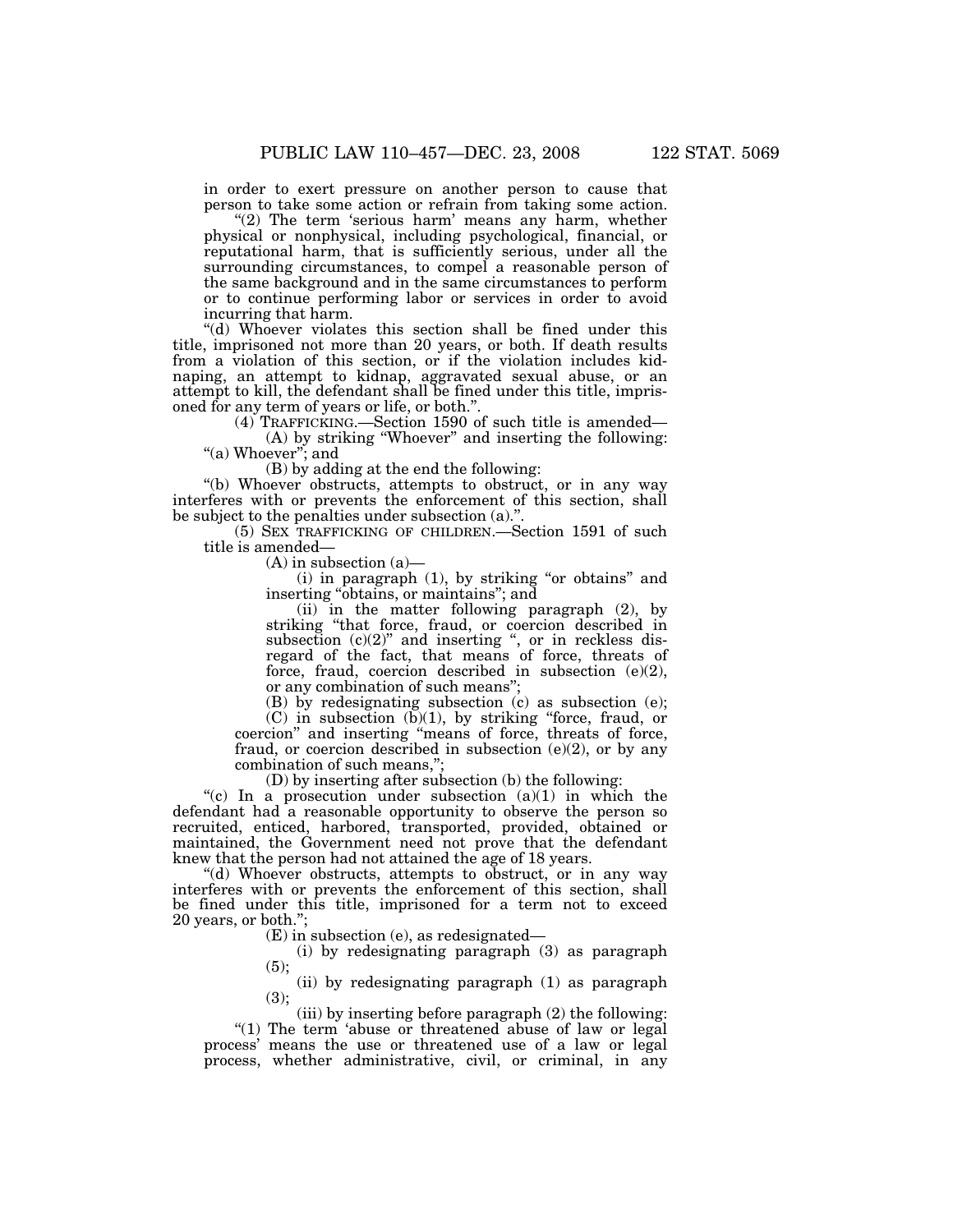manner or for any purpose for which the law was not designed, in order to exert pressure on another person to cause that person to take some action or refrain from taking some action.''; and

> (iv) by inserting after paragraph (3), as redesignated, the following:

" $(4)$  The term 'serious harm' means any harm, whether physical or nonphysical, including psychological, financial, or reputational harm, that is sufficiently serious, under all the surrounding circumstances, to compel a reasonable person of the same background and in the same circumstances to perform or to continue performing commercial sexual activity in order to avoid incurring that harm.''.

(6) UNLAWFUL CONDUCT.—Section 1592 of such title is amended by adding at the end the following:

"(c) Whoever obstructs, attempts to obstruct, or in any way interferes with or prevents the enforcement of this section, shall be subject to the penalties described in subsection (a).''.

(c) HOLDING CONSPIRATORS ACCOUNTABLE.—Section 1594 of title 18, United States Code, is amended—

(1) by redesignating subsections (b), (c), and (d) as subsections (d), (e), and (f), respectively; and

(2) by inserting after subsection (a) the following:

''(b) Whoever conspires with another to violate section 1581, 1583, 1589, 1590, or 1592 shall be punished in the same manner as a completed violation of such section.

 $C$ <sup>''</sup>(c) Whoever conspires with another to violate section 1591 shall be fined under this title, imprisoned for any term of years or for life, or both.''.

(d) BENEFITTING FINANCIALLY FROM PEONAGE, SLAVERY, AND TRAFFICKING IN PERSONS.—

(1) IN GENERAL.—Chapter 77 of title 18, United States Code, is amended by inserting after section 1593 the following:

# **''§ 1593A. Benefitting financially from peonage, slavery, and trafficking in persons**

''Whoever knowingly benefits, financially or by receiving anything of value, from participation in a venture which has engaged in any act in violation of section  $1581(a)$ ,  $1592$ , or  $1595(a)$ , knowing or in reckless disregard of the fact that the venture has engaged in such violation, shall be fined under this title or imprisoned in the same manner as a completed violation of such section.''.

(2) CLERICAL AMENDMENT.—The table of sections at the beginning of such chapter is amended by inserting after the item relating to section 1593 the following:

''Sec. 1593A. Benefitting financially from peonage, slavery, and trafficking in persons."

(e) RETALIATION IN FOREIGN LABOR CONTRACTING.—Chapter 63 of title 18, United States Code, is amended—

(1) in the chapter heading, by adding at the end the following: "AND OTHER FRAUD OFFENSES";

(2) by adding at the end the following: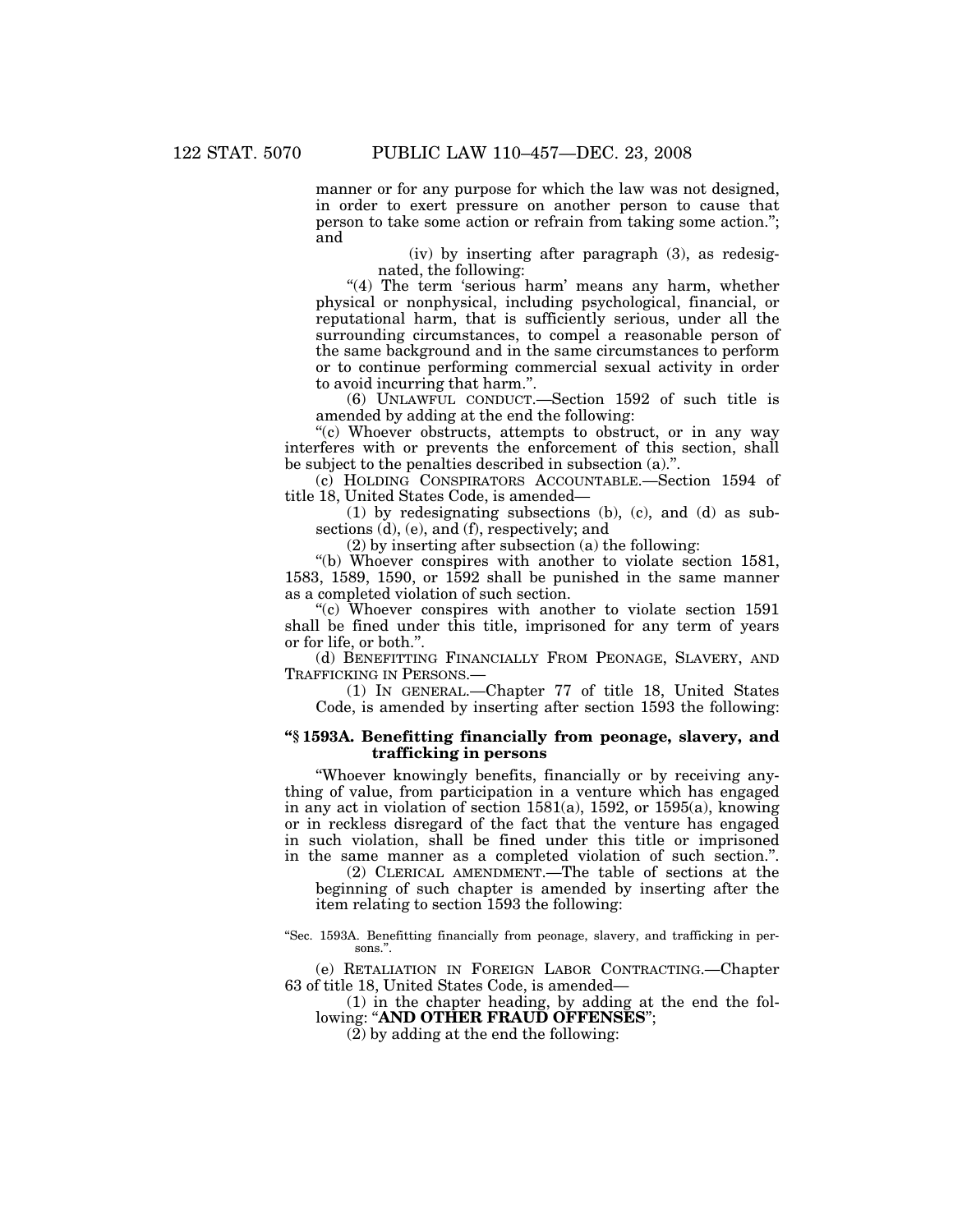### **''§ 1351. Fraud in foreign labor contracting**

''Whoever knowingly and with intent to defraud recruits, solicits or hires a person outside the United States for purposes of employment in the United States by means of materially false or fraudulent pretenses, representations or promises regarding that employment shall be fined under this title or imprisoned for not more than 5 years, or both.''; and

(3) in the table of sections, by inserting after the item relating to section 1350 the following:

### ''1351. Fraud in foreign labor contracting.''.

(f) TIGHTENING IMMIGRATION PROHIBITIONS.—

(1) GROUND OF INADMISSIBILITY FOR TRAFFICKING.—Section 212(a)(2)(H)(i) of the Immigration and Nationality Act (8 U.S.C.  $1182(a)(2)(H)(i)$  is amended by striking "who is listed in a report submitted pursuant to section 111(b) of the Trafficking Victims Protection Act of 2000'' and inserting ''who commits or conspires to commit human trafficking offenses in the United States or outside the United States''.

(2) GROUND OF REMOVABILITY.—Section 237(a)(2) of such Act  $(8 \text{ U.S.C. } 1227(a)(2))$  is amended by adding at the end the following:

"(F) TRAFFICKING.—Any alien described in section  $212(a)(2)(H)$  is deportable.".

(g) AMENDMENT TO SENTENCING GUIDELINES.—Pursuant to its 28 USC 994 note. authority under section 994 of title 28, United States Code, the United States Sentencing Commission shall review and, if appropriate, amend the sentencing guidelines and policy statements applicable to persons convicted of alien harboring to ensure conformity with the sentencing guidelines applicable to persons convicted of promoting a commercial sex act if—

 $(1)$  the harboring was committed in furtherance of prostitution; and

(2) the defendant to be sentenced is an organizer, leader, manager, or supervisor of the criminal activity.

### **SEC. 223. JURISDICTION IN CERTAIN TRAFFICKING OFFENSES.**

(a) IN GENERAL.—Chapter 77 of title 18, United States Code, is amended by adding at the end the following:

# **''§ 1596. Additional jurisdiction in certain trafficking offenses**

''(a) IN GENERAL.—In addition to any domestic or extra-territorial jurisdiction otherwise provided by law, the courts of the United States have extra-territorial jurisdiction over any offense (or any attempt or conspiracy to commit an offense) under section 1581, 1583, 1584, 1589, 1590, or 1591 if—

" $(1)$  an alleged offender is a national of the United States or an alien lawfully admitted for permanent residence (as those terms are defined in section 101 of the Immigration and Nationality Act (8 U.S.C. 1101)); or

"(2) an alleged offender is present in the United States, irrespective of the nationality of the alleged offender.

''(b) LIMITATION ON PROSECUTIONS OF OFFENSES PROSECUTED IN OTHER COUNTRIES.—No prosecution may be commenced against a person under this section if a foreign government, in accordance with jurisdiction recognized by the United States, has prosecuted or is prosecuting such person for the conduct constituting such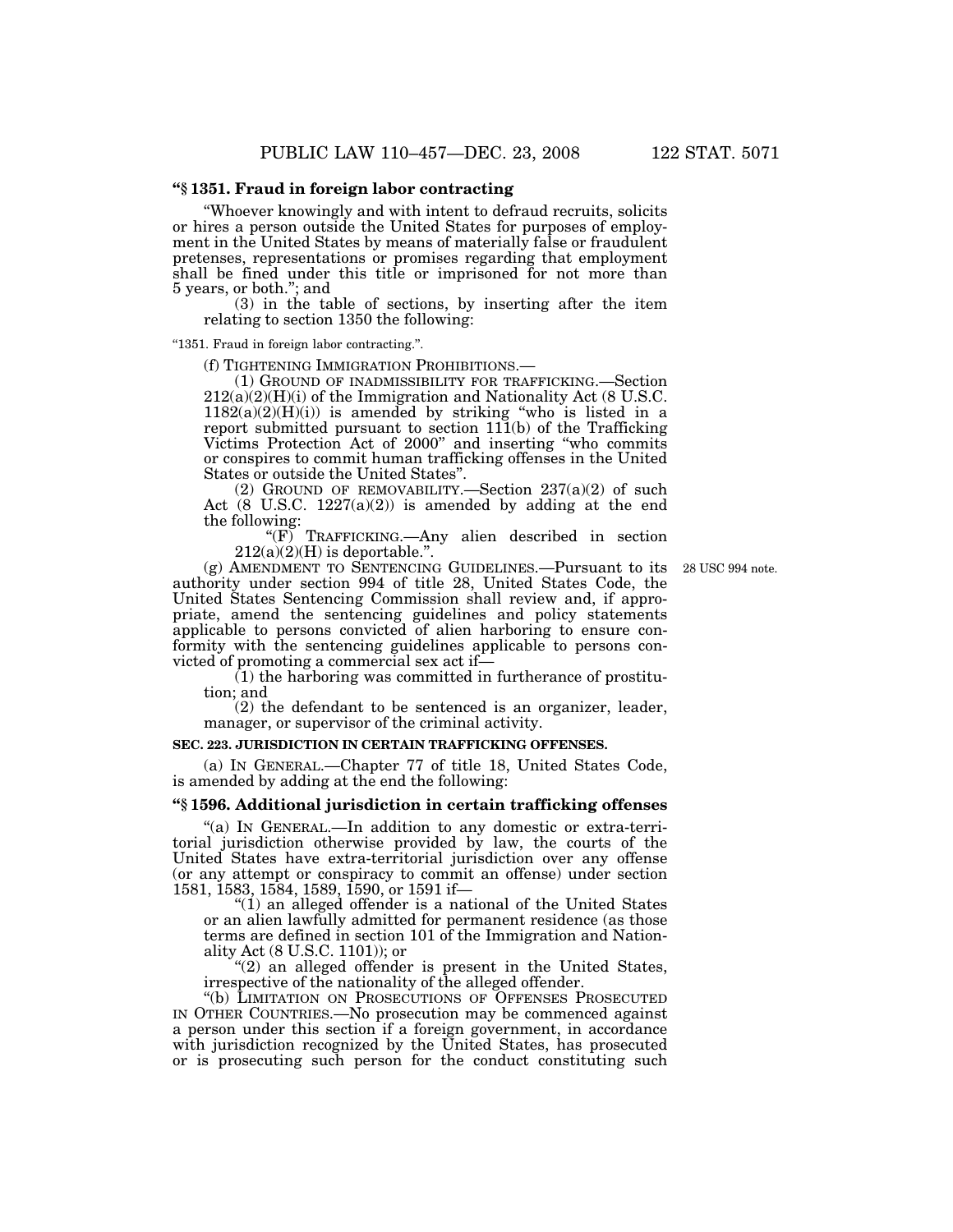offense, except upon the approval of the Attorney General or the Deputy Attorney General (or a person acting in either such capacity), which function of approval may not be delegated.''.

(b) CLERICAL AMENDMENT.—The table of sections at the beginning of chapter 77 of title 18, United States Code, is amended by adding at the end the following:

''1596. Additional jurisdiction in certain trafficking offenses.''.

### **SEC. 224. BAIL CONDITIONS, SUBPOENAS, AND REPEAT OFFENDER PENALTIES FOR SEX TRAFFICKING.**

(a) RELEASE AND DETENTION.—Subsections  $(f)(1)(A)$  and  $(g)(1)$ of section 3142 of title 18, United States Code, are amended by striking ''violence,'' each place such term appears and inserting "violence, a violation of section 1591,".

(b) SUBPOENAS.—Section  $3486(a)(1)(D)$  of title 18, United States Code, is amended by inserting "1591," after "1201,".

(c) REPEAT OFFENDERS.—Section  $2426(b)(1)(A)$  of title 18, United States Code, is amended, by striking "or chapter 110" and inserting "chapter 110, or section 1591".

### **SEC. 225. PROMOTING EFFECTIVE STATE ENFORCEMENT.**

(a) RELATIONSHIP AMONG FEDERAL AND STATE LAW.—Nothing in this Act, the Trafficking Victims Protection Act of 2000, the Trafficking Victims Protection Reauthorization Act of 2003, the Trafficking Victims Protection Reauthorization Act of 2005, chapters 77 and 117 of title 18, United States Code, or any model law issued by the Department of Justice to carry out the purposes of any of the aforementioned statutes—

(1) may be construed to treat prostitution as a valid form of employment under Federal law; or

 $(2)$  shall preempt, supplant, or limit the effect of any State or Federal criminal law.

(b) MODEL STATE CRIMINAL PROVISIONS.—In addition to any model State antitrafficking statutes in effect on the date of the enactment of this Act, the Attorney General shall facilitate the promulgation of a model State statute that—

(1) furthers a comprehensive approach to investigation and prosecution through modernization of State and local prostitution and pandering statutes; and

(2) is based in part on the provisions of the Act of August 15, 1935 (49 Stat. 651; D.C. Code 22–2701 et seq.) (relating to prostitution and pandering).

(c) DISTRIBUTION.—The model statute described in subsection (b) and the text of chapter 27 of the Criminal Code of the District of Columbia (D.C. Code 22–2701 et seq.) shall be—

(1) posted on the website of the Department of Justice; and

(2) distributed to the Attorney General of each State.

# **Subtitle D—Activities of the United States Government**

### **SEC. 231. ANNUAL REPORT BY THE ATTORNEY GENERAL.**

Section 105(d)(7) of the Trafficking Victims Protection Act of 2000 (22 U.S.C. 7103(d)(7)) is amended—  $(1)$  in subparagraph  $(A)$ —

22 USC 7101 note.

Web site.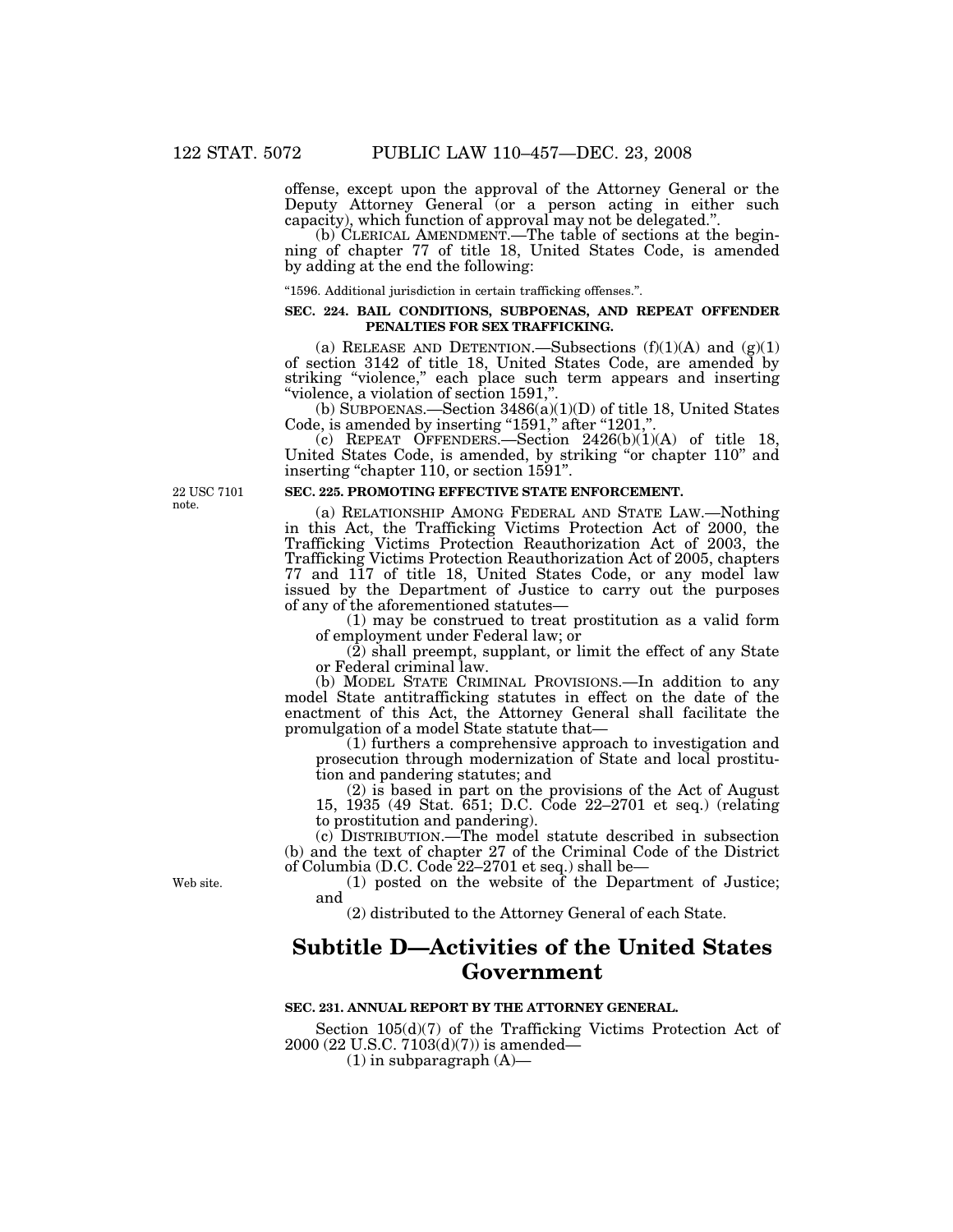(A) by striking "section 107(b)" and inserting "subsections (b) and (f) of section 107"; and

(B) by inserting "the Attorney General," after "the Secretary of Labor,'';

(2) in subparagraph  $(G)$ , by striking "and" at the end; (3) by redesignating subparagraph (H) as subparagraph (J); and

(4) by inserting after subparagraph (G) the following:

''(H) activities by the Department of Defense to combat trafficking in persons, including—

''(i) educational efforts for, and disciplinary actions taken against, members of the United States Armed Forces;

"(ii) the development of materials used to train the armed forces of foreign countries; and

''(iii) efforts to ensure that United States Government contractors and their employees or United States Government subcontractors and their employees do not engage in trafficking in persons;

''(I) activities or actions by Federal departments and agencies to enforce—

"(i) section  $106(g)$  and any similar law, regulation, or policy relating to United States Government contractors and their employees or United States Government subcontractors and their employees that engage in severe forms of trafficking in persons, the procurement of commercial sex acts, or the use of forced labor, including debt bondage;

"(ii) section 307 of the Tariff Act of 1930 (19 U.S.C. 1307; relating to prohibition on importation of convictmade goods), including any determinations by the Secretary of Homeland Security to waive the restrictions of such section; and

''(iii) prohibitions on the procurement by the United States Government of items or services produced by slave labor, consistent with Executive Order 13107 (December 10, 1998); and''.

### **SEC. 232. INVESTIGATION BY THE INSPECTORS GENERAL.**

(a) IN GENERAL.—For each of the fiscal years 2010 through 2012, the Inspectors General of the Department of Defense, the Department of State, and the United States Agency for International Development shall investigate a sample of the contracts described in subsection (b).

(b) CONTRACTS DESCRIBED.—

(1) IN GENERAL.—The contracts described in subsection (a) are contracts, or subcontracts at any tier, under which there is a heightened risk that a contractor may engage, knowingly or unknowingly, in acts related to trafficking in persons, such as—

(A) confiscation of an employee's passport;

(B) restriction on an employee's mobility;

(C) abrupt or evasive repatriation of an employee;

(D) deception of an employee regarding the work destination; or

(E) acts otherwise described in section 106(g) of the Trafficking Victims Protection Act of 2000 (22 U.S.C. 7104).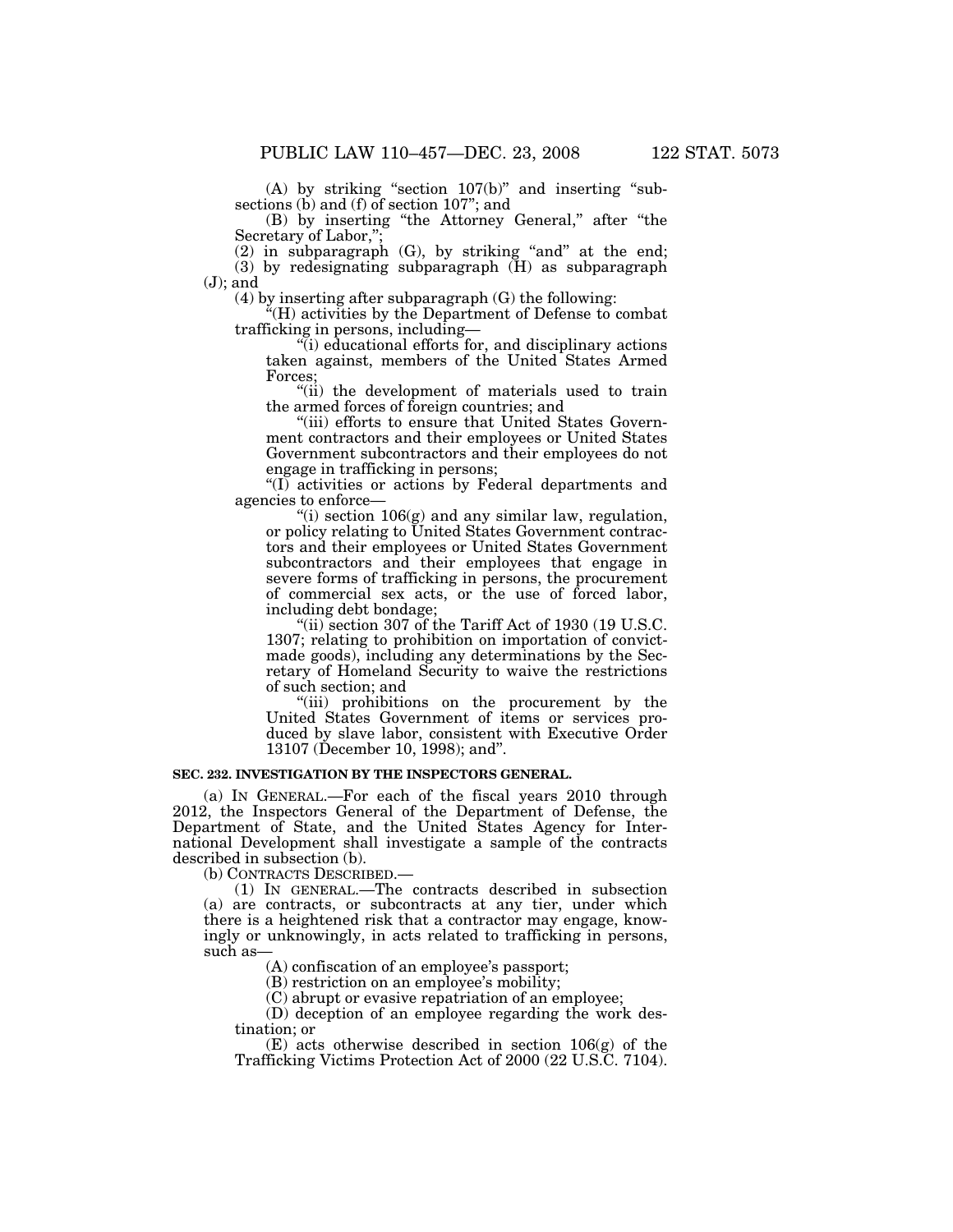(2) CONSULTATION AND INFORMATION RECEIVED.—In determining the type of contact that should be investigated pursuant to subsection (a), the Inspectors General shall—

(A) consult with the Director of the Office to Combat Trafficking in Persons of the Department of State; and

(B) take into account any credible information received regarding report of trafficking in persons.<br>(c) CONGRESSIONAL NOTIFICATION.—

(c) CONGRESSIONAL NOTIFICATION.— (1) IN GENERAL.—Not later than January 15, 2009, and annually thereafter through January 15, 2011, each Inspector General shall submit a report to the congressional committees listed in paragraph (3)—

(A) summarizing the findings of the investigations conducted in the previous year, including any findings regarding trafficking in persons or any improvements needed to prevent trafficking in persons; and

(B) in the case of any contractor or subcontractor with regard to which the Inspector General has found substantial evidence of trafficking in persons, report as to—

(i) whether or not the case has been referred for prosecution; and

(ii) whether or not the case has been treated in accordance with section 106(g) of the Trafficking Victims Protection Act of 2000 (22 U.S.C. 7104) (relating to termination of certain grants, contracts and cooperative agreements).

(2) JOINT REPORT.—The Inspectors General described in subsection (a) may submit their reports jointly.

(3) CONGRESSIONAL COMMITTEES.—The committees list in this paragraph are—

(A) the Committee on Armed Services of the Senate;

(B) the Committee on Foreign Relations of the Senate;

(C) the Committee on Armed Services of the House of Representatives; and

(D) the Committee on Foreign Affairs of the House of Representatives.

### **SEC. 233. SENIOR POLICY OPERATING GROUP.**

Section 206 of the Trafficking Victims Protection Reauthorization Act of  $2005$  (42 U.S.C. 14044d) is amended by striking ", as the department or agency determines appropriate,''.

### **SEC. 234. PREVENTING UNITED STATES TRAVEL BY TRAFFICKERS.**

Section  $212(a)(2)(H)(i)$  of the Immigration and Nationality Act  $(8 \text{ U.S.C. } 1182(a)(2)(H)(i))$  is amended by striking "consular officer" and inserting ''consular officer, the Secretary of Homeland Security, the Secretary of State,''.

8 USC 1232.

### **SEC. 235. ENHANCING EFFORTS TO COMBAT THE TRAFFICKING OF CHILDREN.**

(a) COMBATING CHILD TRAFFICKING AT THE BORDER AND PORTS OF ENTRY OF THE UNITED STATES.—

 $(1)$  POLICIES AND PROCEDURES.—In order to enhance the efforts of the United States to prevent trafficking in persons, the Secretary of Homeland Security, in conjunction with the Secretary of State, the Attorney General, and the Secretary of Health and Human Services, shall develop policies and procedures to ensure that unaccompanied alien children in the

Deadlines. Reports.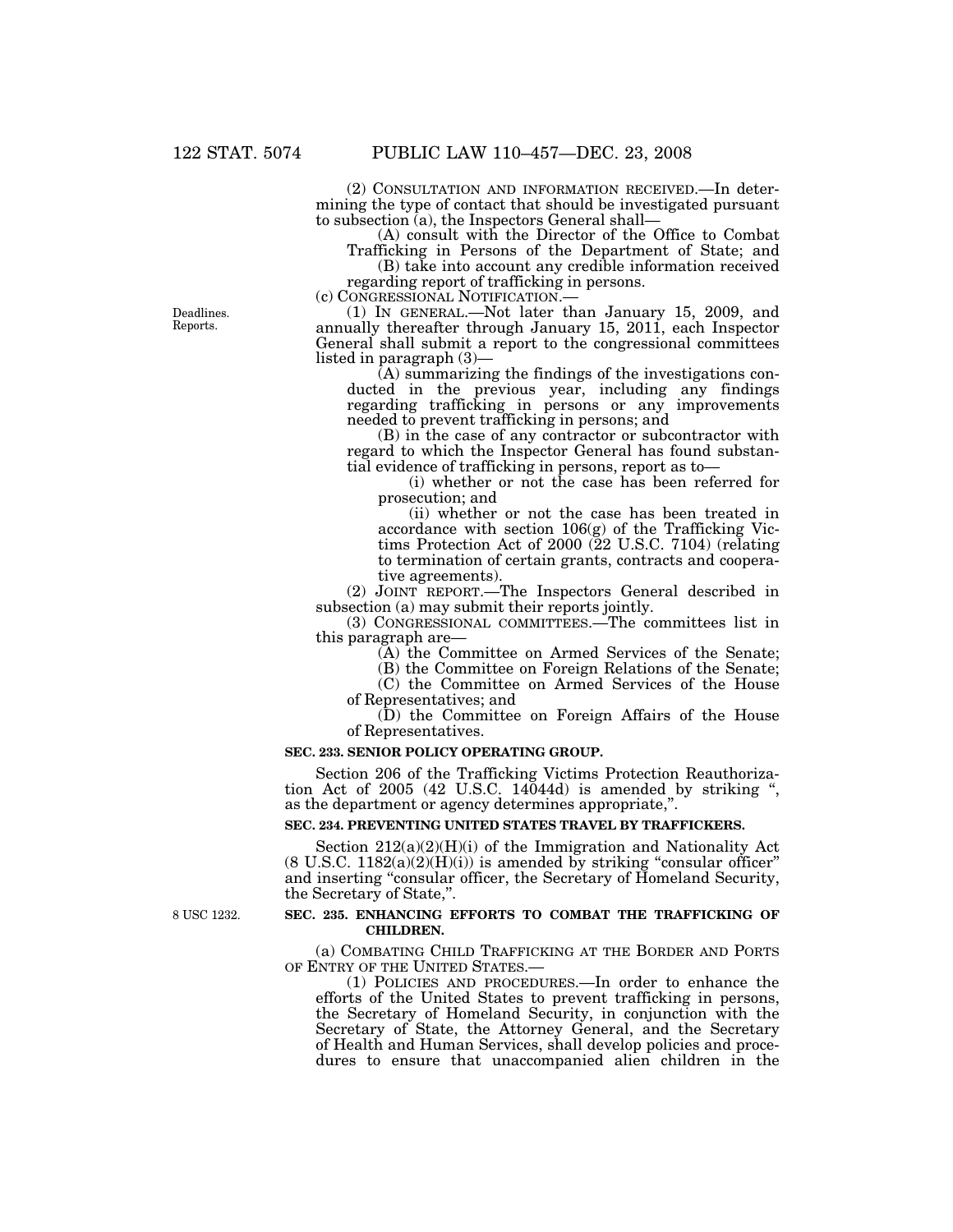United States are safely repatriated to their country of nationality or of last habitual residence.

(2) SPECIAL RULES FOR CHILDREN FROM CONTIGUOUS COUN-TRIES.—

(A) DETERMINATIONS.—Any unaccompanied alien child who is a national or habitual resident of a country that is contiguous with the United States shall be treated in accordance with subparagraph (B), if the Secretary of Homeland Security determines, on a case-by-case basis, that—

(i) such child has not been a victim of a severe form of trafficking in persons, and there is no credible evidence that such child is at risk of being trafficked upon return to the child's country of nationality or of last habitual residence;

(ii) such child does not have a fear of returning to the child's country of nationality or of last habitual residence owing to a credible fear of persecution; and

(iii) the child is able to make an independent decision to withdraw the child's application for admission to the United States.

(B) RETURN.—An immigration officer who finds an unaccompanied alien child described in subparagraph (A) at a land border or port of entry of the United States and determines that such child is inadmissible under the Immigration and Nationality Act (8 U.S.C. 1101 et seq.) may—

(i) permit such child to withdraw the child's application for admission pursuant to section 235(a)(4) of the Immigration and Nationality Act (8 U.S.C.  $1225(a)(4)$ ; and

(ii) return such child to the child's country of nationality or country of last habitual residence.

(C) CONTIGUOUS COUNTRY AGREEMENTS.—The Secretary of State shall negotiate agreements between the United States and countries contiguous to the United States with respect to the repatriation of children. Such agreements shall be designed to protect children from severe forms of trafficking in persons, and shall, at a minimum, provide that—

(i) no child shall be returned to the child's country of nationality or of last habitual residence unless returned to appropriate employees or officials, including child welfare officials where available, of the accepting country's government;

(ii) no child shall be returned to the child's country of nationality or of last habitual residence outside of reasonable business hours; and

(iii) border personnel of the countries that are parties to such agreements are trained in the terms of such agreements.

(3) RULE FOR OTHER CHILDREN.—The custody of unaccompanied alien children not described in paragraph (2)(A) who are apprehended at the border of the United States or at a United States port of entry shall be treated in accordance with subsection  $(b)$ .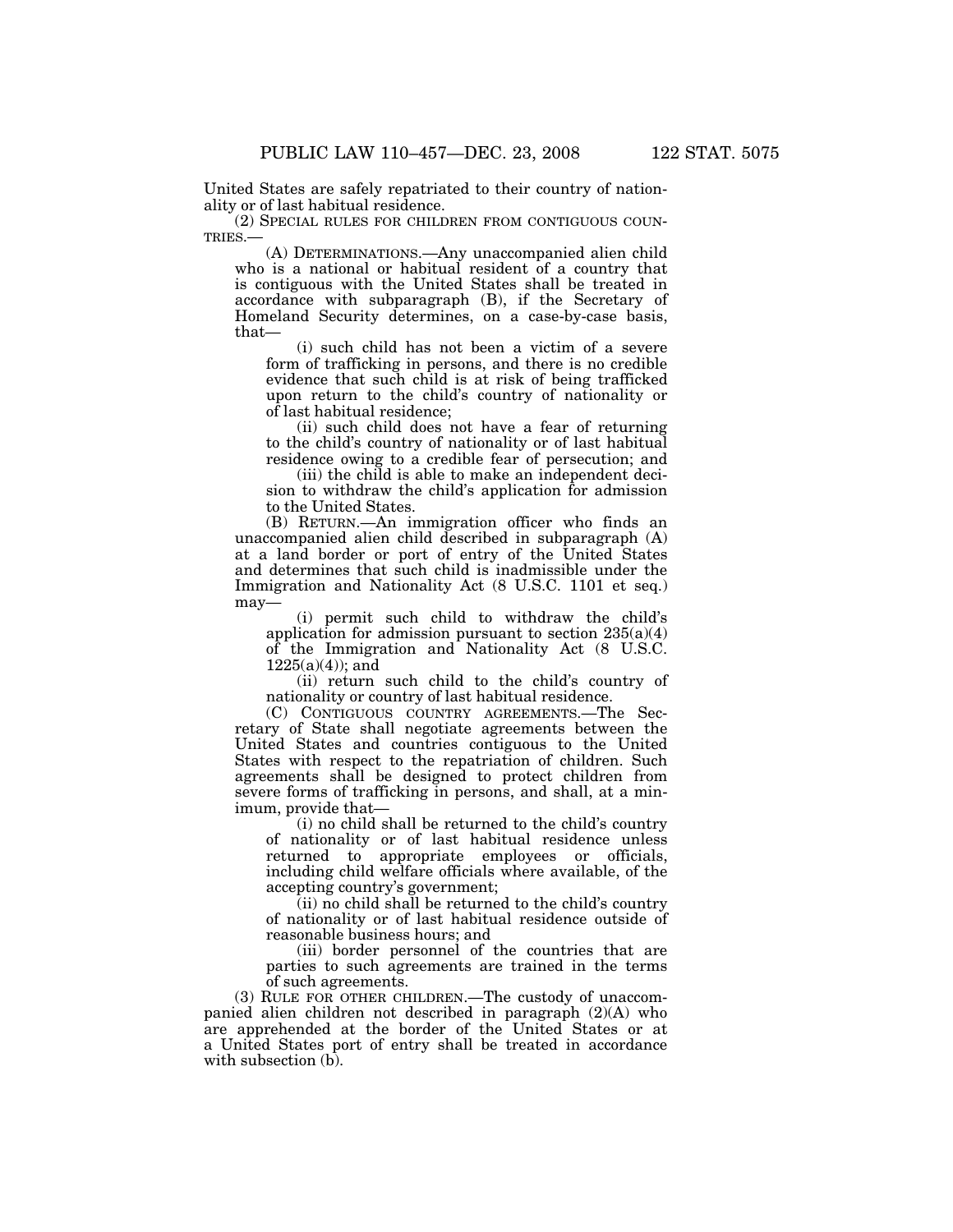Deadline.

(4) SCREENING.—Within 48 hours of the apprehension of a child who is believed to be described in paragraph (2)(A), but in any event prior to returning such child to the child's country of nationality or of last habitual residence, the child shall be screened to determine whether the child meets the criteria listed in paragraph  $(2)(A)$ . If the child does not meet such criteria, or if no determination can be made within 48 hours of apprehension, the child shall immediately be transferred to the Secretary of Health and Human Services and treated in accordance with subsection (b). Nothing in this paragraph may be construed to preclude an earlier transfer of

the child.<br>(5) ENSURING THE SAFE REPATRIATION OF CHILDREN.

(A) REPATRIATION PILOT PROGRAM.— To protect children from trafficking and exploitation, the Secretary of State shall create a pilot program, in conjunction with the Secretary of Health and Human Services and the Secretary of Homeland Security, nongovernmental organizations, and other national and international agencies and experts, to develop and implement best practices to ensure the safe and sustainable repatriation and reintegration of unaccompanied alien children into their country of nationality or of last habitual residence, including placement with their families, legal guardians, or other sponsoring agencies.

(B) ASSESSMENT OF COUNTRY CONDITIONS.—The Secretary of Homeland Security shall consult the Department of State's Country Reports on Human Rights Practices and the Trafficking in Persons Report in assessing whether to repatriate an unaccompanied alien child to a particular country.

(C) REPORT ON REPATRIATION OF UNACCOMPANIED ALIEN CHILDREN.—Not later than 18 months after the date of the enactment of this Act, and annually thereafter, the Secretary of State and the Secretary of Health and Human Services, with assistance from the Secretary of Homeland Security, shall submit a report to the Committee on the Judiciary of the Senate and the Committee on the Judiciary of the House of Representatives on efforts to improve repatriation programs for unaccompanied alien children. Such report shall include—

(i) the number of unaccompanied alien children ordered removed and the number of such children actually removed from the United States;

(ii) a statement of the nationalities, ages, and gender of such children;

(iii) a description of the policies and procedures used to effect the removal of such children from the United States and the steps taken to ensure that such children were safely and humanely repatriated to their country of nationality or of last habitual residence, including a description of the repatriation pilot program created pursuant to subparagraph (A);

(iv) a description of the type of immigration relief sought and denied to such children;

(v) any information gathered in assessments of country and local conditions pursuant to paragraph (2); and

Consultation.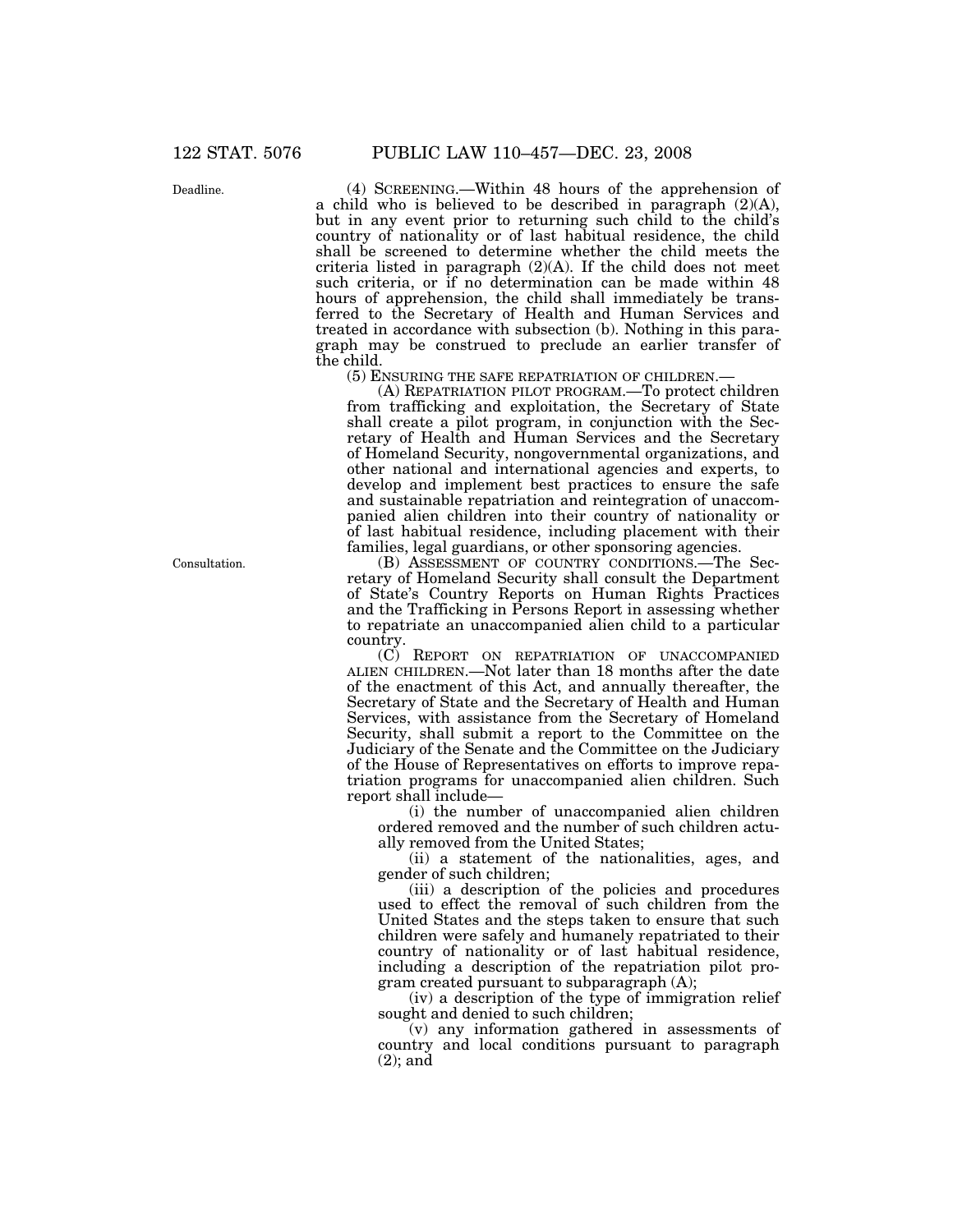(vi) statistical information and other data on unaccompanied alien children as provided for in section  $462(b)(1)\overline{(J)}$  of the Homeland Security Act of 2002 (6)  $U.S.C. 279(b)(1)(J)$ .

(D) PLACEMENT IN REMOVAL PROCEEDINGS.—Any unaccompanied alien child sought to be removed by the Department of Homeland Security, except for an unaccompanied alien child from a contiguous country subject to exceptions under subsection  $(a)(2)$ , shall be—

(i) placed in removal proceedings under section 240 of the Immigration and Nationality Act (8 U.S.C. 1229a);

(ii) eligible for relief under section 240B of such Act (8 U.S.C. 1229c) at no cost to the child; and

(iii) provided access to counsel in accordance with subsection  $(c)(5)$ .

(b) COMBATING CHILD TRAFFICKING AND EXPLOITATION IN THE UNITED STATES.—

(1) CARE AND CUSTODY OF UNACCOMPANIED ALIEN CHIL-DREN.—Consistent with section 462 of the Homeland Security Act of 2002 (6 U.S.C. 279), and except as otherwise provided under subsection (a), the care and custody of all unaccompanied alien children, including responsibility for their detention, where appropriate, shall be the responsibility of the Secretary of Health and Human Services.

(2) NOTIFICATION.—Each department or agency of the Federal Government shall notify the Department of Health and Human services within 48 hours upon—

(A) the apprehension or discovery of an unaccompanied alien child; or

(B) any claim or suspicion that an alien in the custody of such department or agency is under 18 years of age.

(3) TRANSFERS OF UNACCOMPANIED ALIEN CHILDREN.— Except in the case of exceptional circumstances, any department Deadline. or agency of the Federal Government that has an unaccompanied alien child in custody shall transfer the custody of such child to the Secretary of Health and Human Services not later than 72 hours after determining that such child is an unaccompanied alien child.

(4) AGE DETERMINATIONS.—The Secretary of Health and Procedures. Human Services, in consultation with the Secretary of Homeland Security, shall develop procedures to make a prompt determination of the age of an alien, which shall be used by the Secretary of Homeland Security and the Secretary of Health and Human Services for children in their respective custody. At a minimum, these procedures shall take into account multiple forms of evidence, including the non-exclusive use of radiographs, to determine the age of the unaccompanied alien. (c) PROVIDING SAFE AND SECURE PLACEMENTS FOR CHILDREN.—

(1) POLICIES AND PROGRAMS.—The Secretary of Health and Human Services, Secretary of Homeland Security, Attorney General, and Secretary of State shall establish policies and programs to ensure that unaccompanied alien children in the United States are protected from traffickers and other persons seeking to victimize or otherwise engage such children in criminal, harmful, or exploitative activity, including policies

Deadline.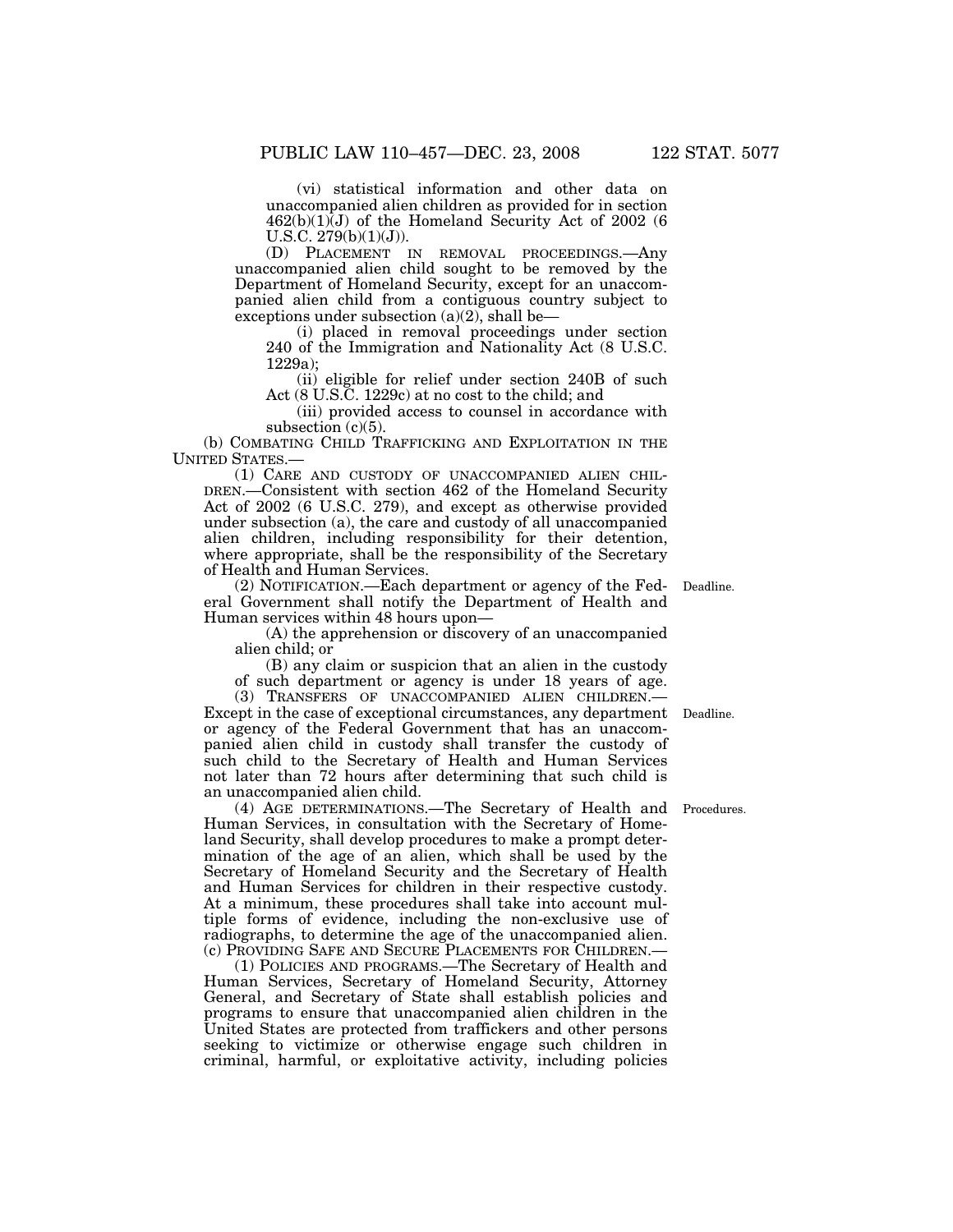and programs reflecting best practices in witness security programs.

(2) SAFE AND SECURE PLACEMENTS.—Subject to section 462(b)(2) of the Homeland Security Act of 2002 (6 U.S.C.  $279(b)(2)$ , an unaccompanied alien child in the custody of the Secretary of Health and Human Services shall be promptly placed in the least restrictive setting that is in the best interest of the child. In making such placements, the Secretary may consider danger to self, danger to the community, and risk of flight. Placement of child trafficking victims may include placement in an Unaccompanied Refugee Minor program, pursuant to section 412(d) of the Immigration and Nationality Act (8 U.S.C. 1522(d)), if a suitable family member is not available to provide care. A child shall not be placed in a secure facility absent a determination that the child poses a danger to self or others or has been charged with having committed a criminal offense. The placement of a child in a secure facility shall be reviewed, at a minimum, on a monthly basis, in accordance with procedures prescribed by the Secretary, to determine if such placement remains warranted. (3) SAFETY AND SUITABILITY ASSESSMENTS.—

(A) IN GENERAL.—Subject to the requirements of

subparagraph (B), an unaccompanied alien child may not be placed with a person or entity unless the Secretary of Health and Human Services makes a determination that the proposed custodian is capable of providing for the child's physical and mental well-being. Such determination shall, at a minimum, include verification of the custodian's identity and relationship to the child, if any, as well as an independent finding that the individual has not engaged in any activity that would indicate a potential risk to the child.

(B) HOME STUDIES.—Before placing the child with an individual, the Secretary of Health and Human Services shall determine whether a home study is first necessary. A home study shall be conducted for a child who is a victim of a severe form of trafficking in persons, a special needs child with a disability (as defined in section 3 of the Americans with Disabilities Act of 1990 (42 U.S.C.  $12102(2)$ ), a child who has been a victim of physical or sexual abuse under circumstances that indicate that the child's health or welfare has been significantly harmed or threatened, or a child whose proposed sponsor clearly presents a risk of abuse, maltreatment, exploitation, or trafficking to the child based on all available objective evidence. The Secretary of Health and Human Services shall conduct follow-up services, during the pendency of removal proceedings, on children for whom a home study was conducted and is authorized to conduct follow-up services in cases involving children with mental health or other needs who could benefit from ongoing assistance from a social welfare agency.

(C) ACCESS TO INFORMATION.—Not later than 2 weeks after receiving a request from the Secretary of Health and Human Services, the Secretary of Homeland Security shall provide information necessary to conduct suitability

Review.

Deadline.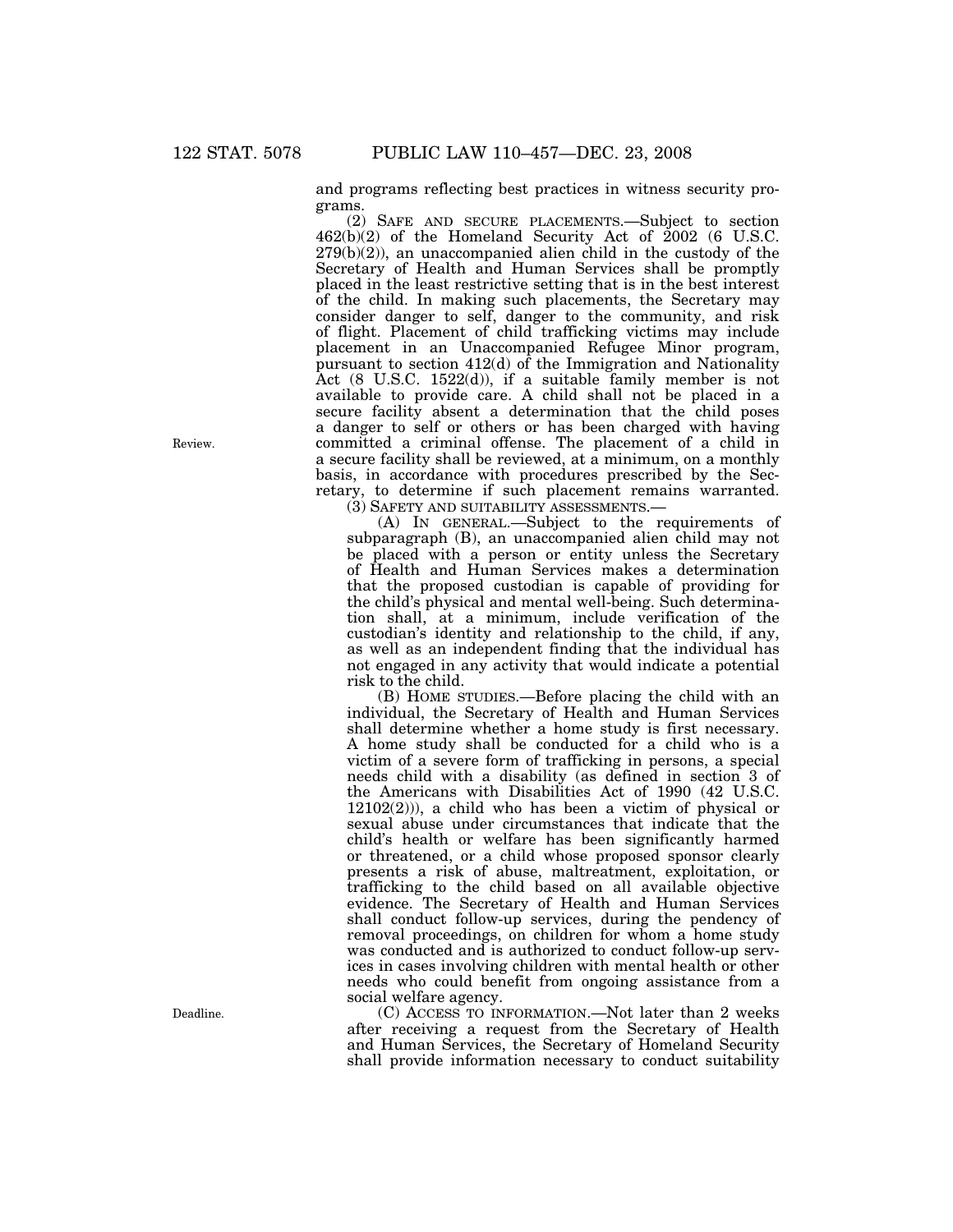assessments from appropriate Federal, State, and local law enforcement and immigration databases.

(4) LEGAL ORIENTATION PRESENTATIONS.—The Secretary of Health and Human Services shall cooperate with the Executive Office for Immigration Review to ensure that custodians receive legal orientation presentations provided through the Legal Orientation Program administered by the Executive Office for Immigration Review. At a minimum, such presentations shall address the custodian's responsibility to attempt to ensure the child's appearance at all immigration proceedings and to protect the child from mistreatment, exploitation, and trafficking.

(5) ACCESS TO COUNSEL.—The Secretary of Health and Human Services shall ensure, to the greatest extent practicable and consistent with section 292 of the Immigration and Nationality Act (8 U.S.C. 1362), that all unaccompanied alien children who are or have been in the custody of the Secretary or the Secretary of Homeland Security, and who are not described in subsection  $(a)(2)(A)$ , have counsel to represent them in legal proceedings or matters and protect them from mistreatment, exploitation, and trafficking. To the greatest extent practicable, the Secretary of Health and Human Services shall make every effort to utilize the services of pro bono counsel who agree to provide representation to such children without charge.

(6) CHILD ADVOCATES.—The Secretary of Health and Human Services is authorized to appoint independent child advocates for child trafficking victims and other vulnerable unaccompanied alien children. A child advocate shall be provided access to materials necessary to effectively advocate for the best interest of the child. The child advocate shall not be compelled to testify or provide evidence in any proceeding concerning any information or opinion received from the child in the course of serving as a child advocate. The child advocate shall be presumed to be acting in good faith and be immune from civil and criminal liability for lawful conduct of duties as described in this provision.

(d) PERMANENT PROTECTION FOR CERTAIN AT-RISK CHILDREN.— (1) IN GENERAL.—Section 101(a)(27)(J) of the Immigration

and Nationality Act (8 U.S.C.  $1101(a)(27)(J)$ ) is amended—

(A) in clause (i), by striking ''State and who has been deemed eligible by that court for long-term foster care due to abuse, neglect, or abandonment;'' and inserting ''State, or an individual or entity appointed by a State or juvenile court located in the United States, and whose reunification with 1 or both of the immigrant's parents is not viable due to abuse, neglect, abandonment, or a similar basis found under State law;"; and

 $(B)$  in clause (iii)

(i) in the matter preceding subclause (I), by striking ''the Attorney General expressly consents to the dependency order serving as a precondition to the grant of special immigrant juvenile status;'' and inserting ''the Secretary of Homeland Security consents to the grant of special immigrant juvenile status,''; and

(ii) in subclause (I), by striking ''in the actual or constructive custody of the Attorney General unless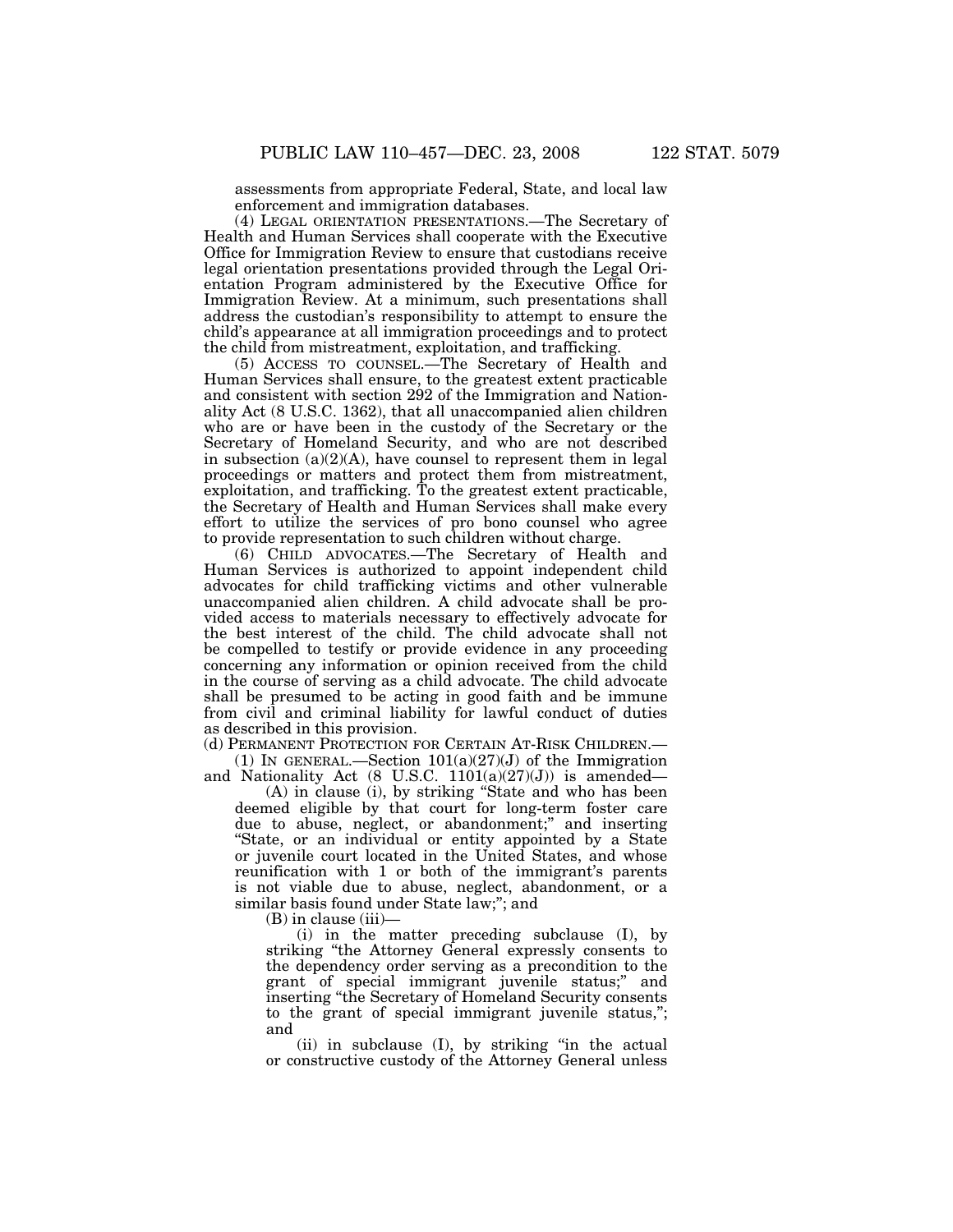the Attorney General specifically consents to such jurisdiction;" and inserting "in the custody of the Secretary of Health and Human Services unless the Secretary of Health and Human Services specifically consents to such jurisdiction;''.

(2) EXPEDITIOUS ADJUDICATION.—All applications for special immigrant status under section  $101(a)(27)(\tilde{J})$  of the Immigration and Nationality Act (8 U.S.C. 1101(a)(27)(J)) shall be adjudicated by the Secretary of Homeland Security not later than 180 days after the date on which the application is filed.

(3) ADJUSTMENT OF STATUS.—Section  $245(h)(2)(A)$  of the Immigration and Nationality Act  $(8 \text{ U.S.C. } 1255(\text{h})(2)(\text{A}))$  is amended to read as follows:

"(A) paragraphs (4), (5)(A), (6)(A), (6)(C), (6)(D), (7)(A), and  $(9)(B)$  of section 212(a) shall not apply; and".

(4) ELIGIBILITY FOR ASSISTANCE.—

(A) IN GENERAL.—A child who has been granted special immigrant status under section 101(a)(27)(J) of the Immigration and Nationality Act  $(8 \text{ U.S.C. } 1101(a)(27)(J))$ and who was either in the custody of the Secretary of Health and Human Services at the time a dependency order was granted for such child or who was receiving services pursuant to section 501(a) of the Refugee Education Assistance Act of 1980 (8 U.S.C. 1522 note) at the time such dependency order was granted, shall be eligible for placement and services under section 412(d) of the Immigration and Nationality Act (8 U.S.C. 1522(d)) until the earlier of—

(i) the date on which the child reaches the age designated in section 412(d)(2)(B) of the Immigration and Nationality Act (8 U.S.C. 1522(d)(2)(B)); or

(ii) the date on which the child is placed in a permanent adoptive home.

(B) STATE REIMBURSEMENT.—Subject to the availability of appropriations, if State foster care funds are expended on behalf of a child who is not described in subparagraph (A) and has been granted special immigrant status under section  $101(a)(27)(J)$  of the Immigration and Nationality Act (8 U.S.C. 1101(a)(27)(J)), the Federal Government shall reimburse the State in which the child resides for such expenditures by the State.

(5) STATE COURTS ACTING IN LOCO PARENTIS.—A department or agency of a State, or an individual or entity appointed by a State court or juvenile court located in the United States, acting in loco parentis, shall not be considered a legal guardian for purposes of this section or section 462 of the Homeland Security Act of 2002 (6 U.S.C. 279).

(6) TRANSITION RULE.—Notwithstanding any other provision of law, an alien described in section  $101(a)(27)(J)$  of the Immigration and Nationality Act (8 U.S.C. 1101(a)(27)(J)), as amended by paragraph (1), may not be denied special immigrant status under such section after the date of the enactment of this Act based on age if the alien was a child on the date on which the alien applied for such status.

(7) ACCESS TO ASYLUM PROTECTIONS.—Section 208 of the Immigration and Nationality Act (8 U.S.C. 1158) is amended—

Deadline.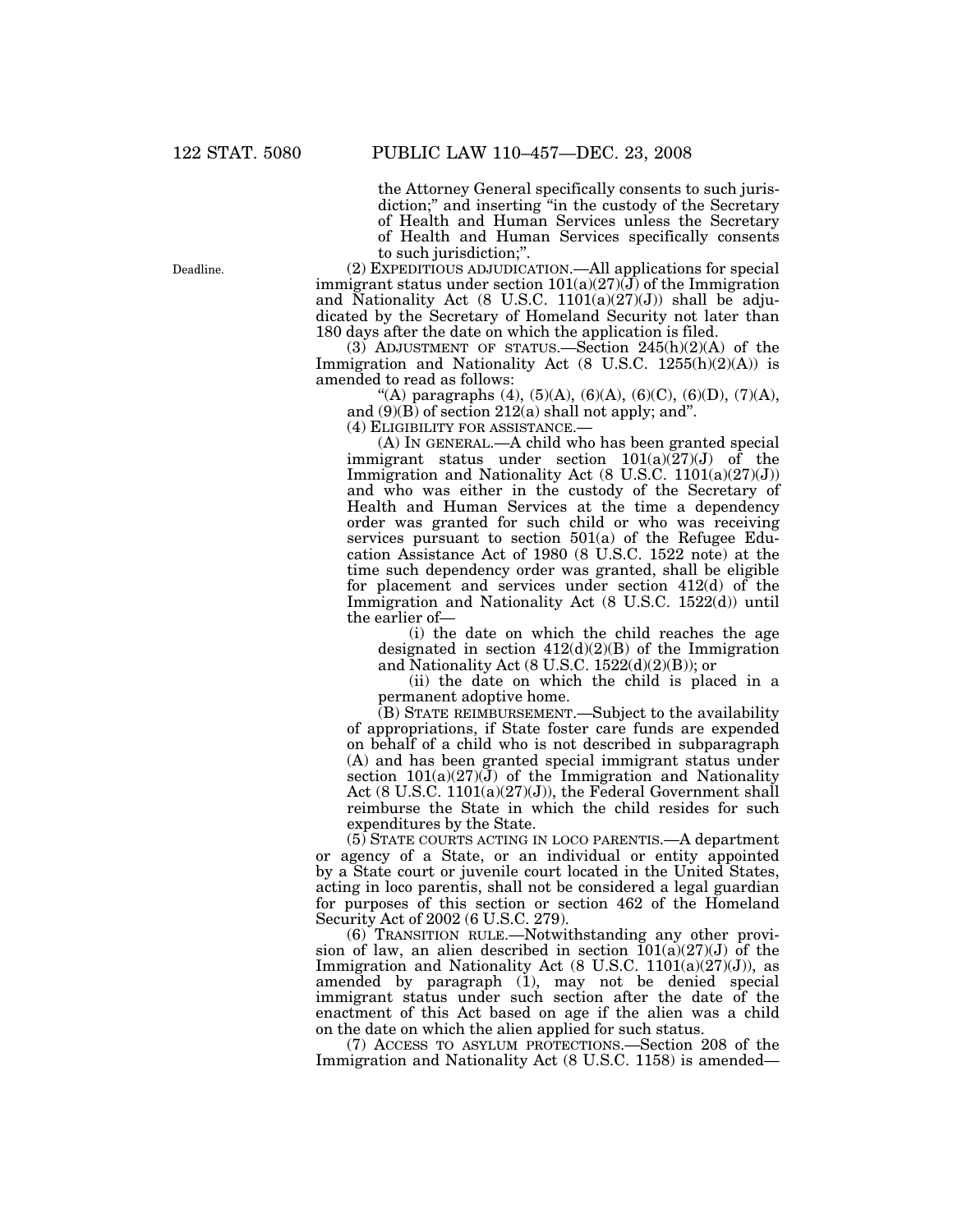$(A)$  in subsection  $(a)(2)$ , by adding at the end the following:

"(E) APPLICABILITY.—Subparagraphs (A) and (B) shall not apply to an unaccompanied alien child (as defined in section  $462(g)$  of the Homeland Security Act of  $2002$  $(6 \text{ U.S.C. } 279(g)))$ ."; and

(B) in subsection (b)(3), by adding at the end the following:

''(C) INITIAL JURISDICTION.—An asylum officer (as defined in section  $235(b)(1)(E)$  shall have initial jurisdiction over any asylum application filed by an unaccompanied alien child (as defined in section  $462(g)$  of the Homeland Security Act of  $2002$  (6 U.S.C.  $279(g)$ ), regardless of whether filed in accordance with this section or section  $235(b)$ .".

(8) SPECIALIZED NEEDS OF UNACCOMPANIED ALIEN CHIL-DREN.—Applications for asylum and other forms of relief from removal in which an unaccompanied alien child is the principal applicant shall be governed by regulations which take into account the specialized needs of unaccompanied alien children and which address both procedural and substantive aspects of handling unaccompanied alien children's cases.

(e) TRAINING.—The Secretary of State, the Secretary of Homeland Security, the Secretary of Health and Human Services, and the Attorney General shall provide specialized training to all Federal personnel, and upon request, state and local personnel, who have substantive contact with unaccompanied alien children. Such personnel shall be trained to work with unaccompanied alien children, including identifying children who are victims of severe forms of trafficking in persons, and children for whom asylum or special immigrant relief may be appropriate, including children described in subsection (a)(2).

(f) AMENDMENTS TO THE HOMELAND SECURITY ACT OF 2002.—

(1) ADDITIONAL RESPONSIBILITIES.—Section  $462(b)(1)(L)$  of the Homeland Security Act of 2002 (6 U.S.C. 279 $(b)(1)(L))$  is amended by striking the period at the end and inserting '', including regular follow-up visits to such facilities, placements, and other entities, to assess the continued suitability of such placements.''.

(2) TECHNICAL CORRECTIONS.—Section 462(b) of such Act (6 U.S.C. 279(b)) is further amended—

(A) in paragraph  $(3)$ , by striking "paragraph  $(1)(G)$ ," and inserting "paragraph  $(1)$ ,"; and

(B) by adding at the end the following:

"(4) RULE OF CONSTRUCTION.—Nothing in paragraph (2)(B) may be construed to require that a bond be posted for an unaccompanied alien child who is released to a qualified sponsor.''.

(g) DEFINITION OF UNACCOMPANIED ALIEN CHILD.—For purposes of this section, the term ''unaccompanied alien child'' has the meaning given such term in section  $462(g)$  of the Homeland Security Act of 2002 (6 U.S.C. 279(g)).

(h) EFFECTIVE DATE.—This section—

(1) shall take effect on the date that is 90 days after the date of the enactment of this Act; and

(2) shall also apply to all aliens in the United States in pending proceedings before the Department of Homeland

Applicability.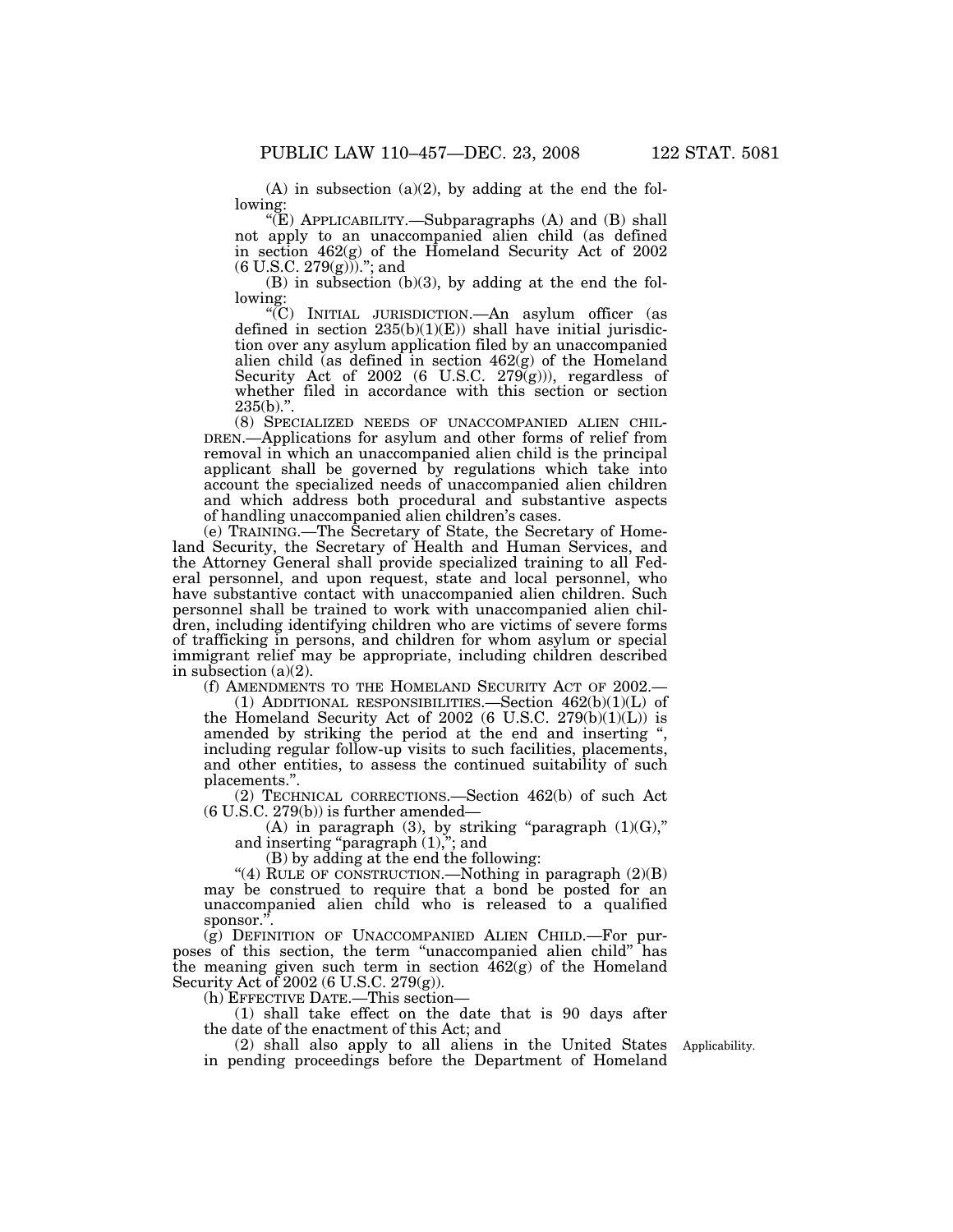Security or the Executive Office for Immigration Review, or related administrative or Federal appeals, on the date of the enactment of this Act.

(i) GRANTS AND CONTRACTS.—The Secretary of Health and Human Services may award grants to, and enter into contracts with, voluntary agencies to carry out this section and section 462 of the Homeland Security Act of 2002 (6 U.S.C. 279).

**SEC. 236. RESTRICTION OF PASSPORTS FOR SEX TOURISM.** 

(a) IN GENERAL.—Following any conviction of an individual for a violation of section 2423 of title 18, United States Code, the Attorney General shall notify in a timely manner—

(1) the Secretary of State for appropriate action under subsection (b); and

(2) the Secretary of Homeland Security for appropriate action under the Immigration and Nationality Act.

(b) AUTHORITY TO RESTRICT PASSPORT.—

(1) INELIGIBILITY FOR PASSPORT.—

(A) IN GENERAL.—The Secretary of State shall not issue a passport or passport card to an individual who is convicted of a violation of section 2423 of title 18, United States Code, during the covered period if the individual used a passport or passport card or otherwise crossed an international border in committing the offense.

(B) PASSPORT REVOCATION.—The Secretary of State shall revoke a passport or passport card previously issued to an individual described in subparagraph (A).

(2) EXCEPTIONS.—

(A) EMERGENCY AND HUMANITARIAN SITUATIONS.—Notwithstanding paragraph (1), the Secretary of State may issue a passport or passport card, in emergency circumstances or for humanitarian reasons, to an individual described in paragraph  $(1)(A)$ .

(B) LIMITATION FOR RETURN TO UNITED STATES.—Notwithstanding paragraph (1), the Secretary of State may, prior to revocation, limit a previously issued passport or passport card only for return travel to the United States, or may issue a limited passport or passport card that only permits return travel to the United States.

(3) DEFINITIONS.—In this subsection—

(A) the term "covered period" means the period beginning on the date on which an individual is convicted of a violation of section 2423 of title 18, United States Code, and ending on the later of—

(i) the date on which the individual is released from a sentence of imprisonment relating to the offense; and

(ii) the end of a period of parole or other supervised release of the covered individual relating to the offense; and

(B) the term ''imprisonment'' means being confined in or otherwise restricted to a jail, prison, half-way house, treatment facility, or another institution, on a full or parttime basis, pursuant to the sentence imposed as the result of a criminal conviction.

22 USC 212a.

Notification.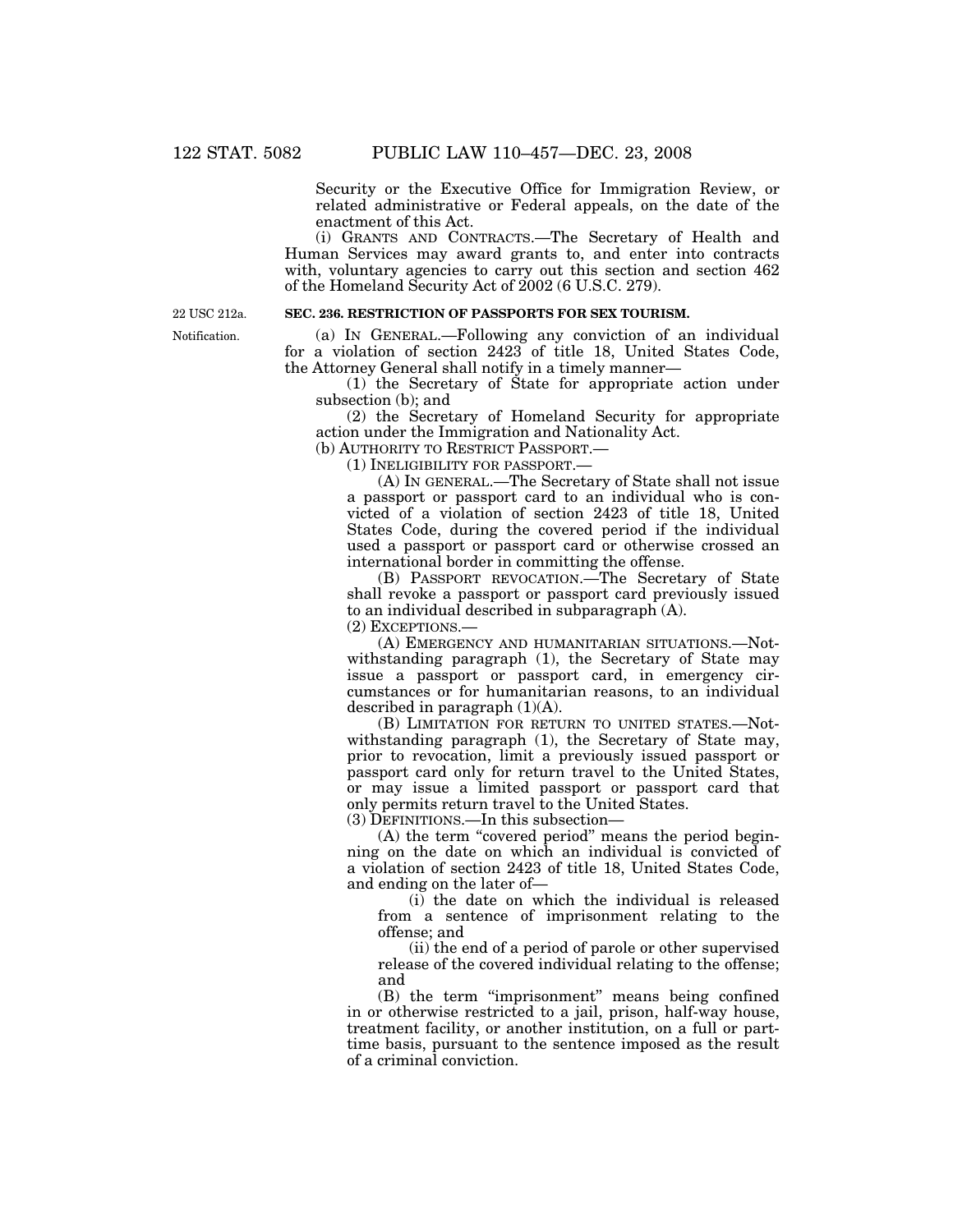### **SEC. 237. ADDITIONAL REPORTING ON CRIME.**

(a) TRAFFICKING OFFENSE CLASSIFICATION.—The Director of the 28 USC 534 note. Federal Bureau of Investigation shall—

(1) classify the offense of human trafficking as a Part I crime in the Uniform Crime Reports;

(2) to the extent feasible, establish subcategories for State sex crimes that involve—

(A) a person who is younger than 18 years of age; (B) the use of force, fraud or coercion; or

(C) neither of the elements described in subparagraphs  $(A)$  and  $(B)$ ; and

(3) classify the offense of human trafficking as a Group A offense for purpose of the National Incident-Based Reporting System.

(b) ADDITIONAL INFORMATION.—The Director of the Federal Bureau of Investigation shall revise the Uniform Crime Reporting System and the National Incident-Based Reporting System to distinguish between reports of—

(1) incidents of assisting or promoting prostitution, which shall include crimes committed by persons who—

(A) do not directly engage in commercial sex acts; and

(B) direct, manage, or profit from such acts, such as State pimping and pandering crimes;

(2) incidents of purchasing prostitution, which shall include crimes committed by persons who purchase or attempt to purchase or trade anything of value for commercial sex acts; and

(3) incidents of prostitution, which shall include crimes committed by persons providing or attempting to provide commercial sex acts.

(c) REPORTS AND STUDIES.—

(1) REPORTS.—Not later than February 1, 2010, the Attorney General shall submit to the Committee on Foreign Affairs and the Committee on the Judiciary of the House of Representatives and the Committee on Foreign Relations and the Committee on the Judiciary of the Senate reports on the following:

(A) Activities or actions, in fiscal years 2001 through 2009, by Federal departments and agencies to enforce the offenses set forth in chapter 117 of title 18, United States Code, including information regarding the number of prosecutions, the number of convictions, an identification of multiple-defendant cases and the results thereof, and, for fiscal years 2008 and 2009, the number of prosecutions, the number of convictions, and an identification of multipledefendant case and the results thereof, the use of expanded statutes of limitation and other tools to prosecute crimes against children who reached the age of eighteen years since the time the crime was committed.

(B) The interaction, in Federal human trafficking prosecutions in fiscal years 2001 through 2010, of Federal restitution provisions with those provisions of law allowing restoration and remission of criminally and civilly forfeited property, including the distribution of proceeds among multiple victims.

(C) Activities or actions, in fiscal years 2001 through 2010, to enforce the offenses set forth in chapters 95 and

Revision. 28 USC 534 note.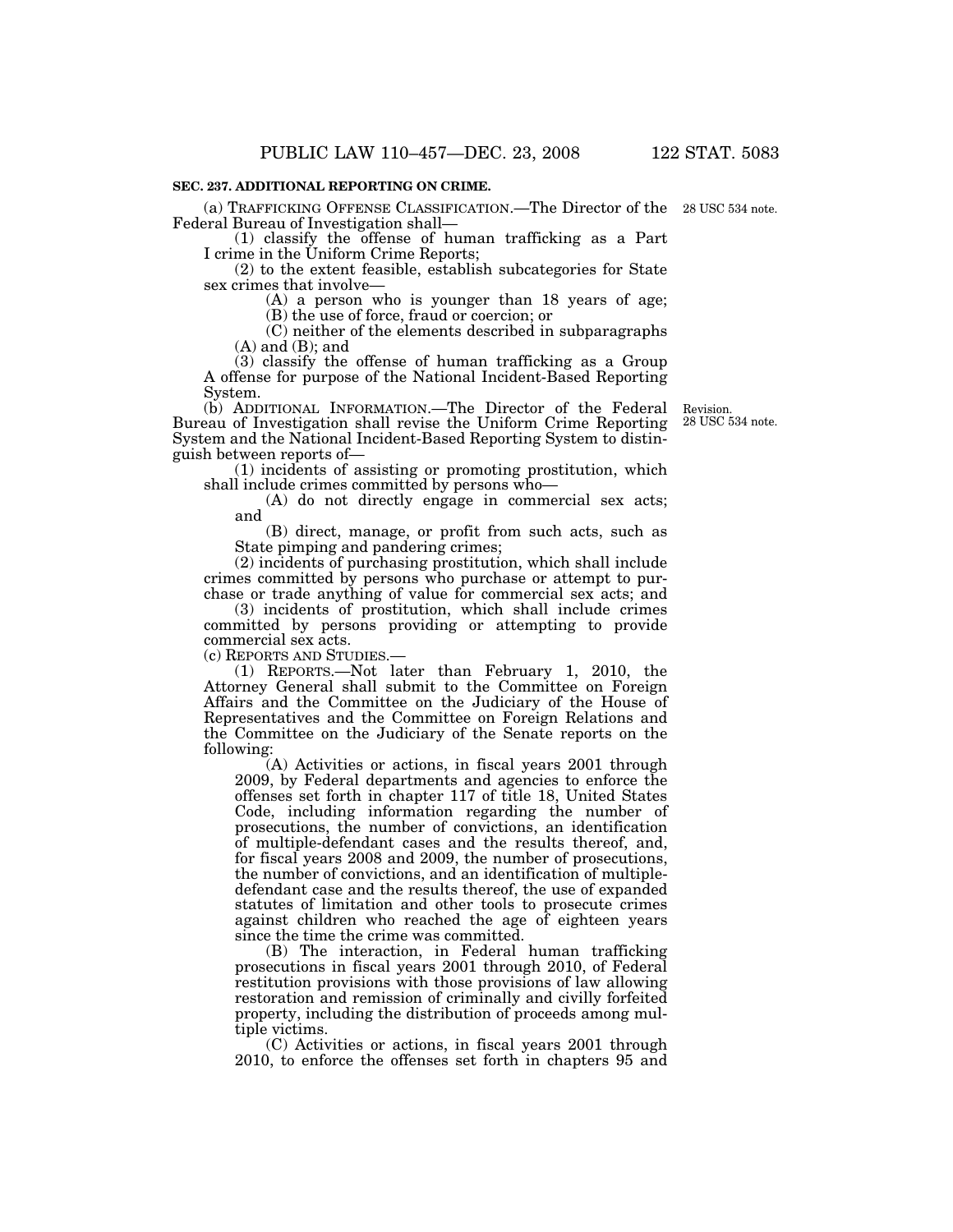96 of title 18, United States Code, in cases involving human trafficking, sex trafficking, or prostitution offenses.

(D) Activities or actions, in fiscal years 2008 and 2009, by Federal departments and agencies to enforce the offenses set forth in the Act of August 15, 1935 (49 Stat. 651; D.C. Code 22–2701 et seq.) (relating to prostitution and pandering), including information regarding the number of prosecutions, the number of convictions, and an identification of multiple-defendant cases and the results thereof.

(2) STUDIES.—Subject to availability of appropriations, the head of the National Institute of Justice shall conduct—

(A) a comprehensive study to examine the use of Internet-based businesses and services by criminal actors in the sex industry, and to disseminate best practices for investigation and prosecution of trafficking and prostitution offenses involving the Internet; and

(B) a comprehensive study to examine the application of State human trafficking statutes, including such statutes based on the model law developed by the Department of Justice, cases prosecuted thereunder, and the impact, if any, on enforcement of other State criminal statutes.

(3) STUDIES PREVIOUSLY REQUIRED BY LAW.—Not later than 90 days after the date of the enactment of this Act, the Attorney General shall report to the Committee on Foreign Affairs and the Committee on the Judiciary of the House of Representatives and the Committee on Foreign Relations and the Committee on the Judiciary of the Senate on the status of the studies required by paragraph  $(B)(i)$  and  $(ii)$  of section  $201(a)(1)$  of the Trafficking Victims Protection Reauthorization Act of 2005  $(42 \text{ U.S.C. } 14044(a)(1))$  and indicate the projected date when such studies will be completed.

### **SEC. 238. PROCESSING OF CERTAIN VISAS.**

(a) REPORT.—Not later than 180 days after the date of the enactment of this Act, the Secretary of Homeland Security shall submit to the Committee on Foreign Affairs and the Committee on the Judiciary of the House of Representatives and the Committee on Foreign Relations and the Committee on the Judiciary of the Senate a report on the operations of the specially-trained Violence Against Women Act Unit at the Citizenship and Immigration Service's Vermont Service Center.

(b) ELEMENTS.—The report required by subsection (a) shall include the following elements:

(1) Detailed information about the funds expended to support the work of the Violence Against Women Act Unit at the Vermont Service Center.

(2) A description of training for adjudicators, victim witness liaison officers, managers, and others working in the Violence Against Women Act Unit, including general training and training on confidentiality issues.

(3) Measures taken to ensure the retention of speciallytrained staff within the Violence Against Women Act Unit.

(4) Measures taken to ensure the creation and retention of a core of supervisory staff within the Violence Against Women Act Unit and the Vermont Service Center with responsibility over resource allocation, policy, program development,

Deadline. Reports.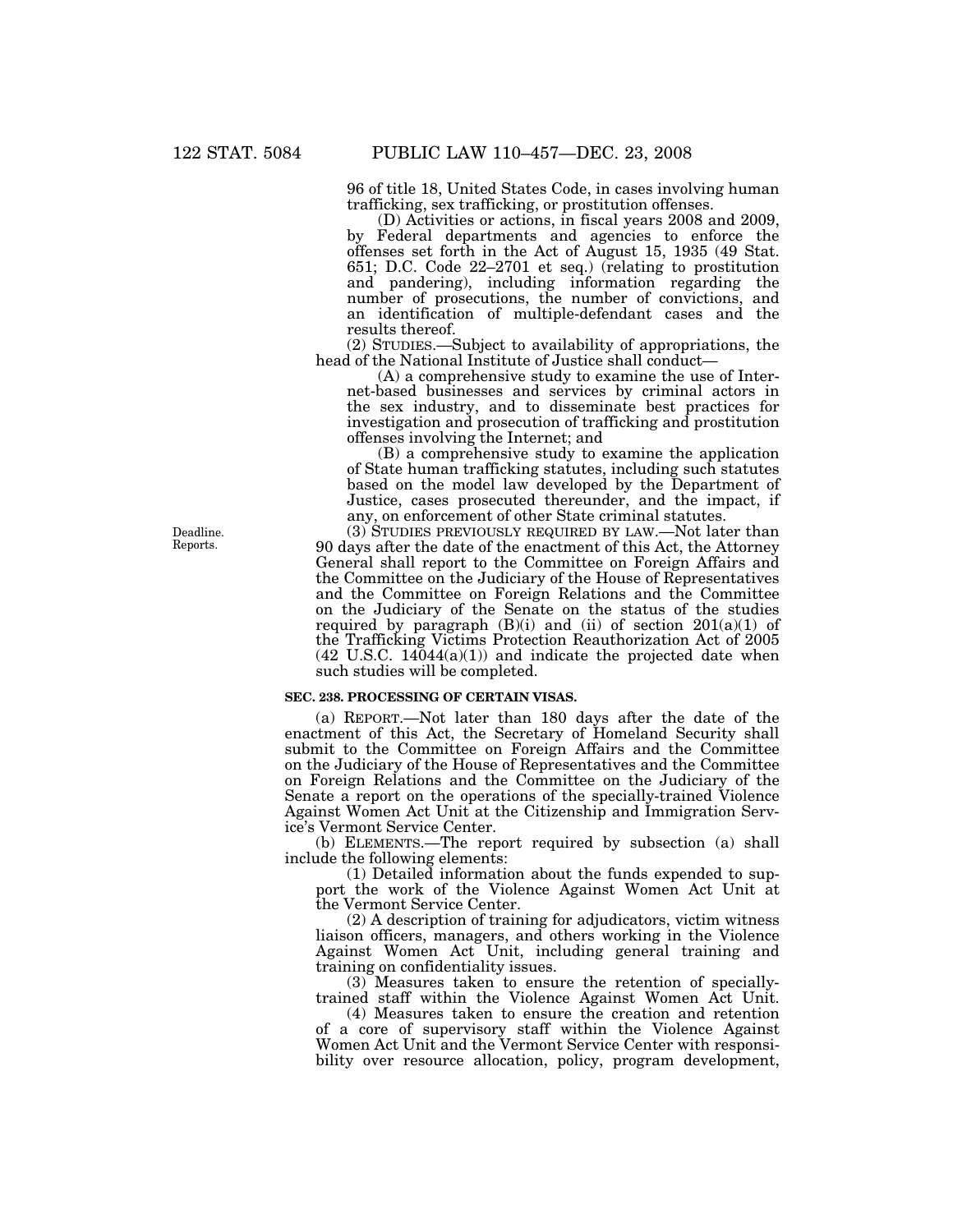training and other substantive or operational issues affecting the Unit, who have historical knowledge and experience with the Trafficking Victims Protection Act of 2000, the Violence Against Women Act of 1994, Violence Against Women Act of 1994 confidentiality, and the specialized policies and procedures of the Department of Homeland Security and its predecessor agencies in such cases.

(5) Measures taken to ensure routine consultation between the Violence Against Women Act Unit, U.S. Citizenship and Immigration Services Headquarters, and the Office of Policy and Strategy during the development of any Department of Homeland Security regulations or policies that impact Violence Against Women Act of 1994 confidentiality-protected victims and their derivative family members.

(6) Information on any circumstances in which victim-based immigration applications have been adjudicated by entities other than the Violence Against Women Act Unit at the Vermont Service Center, including reasons for such action and what steps, if any, were taken to ensure that such applications were handled by trained personnel and what steps were taken to comply with the confidentiality provisions of the Violence Against Women Act of 1994.

(7) Information on the time in which it takes to adjudicate victim-based immigration applications, including the issuance of visas, work authorization and deferred action in a timely manner consistent with the safe and competent processing of such applications, and steps taken to improve in this area.

#### **SEC. 239. TEMPORARY INCREASE IN FEE FOR CERTAIN CONSULAR**  8 USC 1351 note. **SERVICES.**

(a) INCREASE IN FEE.—Notwithstanding any other provision of law, not later than October 1, 2009, the Secretary of State shall increase by \$1 the fee or surcharge assessed under section 140(a) of the Foreign Relations Authorization Act, Fiscal Years 1994 and 1995 (Public Law 103–236; 8 U.S.C. 1351 note) for processing machine-readable nonimmigrant visas and machine-readable combined border crossing identification cards and nonimmigrant visas.

(b) DEPOSIT OF AMOUNTS.—Notwithstanding section  $140(a)(2)$ of the Foreign Relations Authorization Act, Fiscal Years 1994 and 1995 (Public Law 103–236; 8 U.S.C. 1351 note), the additional amount collected pursuant the fee increase under subsection (a) shall be deposited in the Treasury.

(c) DURATION OF INCREASE.—The fee increase authorized under subsection (a) shall terminate on the date that is 3 years after the first date on which such increased fee is collected.

# **TITLE III—AUTHORIZATIONS OF APPROPRIATIONS**

### **SEC. 301. TRAFFICKING VICTIMS PROTECTION ACT OF 2000.**

Section 113 of the Trafficking Victims Protection Act of 2000, as amended by section  $213(a)(2)$ , is amended—

 $(1)$  in subsection  $(a)$ 

(A) in the first sentence—

(i) by striking ''section 104, and''; and

22 USC 7110.

Termination date.

Deadline.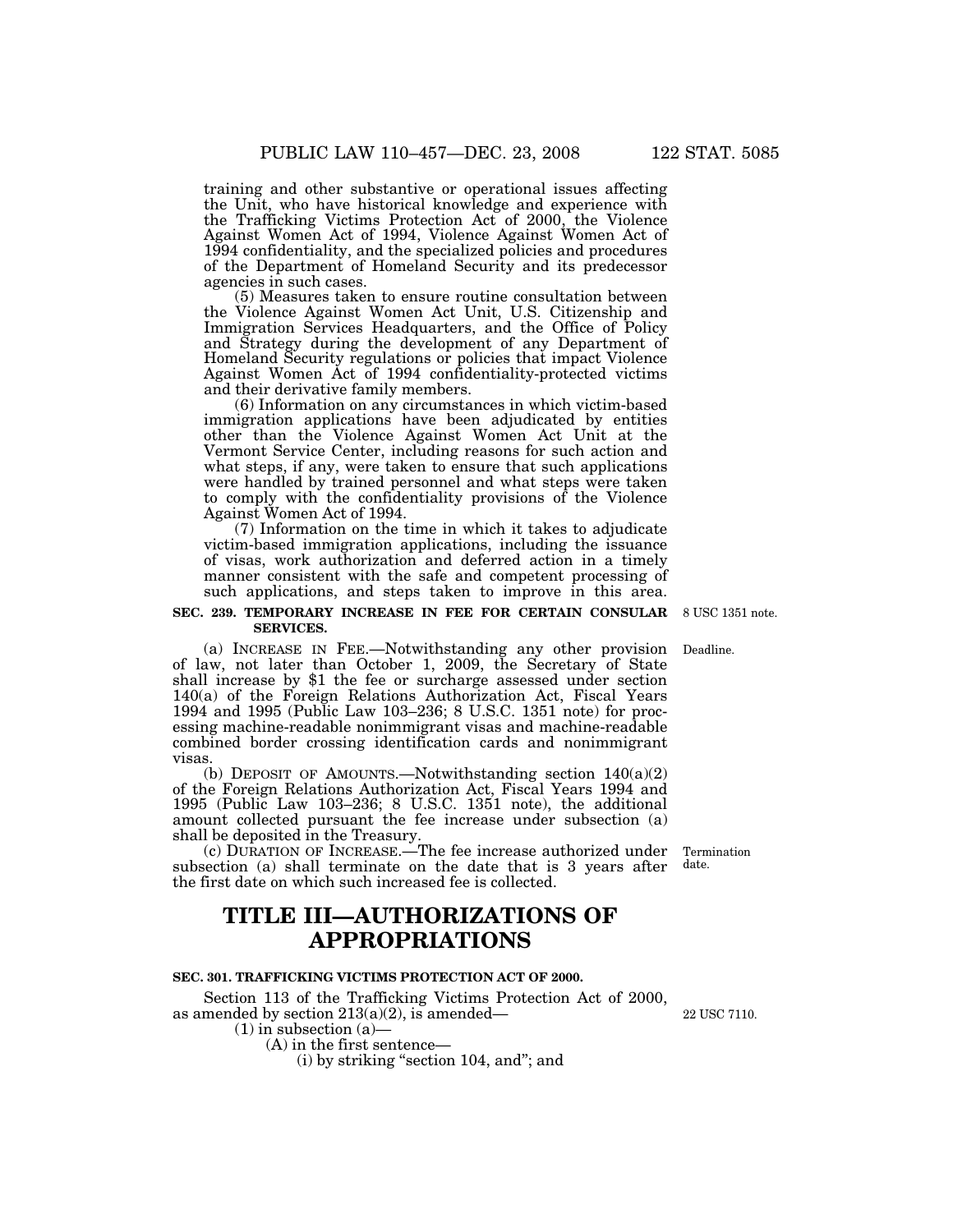(ii) by striking ''\$1,500,000'' and all that follows through ''\$5,500,000 for each of the fiscal years 2006 and 2007'' and inserting ''\$5,500,000 for each of the fiscal years 2008 through 2011''; and

(B) in the second sentence—

(i) by striking ''for official reception and representation expenses  $$3,000"$  and inserting " $$1,500,000$  for additional personnel for each of the fiscal years 2008 through 2011, and \$3,000 for official reception and representation expenses''; and

(ii) by striking ''2006 and 2007'' and inserting ''2008 through 2011'';

(2) in subsection  $(b)(1)$ , by striking "\$5,000,000" and all that follows and inserting ''\$12,500,000 for each of the fiscal years 2008 through 2011'';

 $(3)$  in subsection  $(c)$ –

 $(A)$  in paragraph  $(1)$ —

(i) by striking ''2004, 2005, 2006, and 2007'' each place it appears and inserting "2008 through 2011"; and

(ii) in subparagraph (B), by adding at the end the following: ''To carry out the purposes of section  $107(a)(1)(F)$ , there are authorized to be appropriated to the Secretary of State \$1,000,000 for each of the fiscal years 2008 through 2011.'';

(B) by striking paragraph (2);

(C) by redesignating paragraph (3) as paragraph (2); and

(D) in paragraph (2), as redesignated—

 $(i)$  by striking "section  $104$ " and inserting "sections" 116(f) and 502B(h) of the Foreign Assistance Act of 1961 (22 U.S.C. 2151n(f) and 2304(h))''; and

(ii) by striking '', including the preparation'' and all that follows and inserting a period;

 $(4)$  in subsection  $(d)$ –

(A) in the first sentence, by striking ''\$5,000,000'' and all that follows through "2007" and inserting "\$10,000,000 for each of the fiscal years 2008 through 2011''; and

(B) in the second sentence, by striking ''2004, 2005, 2006, and 2007" and inserting "2008 through 2011";

 $(5)$  in subsection  $(e)$ 

 $(A)$  in paragraph  $(1)$ , by striking "\$5,000,000" and all that follows and inserting ''\$15,000,000 for each of the fiscal years 2008 through 2011.'';

(B) in paragraph (2)—

(i) by striking ''section 109'' and inserting ''section 134 of the Foreign Assistance Act of 1961 (22 U.S.C. 2152d)''; and

(ii) by striking ''\$5,000,000'' and all that follows and inserting ''\$15,000,000 for each of the fiscal years 2008 through 2011.''; and

(C) in paragraph (3), by striking ''\$300,000'' and all that follows and inserting ''\$2,000,000 for each of the fiscal years 2008 through 2011.'';

 $(6)$  in subsection  $(f)$ , by striking "\$5,000,000" and all that follows and inserting  $\sqrt[4]{10,000,000}$  for each of the fiscal years 2008 through 2011.'';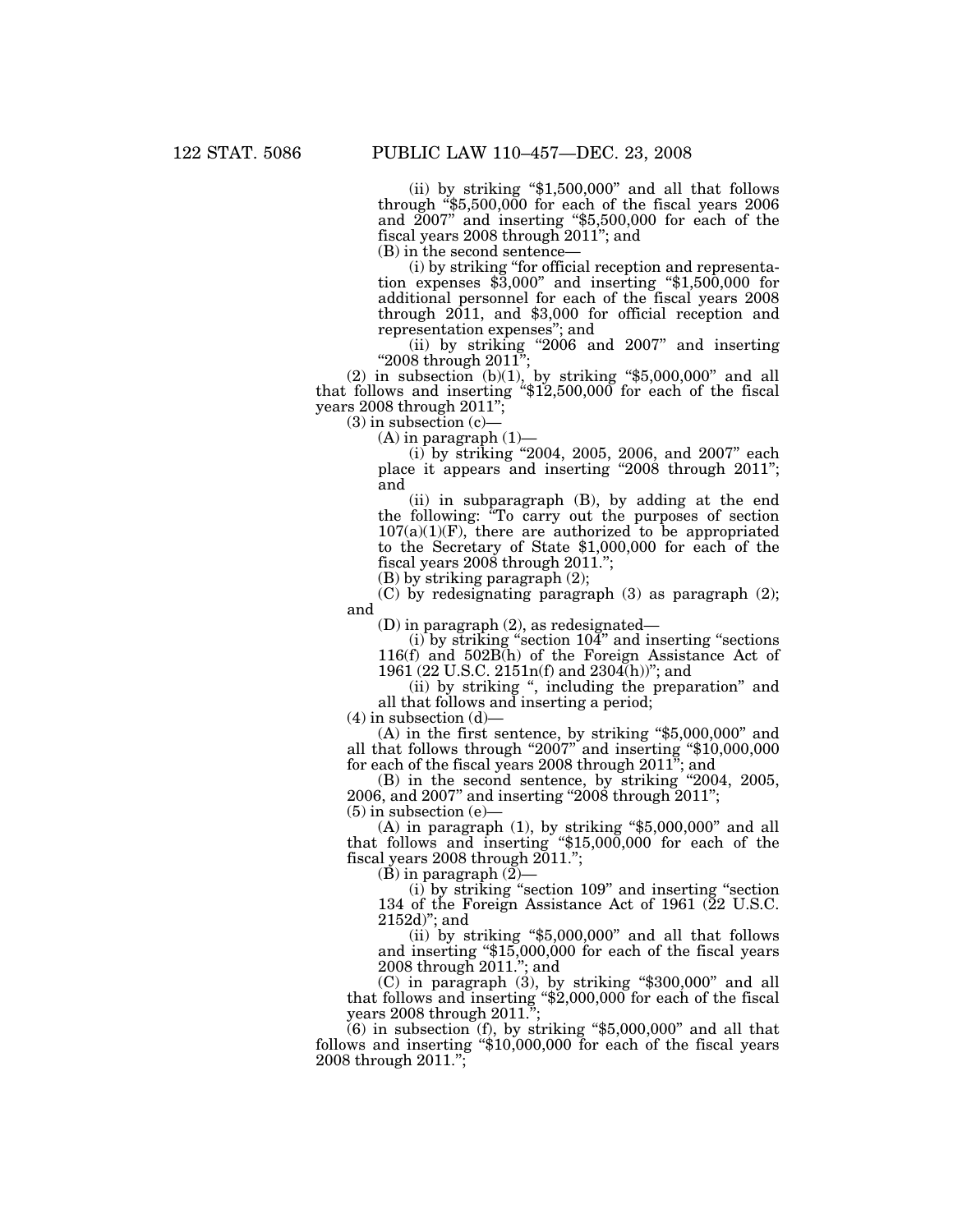(7) in subsection (h), by striking ''fiscal year 2006'' and inserting "each of the fiscal years 2008 through 2011"; and (8) in subsection (i), by striking ''2006 and 2007'' and inserting "2008 through 2011"

### **SEC. 302. TRAFFICKING VICTIMS PROTECTION REAUTHORIZATION ACT OF 2005.**

The Trafficking Victims Protection Reauthorization Act of 2005 (Public Law  $109-164$ ) is amended—

 $(1)$  in section 102 $(b)(7)$ , by striking "2006 and 2007" and inserting "2008 through 2011"; 22 USC 7105 note.

 $(2)$  in section  $201(c)$ 

 $(A)$  in paragraph  $(1)$ , by striking "\$2,500,000 for each of the fiscal years 2006 and 2007'' each place it appears and inserting ''\$1,500,000 for each of the fiscal years 2008  $through 2011$ "; and

(B) in paragraph (2), by striking ''2006 and 2007'' and inserting "2008 through 2011";

(3) in section 202(d), by striking " $$10,000,000$  for each of the fiscal years 2006 and 2007" and inserting " $$8,000,000$ for each of the fiscal years 2008 through 2011'';

(4) in section 203(g), by striking ''2006 and 2007'' and 42 USC 14044b.

 $(5)$  in section  $204(d)$ , by striking "\$25,000,000 for each of the fiscal years 2006 and 2007" and inserting "\$20,000,000 for each of the fiscal years 2008 through 2011''.

### **SEC. 303. RULE OF CONSTRUCTION.**

The amendments made by sections 301 and 302 may not be construed to affect the availability of funds appropriated pursuant to the authorizations of appropriations under the Trafficking Victims Protection Act of  $2000$  (division A of Public Law 106–386; 22 U.S.C. 7101 et seq.) and the Trafficking Victims Protection Reauthorization Act of 2005 (Public Law 109–164) before the date of the enactment of this Act.

### **SEC. 304. TECHNICAL AMENDMENTS.**

(a) TRAFFICKING VICTIMS PROTECTION ACT OF 2000.—Sections 103(1) and 105(d)(7) of the Trafficking Victims Protection Act of 2000 (22 U.S.C. 7102(1) and 7103(d)(7)) are each amended by striking ''Committee on International Relations'' each place it appears and inserting ''Committee on Foreign Affairs''.

(b) TRAFFICKING VICTIMS PROTECTION REAUTHORIZATION ACT OF 2005.—Section 102(b)(6) and subsections  $(c)(2)(B)(i)$  and  $(e)(2)$ of section 104 of the Trafficking Victims Protection Reauthorization Act of 2005 (Public Law 109–164) are amended by striking "Committee on International Relations'' each place it appears and inserting "Committee on Foreign Affairs". 22 USC 7109a,

# **TITLE IV—CHILD SOLDIERS PREVENTION**

### **SEC. 401. SHORT TITLE.**

This title may be cited as the ''Child Soldiers Prevention Act of 2008''.

Prevention Act of 2008.

Child Soldiers

7111.

22 USC 2151 note.

22 USC 7110 note.

42 USC 14044a.

42 USC 14044.

42 USC 14044c.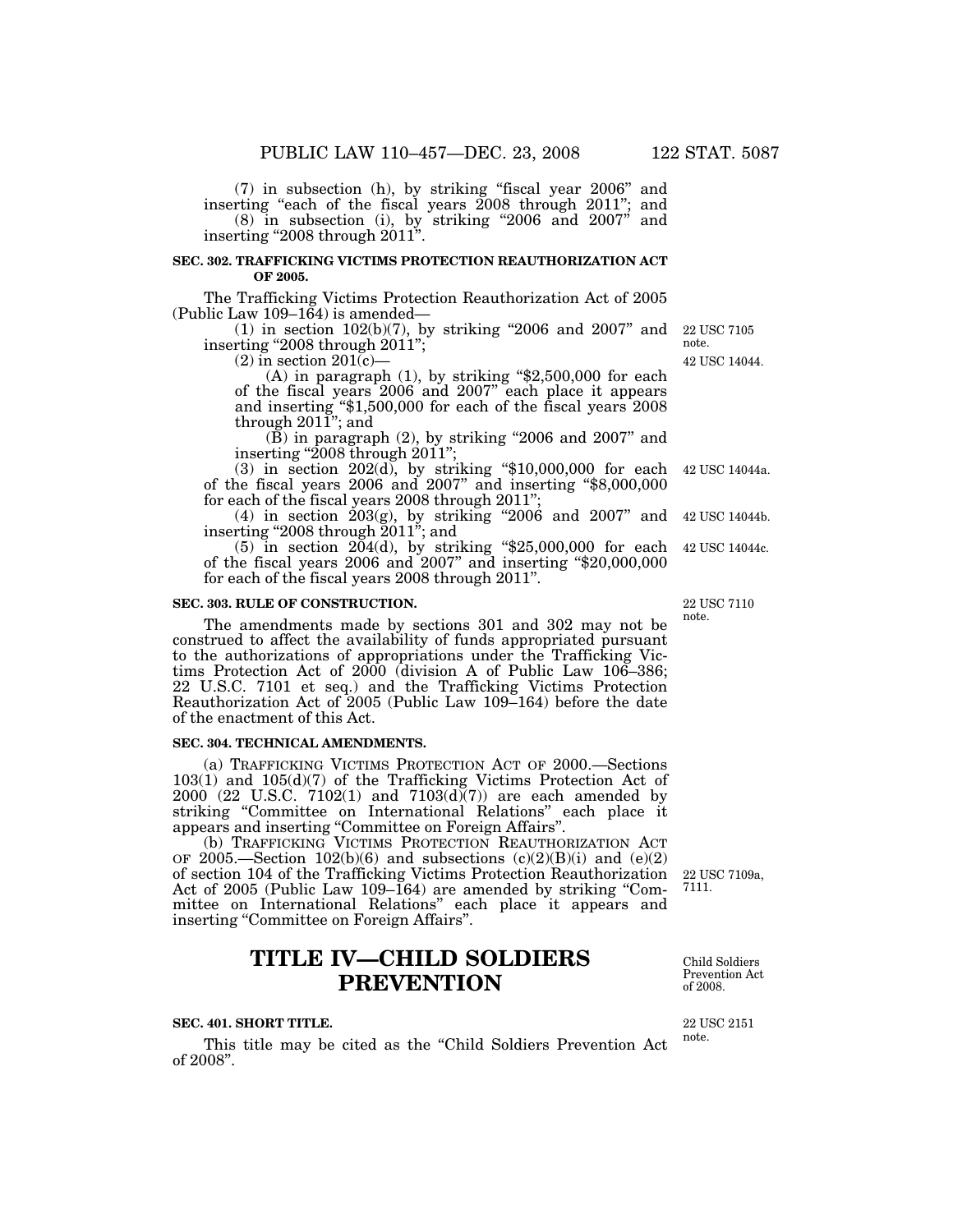22 USC 2370c.

# **SEC. 402. DEFINITIONS.**

In this title:

(1) APPROPRIATE CONGRESSIONAL COMMITTEES.—The term ''appropriate congressional committees'' means—

(A) the Committee on Foreign Relations of the Senate;

(B) the Committee on Appropriations of the Senate;

(C) the Committee on Foreign Affairs of the House of Representatives; and

(D) the Committee on Appropriations of the House of Representatives.

(2) CHILD SOLDIER.—Consistent with the provisions of the Optional Protocol to the Convention of the Rights of the Child, the term "child soldier"-

(A) means—

(i) any person under 18 years of age who takes a direct part in hostilities as a member of governmental armed forces;

(ii) any person under 18 years of age who has been compulsorily recruited into governmental armed forces;

(iii) any person under 15 years of age who has been voluntarily recruited into governmental armed forces; or

(iv) any person under 18 years of age who has been recruited or used in hostilities by armed forces distinct from the armed forces of a state; and

(B) includes any person described in clauses (ii), (iii), or (iv) of subparagraph (A) who is serving in any capacity, including in a support role such as a cook, porter, messenger, medic, guard, or sex slave.

# **SEC. 403. SENSE OF CONGRESS.**

It is the sense of Congress that—

(1) the United States Government should condemn the conscription, forced recruitment, or use of children by governments, paramilitaries, or other organizations;

(2) the United States Government should support and, to the extent practicable, lead efforts to establish and uphold international standards designed to end the abuse of human rights described in paragraph (1);

(3) the United States Government should expand ongoing services to rehabilitate recovered child soldiers and to reintegrate such children back into their respective communities  $by-$ 

(A) offering ongoing psychological services to help such children—

(i) to recover from the trauma suffered during their forced military involvement;

(ii) to relearn how to interact with others in nonviolent ways so that such children are no longer a danger to their respective communities; and

(iii) by taking into consideration the needs of girl soldiers, who may be at risk of exclusion from disarmament, demobilization, and reintegration programs;

(B) facilitating reconciliation with such communities through negotiations with traditional leaders and elders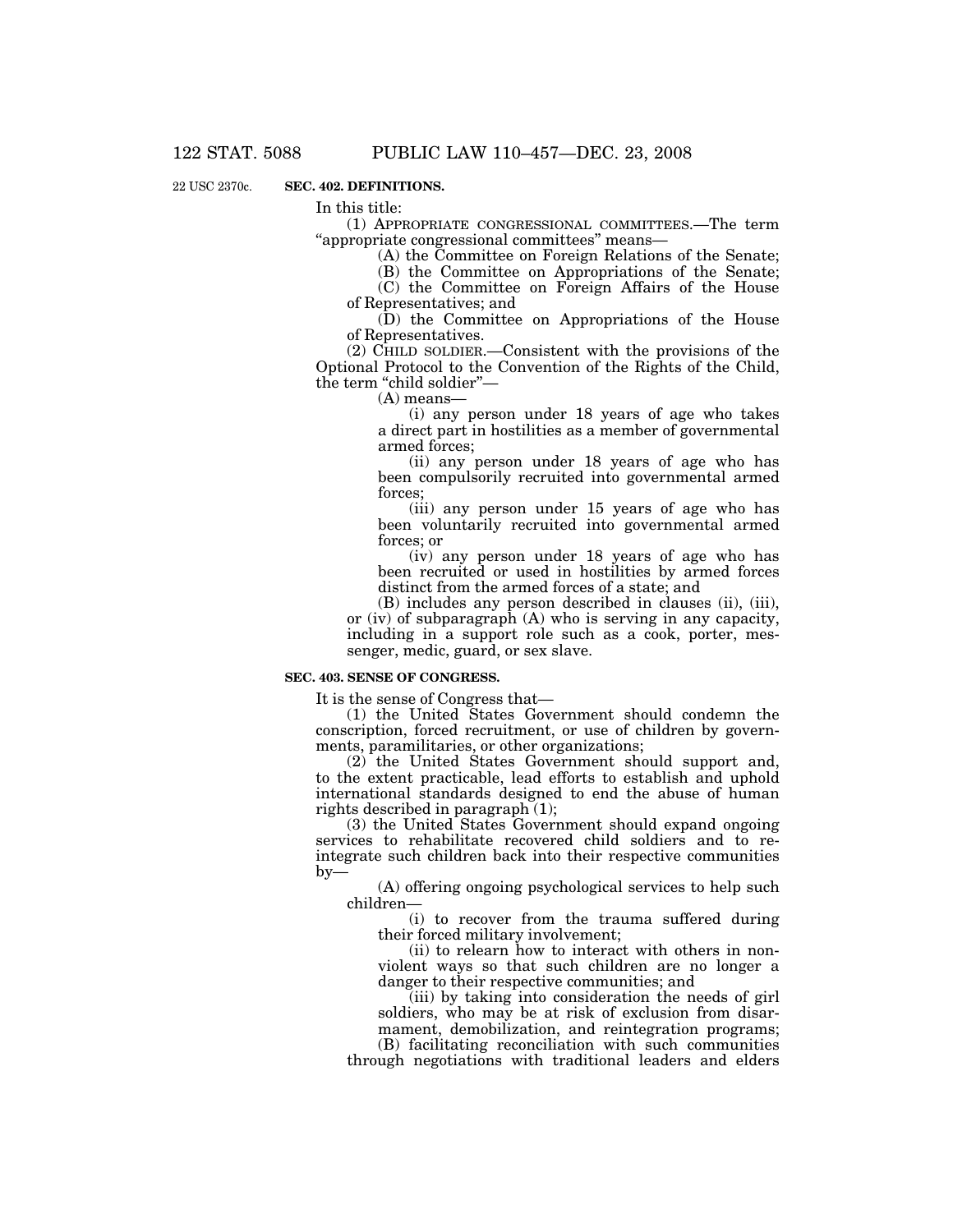to enable recovered abductees to resume normal lives in such communities; and

(C) providing educational and vocational assistance; (4) the United States should work with the international community, including, as appropriate, third country governments, nongovernmental organizations, faith-based organizations, United Nations agencies, local governments, labor unions, and private enterprises—

(A) to bring to justice rebel and paramilitary forces that kidnap children for use as child soldiers;

(B) to recover those children who have been abducted; and

(C) to assist such children to be rehabilitated and reintegrated into their respective communities;

(5) the Secretary of State, the Secretary of Labor, and the Secretary of Defense should coordinate programs to achieve the goals described in paragraph (3);

(6) United States diplomatic missions in countries in which the use of child soldiers is an issue, whether or not such use is supported or sanctioned by the governments of such countries, should include in their mission program plans a strategy to achieve the goals described in paragraph (3);

(7) United States diplomatic missions in countries in which governments use or tolerate child soldiers should develop strategies, as part of annual program planning—

(A) to promote efforts to end such abuse of human rights; and

(B) to identify and integrate global best practices, as available, into such strategies to avoid duplication of effort; and

(8) in allocating or recommending the allocation of funds or recommending candidates for programs and grants funded by the United States Government, United States diplomatic missions should give serious consideration to those programs and candidates that are expected to promote the end to the abuse of human rights described in this section.

### **SEC. 404. PROHIBITION.**

(a) IN GENERAL.—Subject to subsections (b), (c), and (d), the authorities contained in section 516 or 541 of the Foreign Assistance Act of 1961 (22 U.S.C. 2321j or 2347) or section 23 of the Arms Export Control Act (22 U.S.C. 2763) may not be used to provide assistance to, and no licenses for direct commercial sales of military equipment may be issued to, the government of a country that is clearly identified, pursuant to subsection (b), for the most recent year preceding the fiscal year in which the authorities or license would have been used or issued in the absence of a violation of this title, as having governmental armed forces or governmentsupported armed groups, including paramilitaries, militias, or civil defense forces, that recruit and use child soldiers.

(b) IDENTIFICATION AND NOTIFICATION TO COUNTRIES IN VIOLA-TION OF STANDARDS.—

(1) PUBLICATION OF LIST OF FOREIGN GOVERNMENTS.—The Secretary of State shall include a list of the foreign governments that have violated the standards under this title and are subject to the prohibition in subsection (a) in the report required under

22 USC 2370c–1.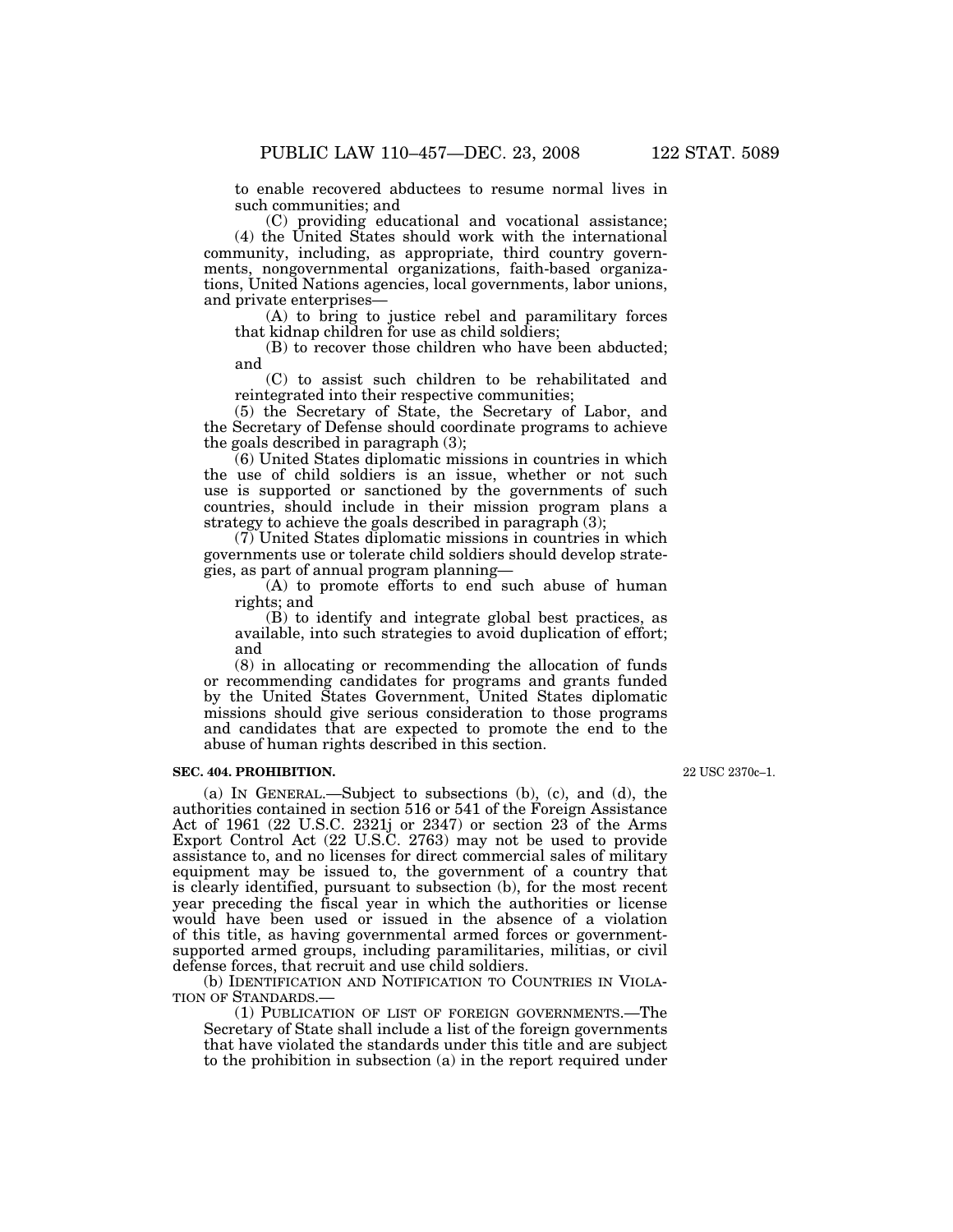section 110(b) of the Trafficking Victims Protection Act of 2000 (22 U.S.C. 7107(b)).

(2) NOTIFICATION OF FOREIGN COUNTRIES.—The Secretary of State shall formally notify any government identified pursuant to subsection (a).

(c) NATIONAL INTEREST WAIVER.—

(1) WAIVER.—The President may waive the application to a country of the prohibition in subsection (a) if the President determines that such waiver is in the national interest of the United States.

(2) PUBLICATION AND NOTIFICATION.—Not later than 45 days after each waiver is granted under paragraph (1), the President shall notify the appropriate congressional committees of the waiver and the justification for granting such waiver.

(d) REINSTATEMENT OF ASSISTANCE.—The President may provide to a country assistance otherwise prohibited under subsection (a) upon certifying to the appropriate congressional committees that the government of such country—

(1) has implemented measures that include an action plan and actual steps to come into compliance with the standards outlined in section 404(b); and

(2) has implemented policies and mechanisms to prohibit and prevent future government or government-supported use of child soldiers and to ensure that no children are recruited, conscripted, or otherwise compelled to serve as child soldiers.

(e) EXCEPTION FOR PROGRAMS DIRECTLY RELATED TO ADDRESSING THE PROBLEM OF CHILD SOLDIERS OR PROFESSIONALIZATION OF THE MILITARY.—

(1) IN GENERAL.—The President may provide assistance to a country for international military education, training, and nonlethal supplies (as defined in section  $2557(d)(1)(B)$  of title 10, United States Code) otherwise prohibited under subsection (a) upon certifying to the appropriate congressional committees that—

(A) the government of such country is taking reasonable steps to implement effective measures to demobilize child soldiers in its forces or in government-supported paramilitaries and is taking reasonable steps within the context of its national resources to provide demobilization, rehabilitation, and reintegration assistance to those former child soldiers; and

(B) the assistance provided by the United States Government to the government of such country will go to programs that will directly support professionalization of the military.

(2) LIMITATION.—The exception under paragraph (1) may not remain in effect for a country for more than 5 years.

22 USC 2370c–2.

### **SEC. 405. REPORTS.**

(a) INVESTIGATION OF ALLEGATIONS REGARDING CHILD SOL-DIERS.—United States missions abroad shall thoroughly investigate reports of the use of child soldiers.

(b) INFORMATION FOR ANNUAL HUMAN RIGHTS REPORTS.—In preparing those portions of the annual Human Rights Report that relate to child soldiers under sections 116 and 502B of the Foreign

Deadline. President.